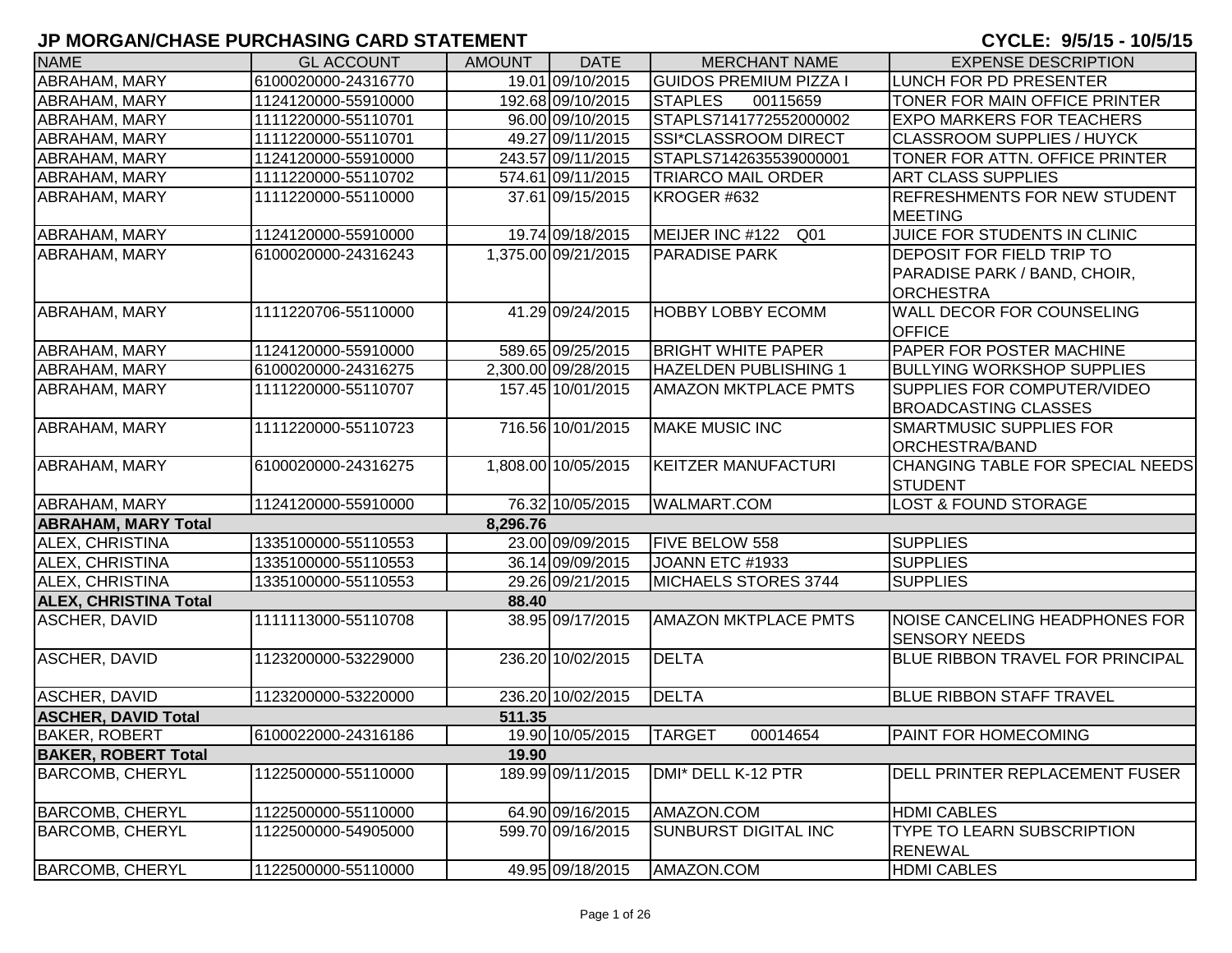| <b>NAME</b>                  | <b>GL ACCOUNT</b>   | <b>AMOUNT</b> | <b>DATE</b>         | <b>MERCHANT NAME</b>          | <b>EXPENSE DESCRIPTION</b>                                        |
|------------------------------|---------------------|---------------|---------------------|-------------------------------|-------------------------------------------------------------------|
| <b>BARCOMB, CHERYL</b>       | 1122500000-55110000 |               | 15.90 09/18/2015    | <b>ESPECIALNEEDS</b>          | SPECIAL NEEDS HEADSET                                             |
| <b>BARCOMB, CHERYL</b>       | 1122500000-55110000 |               | 19.95 09/23/2015    | <b>AMAZON MKTPLACE PMTS</b>   | DELL 760 2GB MEMORY UPGRADE                                       |
| <b>BARCOMB, CHERYL</b>       | 1122500000-55110000 |               | 96.30 09/23/2015    | <b>AMAZON MKTPLACE PMTS</b>   | DELL D520 REPLACEMENT KEYBOARDS                                   |
| <b>BARCOMB, CHERYL</b>       | 1122500000-55110000 |               | 64.20 09/24/2015    | <b>AMAZON MKTPLACE PMTS</b>   | DELL D520 REPLACEMENT KEYBOARDS                                   |
| <b>BARCOMB, CHERYL</b>       | 1122500000-55110000 |               | 157.50 09/25/2015   | <b>AMAZON MKTPLACE PMTS</b>   | <b>REPLACEMENT BATTERIES FOR DELL</b><br>E5520                    |
| <b>BARCOMB, CHERYL</b>       | 1122500000-54905000 |               | 2,623.00 09/28/2015 | <b>NETOP TECH</b>             | <b>VISIONS DISTRICT LICENSE RENEWAL</b>                           |
| <b>BARCOMB, CHERYL</b>       | 1122500000-55110000 |               | 96.80 09/28/2015    | <b>QUILL CORPORATION</b>      | <b>RECHARGEABLE BATTERIES FOR</b><br><b>CLASSROOM MICROPHONES</b> |
| <b>BARCOMB, CHERYL</b>       | 1122500000-55910000 |               | 18.90 09/30/2015    | <b>AMAZON MKTPLACE PMTS</b>   | PHONE CORD AND SHOULDER REST                                      |
| <b>BARCOMB, CHERYL</b>       | 1122500000-55110000 |               | 340.00 10/01/2015   | <b>AMAZON MKTPLACE PMTS</b>   | (20) 2GB MEMORY UPGRADE FOR DELL<br>760'S                         |
| <b>BARCOMB, CHERYL</b>       | 1122500000-55110000 |               | 289.00 10/01/2015   | <b>AMAZON MKTPLACE PMTS</b>   | (17) 2GB MEMORY FRO DELL 760<br><b>UPGRADE</b>                    |
| <b>BARCOMB, CHERYL</b>       | 1122500000-54120000 |               | 650.00 10/01/2015   | <b>IBM SVC</b>                | <b>ADMIN LAPTOP REPAIR</b>                                        |
| <b>BARCOMB, CHERYL Total</b> |                     | 5,276.09      |                     |                               |                                                                   |
| <b>BARR, STEVEN</b>          | 1125200000-57910000 |               | 22.47 09/09/2015    | TIM HORTON'S #914221          | DONUTS FOR BUS DRIVERS-FIRST DAY<br><b>OF SCHOOL</b>              |
| <b>BARR, STEVEN</b>          | 1125200000-57910000 |               | 23.28 10/02/2015    | PANERA BREAD #600667          | <b>CAPITAL PROJECTS MEETING</b>                                   |
| <b>BARR, STEVEN Total</b>    |                     | 45.75         |                     |                               |                                                                   |
| <b>BEDFORD, JULIE</b>        | 6100015000-24316275 |               | 215.00 09/07/2015   | <b>ALEKOS CATERING</b>        | <b>STAFF TRAINING LUNCH</b>                                       |
| <b>BEDFORD, JULIE</b>        | 1111115000-55110799 |               | 216.46 09/22/2015   | <b>FITNESS FINDERS INC</b>    | <b>WALKING CLUB</b>                                               |
| <b>BEDFORD, JULIE</b>        | 6100015000-24316275 |               | 102.13 09/24/2015   | <b>TARGET</b><br>00014654     | <b>STAFF SUPPLITES</b>                                            |
| <b>BEDFORD, JULIE Total</b>  |                     | 533.59        |                     |                               |                                                                   |
| <b>BLANCHARD, EVAN</b>       | 6100020000-24316239 |               | 46.97 09/14/2015    | SHEETMUSICPLUS.COM            | <b>MUSIC FOR CONCERT</b>                                          |
| <b>BLANCHARD, EVAN</b>       | 6100020000-24316239 |               | 75.99 10/01/2015    | J W PEPPER AND SON INC        | <b>MUSIC FOR CONCERT</b>                                          |
| <b>BLANCHARD, EVAN Total</b> |                     | 122.96        |                     |                               |                                                                   |
| <b>BLESSED, KATE</b>         | 1335100000-55990553 |               | 109.03 09/28/2015   | <b>ORIENTAL TRADING CO</b>    | <b>CRAFT SUPPLIES</b>                                             |
| <b>BLESSED, KATE</b>         | 1335100000-53220553 |               | 75.00 10/01/2015    | OAKLAND SCHOOLS-RC INT        | CONFERENCE NOVEMBER 21, 2015                                      |
| <b>BLESSED, KATE Total</b>   |                     | 184.03        |                     |                               |                                                                   |
| <b>BLOOM, LYNETTE</b>        | 1335100000-52290553 |               | 450.00 10/05/2015   | <b>APPELBAUM TRAINING INS</b> | <b>CARE STAFF TRAINING</b>                                        |
| <b>BLOOM, LYNETTE</b>        | 1335100000-52290553 |               | 65.00 10/05/2015    | <b>APPELBAUM TRAINING INS</b> | <b>CARE STAFF TRAINING</b>                                        |
| <b>BLOOM, LYNETTE</b>        | 1335100000-52290553 |               | 45.00 10/05/2015    | <b>OAKLAND SCHOOLS-RC INT</b> | <b>CARE STAFF TRAINING</b>                                        |
| <b>BLOOM, LYNETTE Total</b>  |                     | 560.00        |                     |                               |                                                                   |
| <b>BRASIL, SANDRA</b>        | 1111118000-55110708 |               | 222.81 09/07/2015   | SSI*SCHOOL SPECIALTY          | NOVI MEADOWS-TEACHER SUPPLIES<br>FOR RENEE PLANT ACCT 025         |
| <b>BRASIL, SANDRA</b>        | 1111118000-55110708 |               | 25.49 09/09/2015    | SSI*SCHOOL SPECIALTY          | <b>BATTERIES FOR MARY SORENSEN-</b><br><b>NOVI MEADOWS</b>        |
| <b>BRASIL, SANDRA</b>        | 6100022000-24316175 |               | 184.88 09/14/2015   | HUNGRY HOWIES #544            | PIZZA FOR NEW TO NOVI STUDENTS                                    |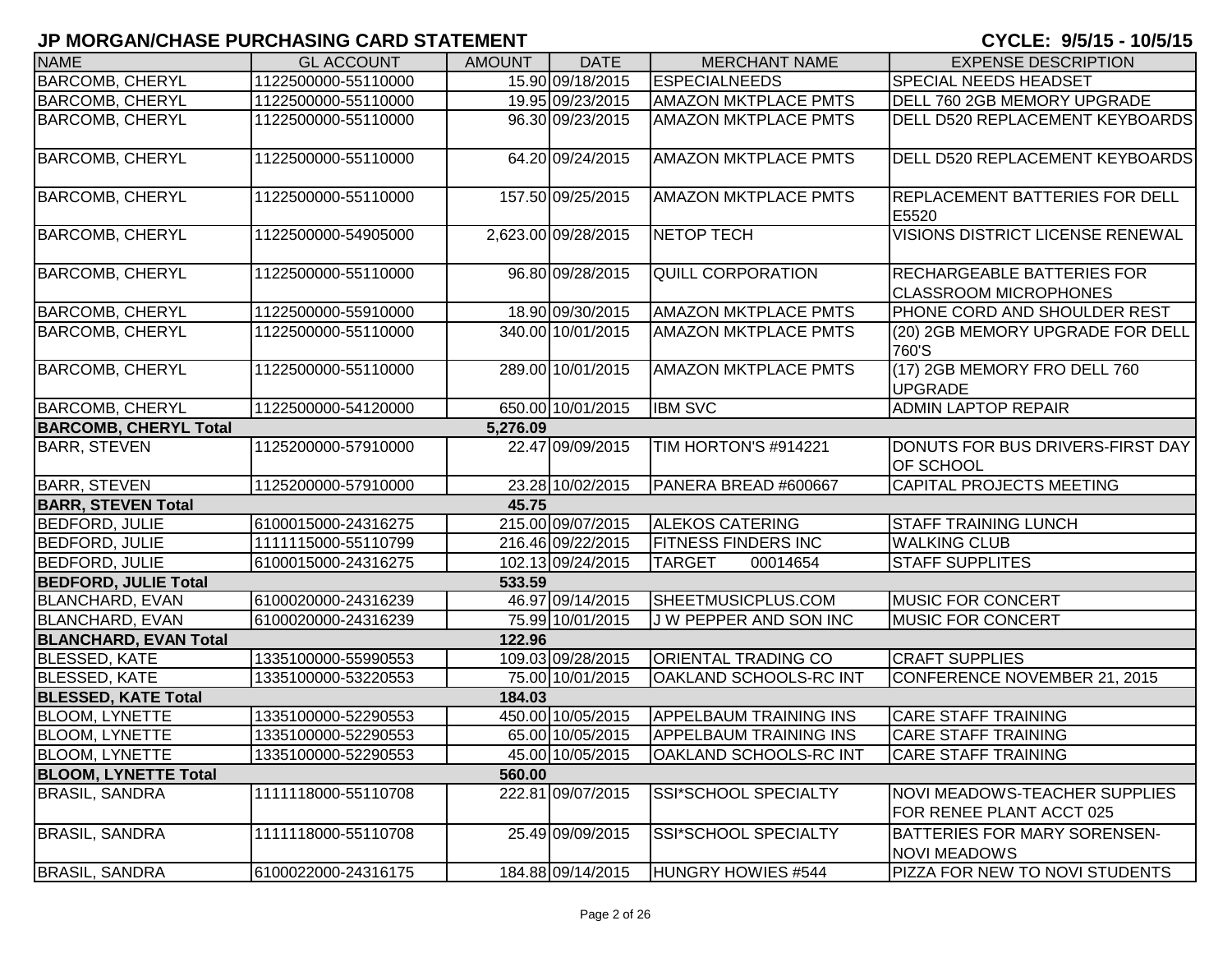| <b>NAME</b>                   | <b>GL ACCOUNT</b>   | <b>AMOUNT</b> | <b>DATE</b>        | <b>MERCHANT NAME</b>                         | <b>EXPENSE DESCRIPTION</b>                  |
|-------------------------------|---------------------|---------------|--------------------|----------------------------------------------|---------------------------------------------|
| <b>BRASIL, SANDRA</b>         | 6100022000-24316175 |               | 63.80 09/14/2015   | KROGER #632                                  | SUPPLIES FOR NEW TO NOVI STUDENT            |
|                               |                     |               |                    |                                              | <b>LUNCH</b>                                |
| <b>BRASIL, SANDRA</b>         | 1111322000-53220000 |               | 200.00 09/14/2015  | OAKLAND SCHOOLS-RC INT                       | <b>BOOKED CONFERENCE -SEE</b>               |
|                               |                     |               |                    |                                              | <b>REFUNDFOR CANCELLATION</b>               |
| <b>BRASIL, SANDRA</b>         | 1111118000-55110708 |               | 491.68 09/22/2015  | SSI*SCHOOL SPECIALTY                         | KIM CLARK-NOVI MEADOWS SUPPLIES             |
|                               |                     |               |                    |                                              | PARTIAL ORDER SHIPPED                       |
| <b>BRASIL, SANDRA</b>         | 1111322000-53220000 |               | 315.00 09/28/2015  | OAKLAND SCHOOLS-RC INT                       | CONFERENCE PRINCIPALS                       |
| <b>BRASIL, SANDRA</b>         | 1111322000-53220000 |               | -200.00 09/28/2015 | OAKLAND SCHOOLS-RC INT                       | <b>REIMBURSEMENT FOR CONFERENCE</b>         |
|                               |                     |               |                    |                                              | THAT WAS CANCELLED                          |
| <b>BRASIL, SANDRA Total</b>   |                     | 1,303.66      |                    |                                              |                                             |
| <b>BRATNEY, BETHANY</b>       | 1122222000-55990000 |               | 320.00 09/07/2015  | <b>AMERICAN LIBRARY ASSOC</b>                | <b>RENEWAL OF MEMBERSHIP</b>                |
| <b>BRATNEY, BETHANY</b>       | 1122222000-55310000 |               | 46.00 09/18/2015   | <b>COVELL CREATIVE METALW</b>                | <b>WELDING DVD FOR MATERIALS</b>            |
|                               |                     |               |                    |                                              | <b>PROCESSING</b>                           |
| <b>BRATNEY, BETHANY</b>       | 1122222000-55310000 |               | 141.30 09/18/2015  | <b>PCF STUDIOS INC</b>                       | <b>NEW &amp; REPLACEMENT ART DVDS</b>       |
| <b>BRATNEY, BETHANY</b>       | 1122222000-55310000 |               | 7.64 09/21/2015    | BKSAMILN.COM 00093062                        | <b>NEW MATERIALS FOR LMC</b>                |
| <b>BRATNEY, BETHANY</b>       | 1122222000-55310000 |               | 29.47 09/21/2015   | BKSAMILN.COM 00093062                        | <b>NEW MATERIALS FOR LMC</b>                |
| <b>BRATNEY, BETHANY</b>       | 1122222000-55310000 |               | 25.00 09/21/2015   | BKSAMILN.COM 00093062                        | <b>NEW MATERIALS FOR LMC</b>                |
| <b>BRATNEY, BETHANY</b>       | 1122222000-55310000 |               | 105.69 09/21/2015  | BKSAMILN.COM 00093062                        | <b>NEW MATERIALS FOR LMC</b>                |
| <b>BRATNEY, BETHANY</b>       | 1122222000-55310000 |               | 24.68 09/22/2015   | BKSAMILN.COM 00093062                        | <b>NEW MATERIALS FOR LMC</b>                |
| <b>BRATNEY, BETHANY</b>       | 1122222000-55310000 |               | 30.33 09/23/2015   | BKSAMILN.COM 00093062                        | <b>NEW MATERIALS FOR LMC</b>                |
| <b>BRATNEY, BETHANY</b>       | 1122222000-55310000 |               | 876.47 09/23/2015  | <b>FOLLETT SCHOOL SOLUTIO</b>                | <b>NEW MATERIALS FOR LMC</b>                |
| <b>BRATNEY, BETHANY</b>       | 1122222000-55990000 |               | 594.00 09/25/2015  | <b>PCRUSH</b>                                | MAINTANANCE CARTRIDGE AND INK               |
|                               |                     |               |                    |                                              | <b>HEAD FOR POSTER PRINTER</b>              |
| <b>BRATNEY, BETHANY</b>       | 1122222000-55310000 |               | 67.97 10/01/2015   | <b>PUBLIC BROADCASTING SV</b>                | <b>NEW A/V MATERIALS FOR LMC</b>            |
| <b>BRATNEY, BETHANY</b>       | 1122222000-55310000 |               | 17.99 10/05/2015   | <b>BOOKSAMILLION.COM</b>                     | <b>NEW MATERIALS FOR LMC</b>                |
| <b>BRATNEY, BETHANY Total</b> |                     | 2,286.54      |                    |                                              |                                             |
| <b>BUNKER, JEFFREY</b>        | 1126160000-55993000 |               | 700.52 09/07/2015  | <b>ANGELO'S WHOLESALE</b>                    | NM6 FRONT ENTRANCE EROSION<br><b>REPAIR</b> |
| <b>BUNKER, JEFFREY</b>        | 1126160000-55992000 |               | 49.85 09/07/2015   | THE HOME DEPOT 2737                          | <b>MTCE TRUCK PARTS, SUPPLIES</b>           |
| <b>BUNKER, JEFFREY</b>        | 1126160000-54910000 |               | 72.00 09/11/2015   | MARKS OUTDOOR POWER EQ                       | <b>GRNDS Z-MOWER REPAIR</b>                 |
| <b>BUNKER, JEFFREY</b>        | 1126160000-55993000 |               | 37.50 09/14/2015   | J THOMAS DISTRIBUTORS                        | <b>GRNDS Z-MOWER REPAIR PARTS</b>           |
| <b>BUNKER, JEFFREY</b>        | 1126160000-55992000 |               | 32.94 09/14/2015   | THE HOME DEPOT 2737                          | <b>MTCE TOOLS</b>                           |
| <b>BUNKER, JEFFREY</b>        | 1126160000-55993000 |               | 328.32 09/17/2015  | <b>TEX JACOBSEN</b>                          | <b>GRNDS REPLACEMENT PARTS FOR</b>          |
|                               |                     |               |                    |                                              | <b>SUPERSTAR FIELD GROOMER</b>              |
| <b>BUNKER, JEFFREY</b>        | 1126160000-55993000 |               | 229.81 09/18/2015  | <b>THE HOME DEPOT 2737</b>                   | <b>GRNDS PARTS</b>                          |
| <b>BUNKER, JEFFREY</b>        | 1126160000-55993000 |               | 344.96 09/21/2015  | <b>CHET'S RENT ALL - NOVI</b>                | <b>GRNDS DINGO RENTAL</b>                   |
| <b>BUNKER, JEFFREY</b>        | 1126160000-55993000 |               | 61.50 09/21/2015   | J THOMAS DISTRIBUTORS                        | <b>GRNDS REPLACEMENT BLADES</b>             |
| <b>BUNKER, JEFFREY</b>        | 1126160000-55993000 |               | 91.88 09/21/2015   | THE HOME DEPOT 2737                          | <b>GRNDS NEW SEED WATERING</b>              |
| <b>BUNKER, JEFFREY</b>        | 1126160000-55992000 |               | 165.20 09/21/2015  | <b>WW GRAINGER</b>                           | <b>MTCE SHOP SUPPLIES</b>                   |
| <b>BUNKER, JEFFREY</b>        | 1126160000-55993000 |               | 65.41 09/23/2015   | THE HOME DEPOT 2737                          | <b>NM6 LANDSCAPING SOAKER HOSES</b>         |
| <b>BUNKER, JEFFREY</b>        | 1126160000-55993000 |               | 92.68 09/28/2015   | MARKS OUTDOOR POWER EQ GRNDS Z-MOWER REPAIRS |                                             |
| <b>BUNKER, JEFFREY</b>        | 1126160000-55992000 |               | 17.08 09/28/2015   | THE HOME DEPOT 2737                          | <b>MTCE FITTINGS</b>                        |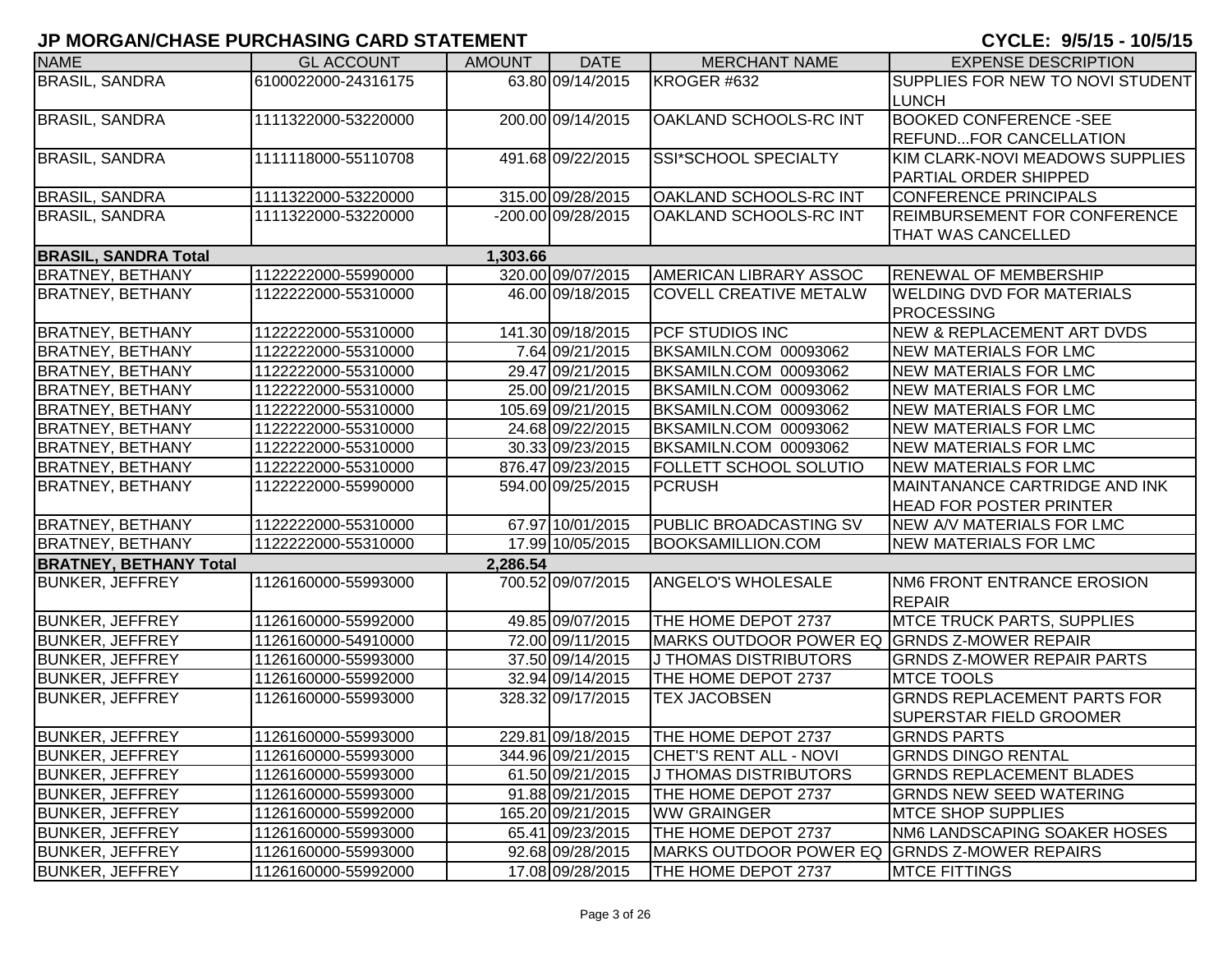| CYCLE: 9/5/15 - |  | 10/5/7 |
|-----------------|--|--------|
|-----------------|--|--------|

| <b>NAME</b>                     | <b>GL ACCOUNT</b>   | <b>AMOUNT</b> | <b>DATE</b>         | <b>MERCHANT NAME</b>          | <b>EXPENSE DESCRIPTION</b>          |
|---------------------------------|---------------------|---------------|---------------------|-------------------------------|-------------------------------------|
| <b>BUNKER, JEFFREY Total</b>    |                     | 2,289.65      |                     |                               |                                     |
| <b>BURNHAM, SUSAN</b>           | 1124111000-55990000 |               | 68.94 09/25/2015    | <b>POSITIVE PROMOTIONS IN</b> | <b>BANNER</b>                       |
| <b>BURNHAM, SUSAN Total</b>     |                     | 68.94         |                     |                               |                                     |
| CALHOUN, STEPHANIE              | 1335100000-55110553 |               | 34.46 09/10/2015    | <b>TARGET</b><br>00008961     | <b>CLASSROOM SUPPLIES</b>           |
| <b>CALHOUN, STEPHANIE Total</b> |                     | 34.46         |                     |                               |                                     |
| CANALES, BETH                   | 1111322000-55110718 |               | 185.15 09/21/2015   | MEIJER INC #054 Q01           | <b>REPLACING KITCHEN SUPPLIES,</b>  |
|                                 |                     |               |                     |                               | LAUNDRY SUPPLIES AND LAB            |
|                                 |                     |               |                     |                               | <b>MATERIAL</b>                     |
| CANALES, BETH                   | 1111322000-55110718 |               | 58.43 09/22/2015    | GFS STORE #1985               | <b>PIZZA LAB</b>                    |
| CANALES, BETH                   | 1111322000-55110718 |               | -36.37 09/22/2015   | GFS STORE #1985               | <b>RETURN ITEMS FROM LAST YEAR</b>  |
| CANALES, BETH                   | 1111322000-55110718 |               | 42.90 09/28/2015    | KROGER #615                   | PIZZA AND PANCAKE LAB MATERIAL:     |
|                                 |                     |               |                     |                               | <b>FOOD ALLERGY PRODUCTS</b>        |
| CANALES, BETH                   | 1111322000-55110718 |               | 53.72 09/29/2015    | GFS STORE #1985               | <b>KITCHEN SUPPLIES</b>             |
| <b>CANALES, BETH Total</b>      |                     | 303.83        |                     |                               |                                     |
| CIANCIO, WANDA                  | 1122500000-54917000 |               | 26.97 09/07/2015    | <b>SSLS.COM</b>               | <b>SECURE CERTIFICATE LICENSE</b>   |
| CIANCIO, WANDA                  | 1122500000-53220000 |               | 455.00 09/29/2015   | NVITE EVENT TICKET NVI        | <b>GOOGLE CONFERENCE TECH</b>       |
|                                 |                     |               |                     |                               | <b>DEPARTMENT</b>                   |
| <b>CIANCIO, WANDA Total</b>     |                     | 481.97        |                     |                               |                                     |
| CIANFERRA, LINDA                | 1122100331-53220513 |               | 635.00 09/07/2015   | <b>TRUE COLORS</b>            | <b>REGISTRATION -TRAINING FOR</b>   |
|                                 |                     |               |                     |                               | PERSONALITY & SKILLS ASSESSMENT     |
| <b>CIANFERRA, LINDA</b>         | 1613200361-54910000 |               | 2,457.32 09/18/2015 | PRINTNOLOGY, INC. RETA        | <b>MARKETING DIRECT MAIL PIECE</b>  |
| CIANFERRA, LINDA                | 1622100361-53220000 |               | 107.00 09/22/2015   | AMTRAK .CO2630733555991       | <b>TRAIN TO CHICAGO TRUE COLORS</b> |
|                                 |                     |               |                     |                               | <b>TRAINING</b>                     |
| CIANFERRA, LINDA                | 1622100361-53220000 |               | 20.00 09/23/2015    | <b>CITY OF ROYAL OAK PARK</b> | PARKING FOR TRAIN STATION           |
| CIANFERRA, LINDA                | 1622100361-53220000 |               | 60.00 09/23/2015    | <b>SQ *NADEEM NAZAR</b>       | CAB RIDE TO FROM TRAIN TO HOTEL     |
| CIANFERRA, LINDA                | 1622100361-53220000 |               | 17.68 09/24/2015    | <b>GINO'S EAST</b>            | <b>MEAL FOR CONFERENCE</b>          |
| CIANFERRA, LINDA                | 1622100361-53220000 |               | 13.32 09/24/2015    | <b>OHARE BAR LOUIE</b>        | <b>MEAL FOR CONFERENCE</b>          |
| CIANFERRA, LINDA                | 1622100361-53220000 |               | 2.69 09/25/2015     | <b>HOLIDAY INN OHARE GIFT</b> | <b>SODA</b>                         |
| CIANFERRA, LINDA                | 1622100361-53220000 |               | 7.28 09/25/2015     | <b>OHARE BAR LOUIE</b>        | <b>MEAL</b>                         |
| CIANFERRA, LINDA                | 1622100361-53220000 |               | 415.56 09/28/2015   | <b>HOLIDAY INNS</b>           | HOTEL FOR CONFERENCE                |
| CIANFERRA, LINDA                | 1622100361-53220000 |               | 10.83 09/28/2015    | <b>OHARE BAR LOUIE</b>        | <b>MEAL</b>                         |
| CIANFERRA, LINDA                | 1622100361-53220000 |               | 13.62 09/28/2015    | <b>OHARE BAR LOUIE</b>        | <b>MEAL</b>                         |
| CIANFERRA, LINDA                | 1622100361-53220000 |               | 5.07 09/29/2015     | <b>AMAZON MKTPLACE PMTS</b>   | <b>BOOK SUPPLEMENT FOR TRAINING</b> |
|                                 |                     |               |                     |                               | (PERSONALITY)                       |
| CIANFERRA, LINDA                | 1622100361-53220000 |               | 59.00 09/29/2015    | <b>CLUB CHI TOWN LIMOU</b>    | TRANSPORTATION TO TRAIN STATION     |
| CIANFERRA, LINDA                | 1111324511-53710000 |               | 200.00 10/05/2015   | <b>EMAGINE ROCHESTER HILL</b> | <b>ATTENDANCE INCENTIVE CD</b>      |
| CIANFERRA, LINDA                | 1111324511-53710000 |               | 50.00 10/05/2015    | JERSEY MIKE'S SUBS 310        | <b>INCENTIVE</b>                    |
| CIANFERRA, LINDA                | 1111324511-53710000 |               | 10.00 10/05/2015    | JERSEY MIKE'S SUBS 310        | <b>ATTENDANCE INCENTIVE - CD</b>    |
| CIANFERRA, LINDA                | 1111324511-53710000 |               | 40.00 10/05/2015    | JERSEY MIKE'S SUBS 310        | <b>ATTENDANCE INCENTIVE - CD</b>    |
| CIANFERRA, LINDA                | 6100000000-24316301 |               | 100.00 10/05/2015   | MCDONALD'S F3006              | <b>INCENTIVE</b>                    |
| CIANFERRA, LINDA                | 6100000000-24316301 |               | 12.66 10/05/2015    | WAL-MART #2558                | <b>ACTIVITY SET</b>                 |
| <b>CIANFERRA, LINDA Total</b>   |                     | 4,237.03      |                     |                               |                                     |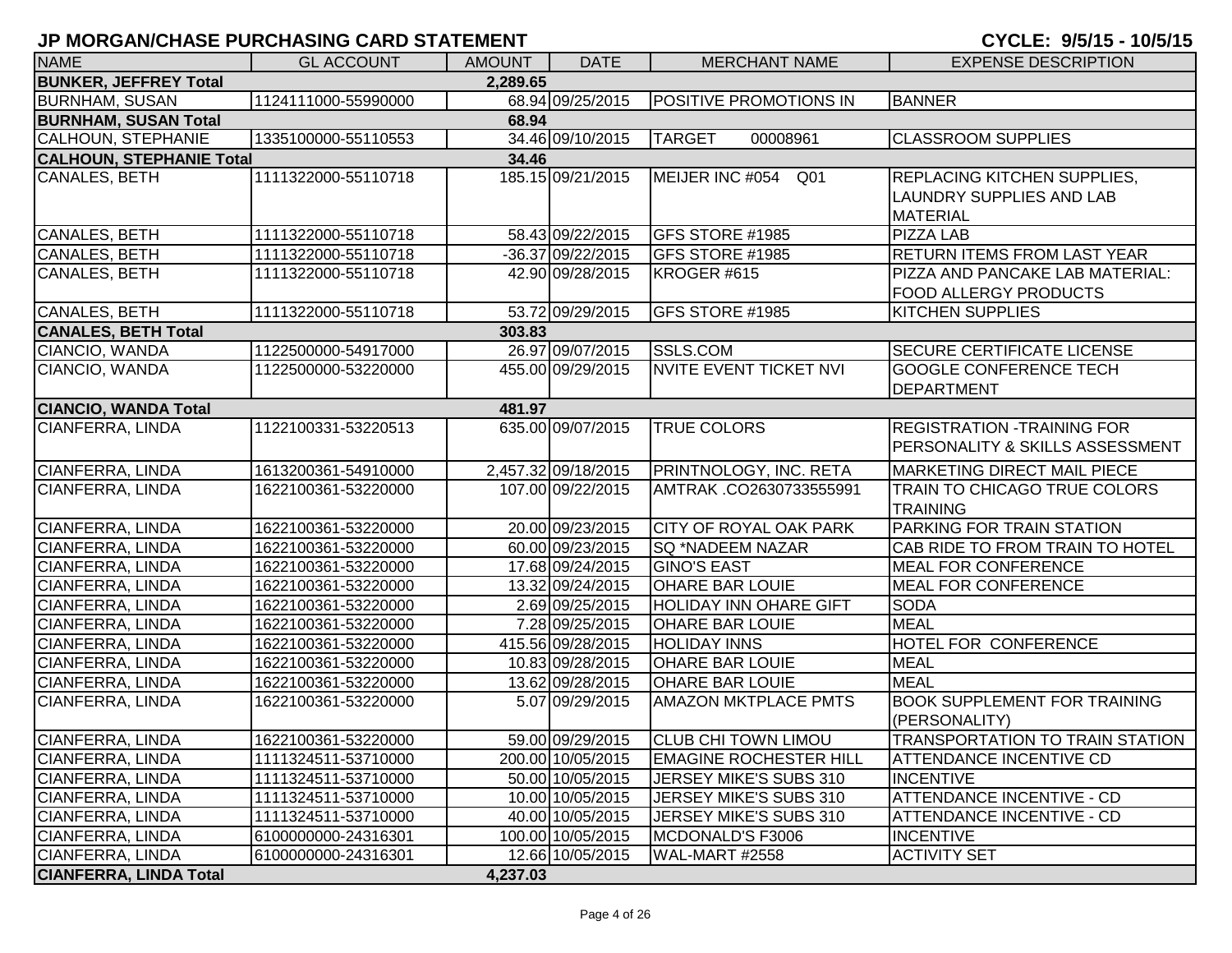| <b>NAME</b>                  | <b>GL ACCOUNT</b>   | <b>AMOUNT</b> | <b>DATE</b>       | <b>MERCHANT NAME</b>                     | <b>EXPENSE DESCRIPTION</b>         |
|------------------------------|---------------------|---------------|-------------------|------------------------------------------|------------------------------------|
| CLARK, KIM                   | 1122218000-55990000 |               | 33.34 09/24/2015  | PANERA BREAD #667                        | <b>BAGELS FOR BOOKS AND BAGELS</b> |
| CLARK, KIM                   | 1122218000-55310000 |               | 196.78 09/28/2015 | AMAZON.COM                               | <b>BOOKS FOR LIBRARY</b>           |
| CLARK, KIM                   | 1122218000-55310000 |               | 102.61 09/28/2015 | AMAZON.COM                               | <b>BOOKS FOR MEDIA CENTER</b>      |
| CLARK, KIM                   | 1122218000-55310000 |               | 92.25 09/28/2015  | AMAZON.COM                               | <b>BOOKS FOR MEDIA CENTER</b>      |
| CLARK, KIM                   | 1122218000-55310000 |               | 308.14 09/28/2015 | AMAZON.COM                               | <b>BOOKS FOR MEDIA CENTER</b>      |
| CLARK, KIM                   | 1122218000-55310000 |               | 109.88 09/29/2015 | AMAZON.COM                               | <b>BOOKS FOR MEDIA CENTER</b>      |
| CLARK, KIM                   | 1122218000-55310000 |               | 41.60 09/29/2015  | AMAZON.COM                               | <b>BOOKS FOR MEDIA CENTER</b>      |
| CLARK, KIM                   | 1122218000-55310000 |               | 24.95 09/29/2015  | AMAZON.COM                               | <b>BOOKS FOR MEDIA CENTER</b>      |
| CLARK, KIM                   | 1122218000-55310000 |               | 98.39 09/29/2015  | AMAZON.COM                               | <b>BOOKS FOR MEDIA CENTER</b>      |
| CLARK, KIM                   | 1122218000-55310000 |               | 42.62 09/30/2015  | AMAZON.COM                               | <b>BOOKS FOR MEDIA CENTER</b>      |
| <b>CLARK, KIM</b>            | 1122218000-55310000 |               | 26.11 10/01/2015  | AMAZON.COM                               | PLAY-DOH FOR MAKERSPACE AND        |
|                              |                     |               |                   |                                          | <b>BOOK FOR MEDIA CENTER</b>       |
| <b>CLARK, KIM</b>            | 1122218000-55310000 |               | 92.75 10/01/2015  | <b>JONES SCHOOL SUPPLY</b>               | PRIZES FOR SUMMER READING          |
| CLARK, KIM                   | 1122218000-55310000 |               | 49.08 10/05/2015  | AMAZON.COM                               | <b>BOOKS FOR MEDIA CENTER</b>      |
| <b>CLARK, KIM</b>            | 1122218000-55310000 |               | 9.16 10/05/2015   | MEIJER INC #027 Q01                      | <b>MARSHMALLOWS AND PASTA FOR</b>  |
|                              |                     |               |                   |                                          | <b>MAKERSPACE ACTIVITY</b>         |
| <b>CLARK, KIM</b>            | 1122218000-55310000 |               | 5.29 10/05/2015   | <b>TARGET</b><br>00012856                | TAPE FOR MAKERSPACE PROJECT        |
| CLARK, KIM                   | 1122218000-55310000 |               | 4.00 10/05/2015   | <b>TARGET</b><br>00012856                | MISCELLANEOUS FOR MEDIA CENTER     |
|                              |                     |               |                   |                                          | <b>DISPLAY</b>                     |
| <b>CLARK, KIM</b>            | 1122218000-55310000 |               | 30.48 10/05/2015  | 00012856<br><b>TARGET</b>                | CANDY FOR SUMMER READING PRIZES    |
|                              |                     |               |                   |                                          |                                    |
| <b>CLARK, KIM Total</b>      |                     | 1,267.43      |                   |                                          |                                    |
| COMB, ANDREW                 | 6100020000-24316770 |               | 33.05 09/23/2015  | <b>TARGET</b><br>00014654                | PROFESSIONAL DEVELOPMENT           |
|                              |                     |               |                   |                                          | SNACKS/BEVERAGES                   |
| <b>COMB, ANDREW</b>          | 6100020000-24316770 |               | 7.49 10/01/2015   | <b>DUNKIN #336551</b><br>Q <sub>35</sub> | PROFESSIONAL DEVELOPMENT           |
|                              |                     |               |                   |                                          | SNACKS/BEVERAGES                   |
| <b>COMB, ANDREW</b>          | 6100020000-24316770 |               | 10.87 10/02/2015  | DUNKIN #336551<br>Q <sub>35</sub>        | PROFESSIONAL DEVELOPMENT           |
|                              |                     |               |                   |                                          | SNACKS AND BEVERAGES               |
| <b>COMB, ANDREW Total</b>    |                     | 51.41         |                   |                                          |                                    |
| <b>COOLMAN, ROBERT</b>       | 1126160000-55992000 |               | 52.83 09/15/2015  | <b>CITY ELECTRIC SUPPLY</b>              | VO BREAKER, MTCE TOOL              |
| <b>COOLMAN, ROBERT</b>       | 1126160000-55992000 |               | 213.00 09/18/2015 | <b>CONSERVA ELECTRIC SUPP</b>            | <b>MTCE STOCK CAPACITORS</b>       |
| <b>COOLMAN, ROBERT</b>       | 1126160000-55992000 |               | 49.08 09/23/2015  | CITY ELECTRIC SUPPLY                     | <b>MTCE STOCK PHOTO CELLS</b>      |
| <b>COOLMAN, ROBERT</b>       | 1126160000-55992000 |               | 219.50 09/23/2015 | <b>CONSERVA ELECTRIC SUPP</b>            | NW MUSIC ROOM LED FIXTURE          |
|                              |                     |               |                   |                                          | <b>INSERTS</b>                     |
| <b>COOLMAN, ROBERT</b>       | 1126160000-55992000 |               | 200.00 09/24/2015 | <b>CONSERVA ELECTRIC SUPP</b>            | <b>HS EXIT SIGNS</b>               |
| <b>COOLMAN, ROBERT</b>       | 1126160000-55992000 |               | 533.33 09/25/2015 | <b>CITY ELECTRIC SUPPLY</b>              | <b>HS GENERATOR FUSES</b>          |
| <b>COOLMAN, ROBERT</b>       | 1126160000-55992000 |               | 223.20 10/05/2015 | <b>COMPLETE BATTERY SOURC</b>            | <b>MTCE STOCK BATTERIES</b>        |
| <b>COOLMAN, ROBERT</b>       | 1126160000-55992000 |               | 117.85 10/05/2015 | CONSERVA ELECTRIC SUPP                   | MTCE LED LIGHTS FOR NW, STOCK      |
|                              |                     |               |                   |                                          | <b>LIGHTS, STOCK BATTERIES</b>     |
| <b>COOLMAN, ROBERT Total</b> |                     | 1,608.79      |                   |                                          |                                    |
| <b>DIATIKAR, CHRISTINE</b>   | 6100000000-24316099 |               | 200.00 09/16/2015 | PAYPAL *SEL2M SEL2M                      | 2015 BGRC/ROBOTICS                 |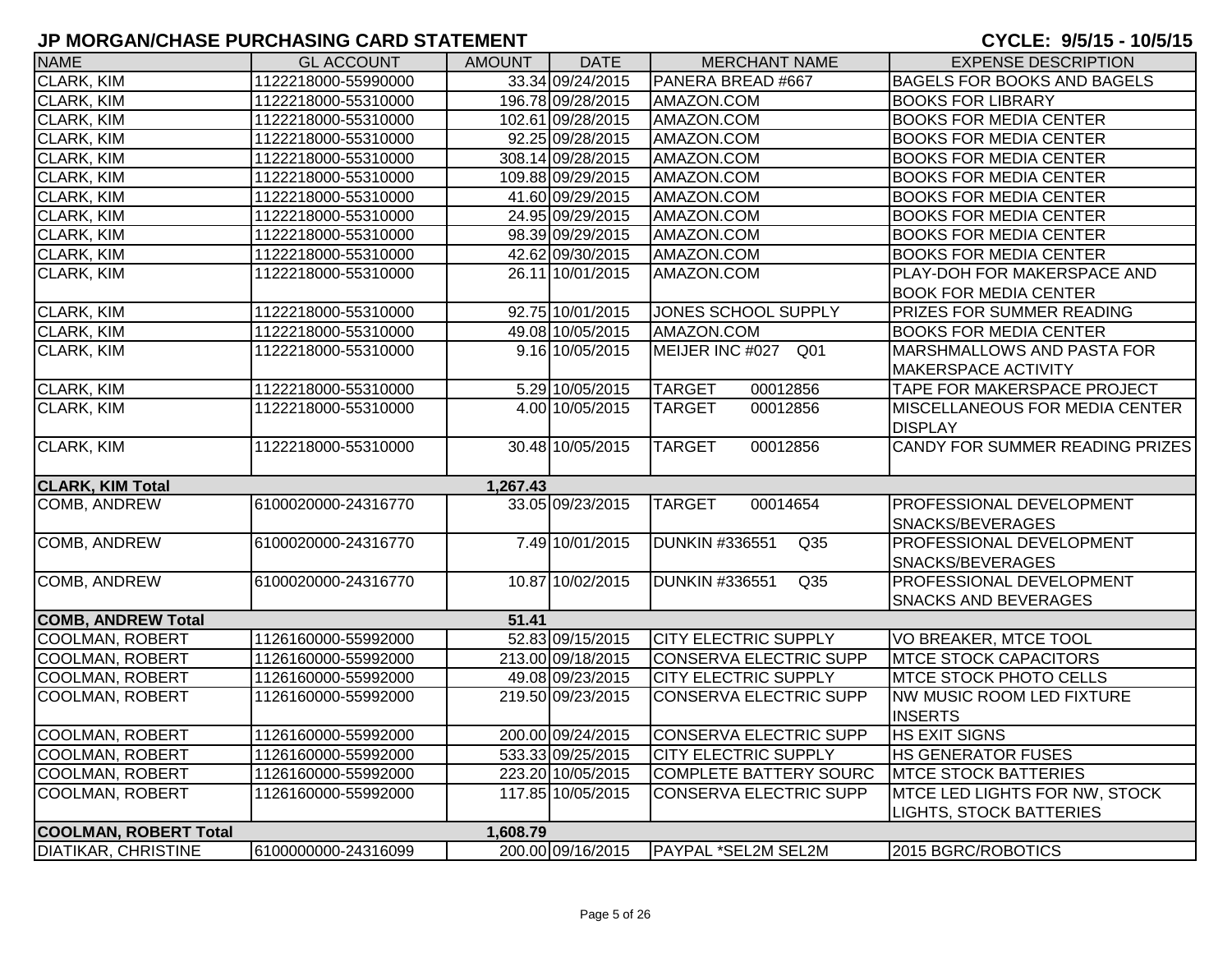| <b>NAME</b>                      | <b>GL ACCOUNT</b>   | <b>AMOUNT</b> | <b>DATE</b>          | <b>MERCHANT NAME</b>                           | <b>EXPENSE DESCRIPTION</b>                              |
|----------------------------------|---------------------|---------------|----------------------|------------------------------------------------|---------------------------------------------------------|
| DIATIKAR, CHRISTINE              | 6100020000-24316237 |               | 5,177.50 09/16/2015  |                                                | REI*GREENWOODHEINEMANN LEVELED LITERACY INTERVENTION GR |
|                                  |                     |               |                      |                                                | $9 - 12$                                                |
| <b>DIATIKAR, CHRISTINE</b>       | 6100022000-24316175 |               | 6,552.00 09/16/2015  | SSI*PREMIER HAM&STEPH                          | <b>PLANNERS</b>                                         |
| <b>DIATIKAR, CHRISTINE</b>       | 1311800000-55110551 |               | 3.00 09/16/2015      | UPS*1040578857                                 | WEIGHT ADJUSTMENT FOR TEACHING                          |
|                                  |                     |               |                      |                                                | <b>SUPPLIES</b>                                         |
| <b>DIATIKAR, CHRISTINE</b>       | 6100000000-24316099 |               | 1,314.58 10/02/2015  | <b>PITSCO INC</b>                              | FTC REGISTRATION AND EQUIPMENT                          |
| <b>DIATIKAR, CHRISTINE Total</b> |                     | 13,247.08     |                      |                                                |                                                         |
| DINKELMANN, KATY                 | 6100022000-24316129 |               | 7.88 09/22/2015      | <b>CUSTOMINK LLC</b>                           | HOMECOMING DANCE SHIRTS                                 |
| DINKELMANN, KATY                 | 6100022000-24316129 |               | 775.84 09/22/2015    | <b>CUSTOMINK LLC</b>                           | HOMECOMING DANCE SHIRTS                                 |
| DINKELMANN, KATY                 | 6100022000-24316129 |               | 262.48 09/22/2015    | <b>CUSTOMINK LLC</b>                           | HOMECOMING DANCE SHIRTS                                 |
| DINKELMANN, KATY                 | 6100022000-24316129 |               | 7.80 09/23/2015      | <b>CUSTOMINK LLC</b>                           | HOMECOMING DANCE SHIRTS                                 |
| <b>DINKELMANN, KATY Total</b>    |                     | 1,054.00      |                      |                                                |                                                         |
| DIXON, KAREN                     | 2529700000-55910000 |               | 61.74 09/23/2015     | DMI* DELL K-12 PTR                             | PRINTER CARTRIDGE FOR NM6                               |
|                                  |                     |               |                      |                                                | <b>KITCHEN</b>                                          |
| <b>DIXON, KAREN Total</b>        |                     | 61.74         |                      |                                                |                                                         |
| DRAGOO, MICHAEL                  | 1126160000-55992000 |               | 446.19 09/11/2015    | <b>WW GRAINGER</b>                             | PV, DF, NM6 FLAGS FOR CLASSROOMS                        |
|                                  |                     |               |                      |                                                |                                                         |
| DRAGOO, MICHAEL                  | 1126111000-54910000 |               | 618.00 09/15/2015    | <b>BASS</b>                                    | VO ROOFTOP #3                                           |
| DRAGOO, MICHAEL                  | 1126113000-54910000 |               | 300.00 09/18/2015    | PELLA WINDOWS & DOORS                          | <b>NW WINDOW</b>                                        |
| DRAGOO, MICHAEL                  | 1126160000-54910000 |               | 12,800.00 09/22/2015 | <b>DE-CAL INC</b>                              | DISTRICT CHILLER INSPECTIONS                            |
| DRAGOO, MICHAEL                  | 4126122951-54110000 |               | 4,735.34 09/24/2015  | <b>BASS</b>                                    | HS K2 REPAIR, AHU 24 CONTROLLER                         |
| DRAGOO, MICHAEL                  | 1126160000-55992000 |               | 547.91 10/05/2015    | DOWNRIVER REFRIG SUP C                         | NM6 COMPUTER LAB IN MC                                  |
| <b>DRAGOO, MICHAEL Total</b>     |                     | 19,447.44     |                      |                                                |                                                         |
| FENCHEL, LISA                    | 1111118000-55110719 |               | 560.00 09/14/2015    | <b>SQ *ASCEND EDUCATION</b>                    | MATH SUBSCRIPTION FOR 1 YEAR                            |
| <b>FENCHEL, LISA Total</b>       |                     | 560.00        |                      |                                                |                                                         |
| FULAR, JAMES                     | 1126160000-55993000 |               | 530.00 09/07/2015    | <b>ANGELO'S WHOLESALE</b>                      | NM5 COURTYARD MULCH                                     |
| <b>FULAR, JAMES</b>              | 1126160000-55993000 |               | 1,981.12 09/10/2015  | <b>LANDSCAPE SUPPLY</b>                        | NM6 LANDSCAPING                                         |
| FULAR, JAMES                     | 1126160000-55993000 |               | 1,381.12 09/10/2015  | <b>LANDSCAPE SUPPLY</b>                        | <b>VO LANDSCAPING</b>                                   |
| FULAR, JAMES                     | 1126160000-55993000 |               | 240.87 09/16/2015    | <b>AM LEONARD</b>                              | <b>GRNDS SUPPLIES, FERTILIZER STAKES</b>                |
|                                  |                     |               |                      |                                                |                                                         |
| FULAR, JAMES                     | 1126160000-55993000 |               | 2,374.80 09/16/2015  | <b>RESIDEX</b>                                 | GRNDS HS BASEBALL OUTFIELD PRO                          |
|                                  |                     |               |                      |                                                | MIX, E PRACTICE FIELD SEED, NEW                         |
|                                  |                     |               |                      |                                                | <b>CONSTRUCTION AREAS</b>                               |
| <b>FULAR, JAMES</b>              | 1126160000-55993000 |               | 19.96 09/17/2015     | THE HOME DEPOT 2737                            | <b>GRNDS SPRINKLER</b>                                  |
| <b>FULAR, JAMES</b>              | 1126160000-55993000 |               | 500.00 09/18/2015    | <b>SQ *PERFORMANCE SPORTS</b>                  | <b>HS BASEBALL FIELD</b>                                |
| <b>FULAR, JAMES</b>              | 1126160000-54910000 |               | 137.45 09/21/2015    | MARKS OUTDOOR POWER EQ GRNDS EQUIPMENT REPAIRS |                                                         |
| <b>FULAR, JAMES</b>              | 1126160000-55993000 |               | 285.00 09/23/2015    | <b>MILARCH NURSERY</b>                         | <b>NW TREE</b>                                          |
| <b>FULAR, JAMES</b>              | 1126160000-55993000 |               | 669.00 09/23/2015    | <b>RESIDEX</b>                                 | SOUTH SPORTS PARK, ATHLETIC                             |
|                                  |                     |               |                      |                                                | <b>FIELDS FERTILIZER</b>                                |
| <b>FULAR, JAMES</b>              | 1126160000-55993000 |               | 270.00 09/28/2015    | <b>ANGELO'S WHOLESALE</b>                      | VO LANDSCAPE MULCH                                      |
| <b>FULAR, JAMES</b>              | 1126160000-55993000 |               | 54.00 09/28/2015     | ANGELO'S WHOLESALE                             | <b>PS MULCH</b>                                         |
| <b>FULAR, JAMES</b>              | 2326160000-55993000 |               | 57.75 10/02/2015     | <b>SPARTAN DISTRIBUTORS I</b>                  | <b>DF IRRIGATION REPAIR</b>                             |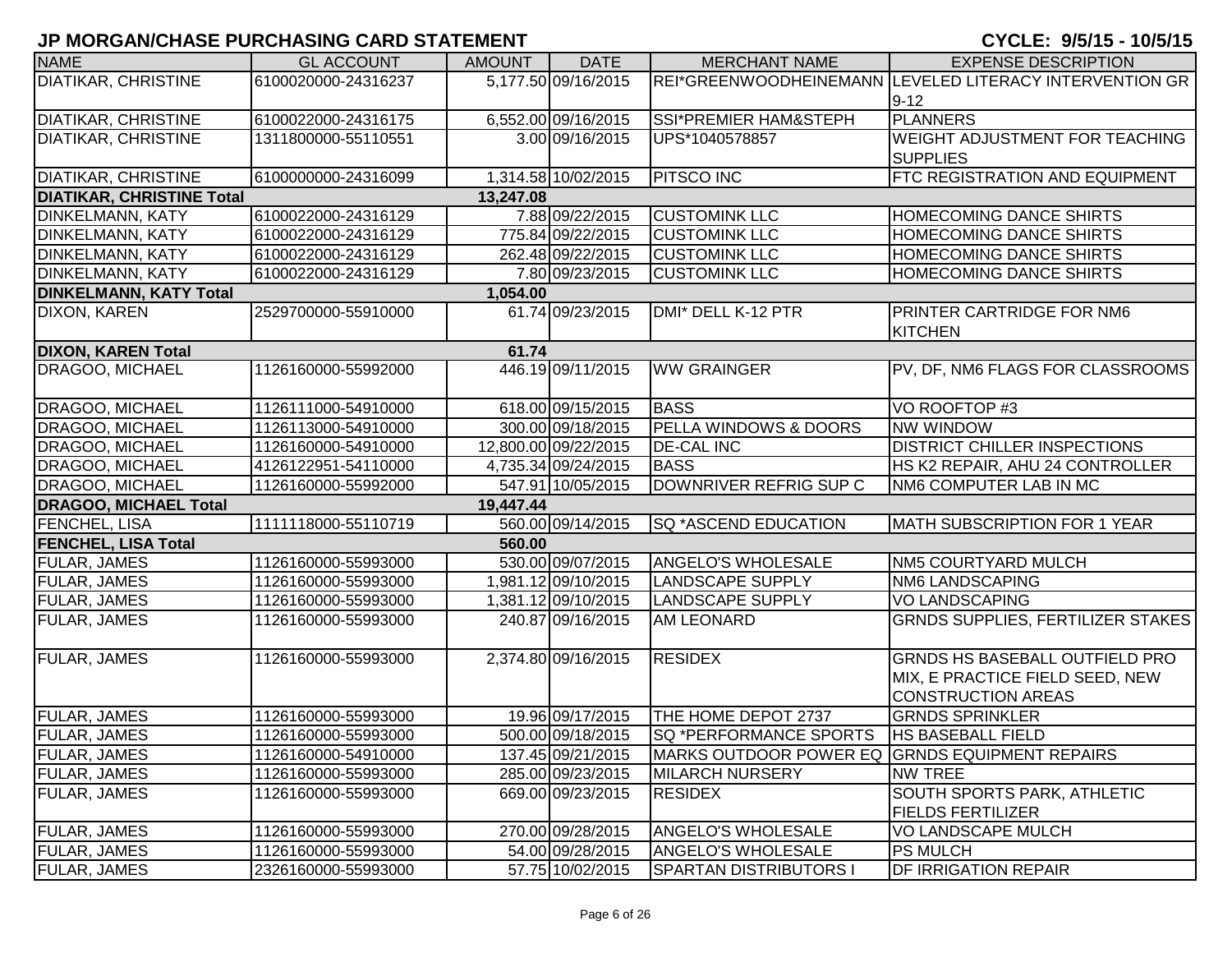| <b>NAME</b>                     | <b>GL ACCOUNT</b>   | <b>AMOUNT</b> | <b>DATE</b>         | <b>MERCHANT NAME</b>             | <b>EXPENSE DESCRIPTION</b>                           |
|---------------------------------|---------------------|---------------|---------------------|----------------------------------|------------------------------------------------------|
| <b>FULAR, JAMES</b>             | 1126160000-55992000 |               | 27.92 10/02/2015    | THE HOME DEPOT 2737              | <b>MTCE SHOP SUPPLIES</b>                            |
| <b>FULAR, JAMES</b>             | 1126160000-55993000 |               | 810.43 10/05/2015   | JOHN DEERE LANDSCAPES0           | <b>GRNDS STOCK REPLACEMENT HEADS</b>                 |
|                                 |                     |               |                     |                                  | FOR ALL ATHLETIC FIELDS                              |
| <b>FULAR, JAMES Total</b>       |                     | 9,339.42      |                     |                                  |                                                      |
| FURLOW, SETH                    | 1711322000-55110614 |               | 18.46 09/14/2015    | KROGER #632                      | <b>FLOWER DISSECTION LAB AND STEM</b>                |
|                                 |                     |               |                     |                                  | <b>STAINING IB BIOLOGY</b>                           |
| FURLOW, SETH                    | 1711322000-55110614 |               | 101.04 09/16/2015   | <b>FLINN SCIENTIFIC, I</b>       | PREPARED SLIDES FOR NEW                              |
|                                 |                     |               |                     |                                  | MATERIAL IN PLANT BIOLOGY UNIT                       |
|                                 |                     |               |                     |                                  | FOR IB BIO                                           |
| <b>FURLOW, SETH</b>             | 1711322000-55110614 |               | 23.61 09/28/2015    | <b>BUSCH'S #1205</b>             | ENERGY IN FOOD LAB IB BIOLOGY                        |
| <b>FURLOW, SETH Total</b>       |                     | 143.11        |                     |                                  |                                                      |
| <b>GERECKE, LORI</b>            | 1711220000-55110611 |               | 97.79 09/07/2015    | THE HOME DEPOT 2724              | <b>WHITEBOARDS FOR MODELING IN</b><br><b>SCIENCE</b> |
| <b>GERECKE, LORI</b>            | 1711220000-55110611 |               | 99.20 09/21/2015    | STAPLS7142626052000001           | WHITEBOARD MARKERS TO USE FOR                        |
|                                 |                     |               |                     |                                  | <b>MODELING IN SCIENCE CLASS</b>                     |
| <b>GERECKE, LORI Total</b>      |                     | 196.99        |                     |                                  |                                                      |
| <b>GILMORE, MEGAN</b>           | 1311800000-55110551 |               | $-10.47$ 09/07/2015 | <b>TARGET</b><br>00003541        | <b>TEACHING SUPPLIES, RETURN</b>                     |
| <b>GILMORE, MEGAN</b>           | 1311800000-55110551 |               | 17.00 10/01/2015    | <b>SCHOLASTIC INC. KEY 22</b>    | <b>CLASSROOM BOOKS</b>                               |
| <b>GILMORE, MEGAN</b>           | 1311800000-55110551 |               | 6.39 10/02/2015     | <b>BUSCH'S #1205</b>             | <b>APPLES</b>                                        |
| <b>GILMORE, MEGAN Total</b>     |                     | 12.92         |                     |                                  |                                                      |
| <b>GORDON, BRIAN</b>            | 6100061000-24316103 |               | 539.00 09/07/2015   | LATHWELLS GOLF SHOP LL           | YARDAGE FINDERS FOR GIRLS GOLF                       |
| <b>GORDON, BRIAN</b>            | 1429300000-56410000 |               | 489.49 09/10/2015   | <b>DOUGLAS INDUSTRIES</b>        | <b>ROLLERS FOR TENNIS COURTS</b>                     |
| <b>GORDON, BRIAN</b>            | 6100061000-24316104 |               | 13.20 09/16/2015    | SQ *KNAPP'S DONUTS               | DONUTS FOR MEETING                                   |
| <b>GORDON, BRIAN</b>            | 6100061000-24316221 |               | 237.50 09/21/2015   | <b>NOVI BOWL</b>                 | <b>BOWLING EXPENSE</b>                               |
| <b>GORDON, BRIAN</b>            | 6100061000-24316116 |               | 1,447.09 09/23/2015 | <b>SQ *ACME PROMTIONAL AN</b>    | <b>TSHIRTS FOR ATHLETICS</b>                         |
| <b>GORDON, BRIAN</b>            | 1429300000-56410000 |               | 237.50 09/25/2015   | <b>PAYPAL *SOFTWARETEC</b>       | <b>TECHNOLOGY</b>                                    |
| <b>GORDON, BRIAN</b>            | 6100061000-24316177 |               | 55.36 09/28/2015    | <b>MYLOCKERNET LLC</b>           | SHIRTS FOR POM                                       |
| <b>GORDON, BRIAN</b>            | 6100061000-24316104 |               | 15.85 10/02/2015    | <b>SOUTH LYON HOTEL</b>          | LUNCH FOR KLAA MEETING                               |
| <b>GORDON, BRIAN</b>            | 6100061000-24316151 |               | 255.00 10/05/2015   | <b>MF ATHLETIC &amp; PERFORM</b> | <b>SUPPLIES</b>                                      |
| <b>GORDON, BRIAN Total</b>      |                     | 3,289.99      |                     |                                  |                                                      |
| <b>GREBINSKI, KRISTEN</b>       | 6100020000-24316243 |               | 350.00 09/10/2015   | MICHIGAN SCHOOL VOCAL            | YEARLY MEMBERSHIP FEE                                |
| <b>GREBINSKI, KRISTEN</b>       | 6100020000-24316243 |               | 116.19 09/23/2015   | J W PEPPER AND SON INC           | <b>MUSIC</b>                                         |
| <b>GREBINSKI, KRISTEN</b>       | 6100020000-24316243 |               | 20.19 09/24/2015    | <b>JW PEPPER AND SON INC</b>     | <b>MUSIC</b>                                         |
| <b>GREBINSKI, KRISTEN</b>       | 6100020000-24316243 |               | 11.70 09/24/2015    | J W PEPPER AND SON INC           | <b>MUSIC</b>                                         |
| <b>GREBINSKI, KRISTEN</b>       | 6100020000-24316243 |               | 25.00 09/25/2015    | <b>CHORALTECH LLC</b>            | HONORS CHOIR REHEARSAL MUSIC                         |
| <b>GREBINSKI, KRISTEN Total</b> |                     | 523.08        |                     |                                  |                                                      |
| HANSEN, ANN                     | 1311800000-53220551 |               | 36.00 09/11/2015    | <b>APPELBAUM TRAINING INS</b>    | <b>TRAINING FOR STAFF</b>                            |
| HANSEN, ANN                     | 1335100000-53220553 |               | 30.00 09/11/2015    | <b>APPELBAUM TRAINING INS</b>    | <b>TRAINING FOR STAFF</b>                            |
| HANSEN, ANN                     | 1311800000-53220551 |               | 18.00 09/17/2015    | <b>APPELBAUM TRAINING INS</b>    | <b>TRAINING FOR STAFF</b>                            |
| HANSEN, ANN                     | 1311800000-53220551 |               | 15.00 09/30/2015    | <b>APPELBAUM TRAINING INS</b>    | <b>TRAINING FOR STAFF</b>                            |
| <b>HANSEN, ANN Total</b>        |                     | 99.00         |                     |                                  |                                                      |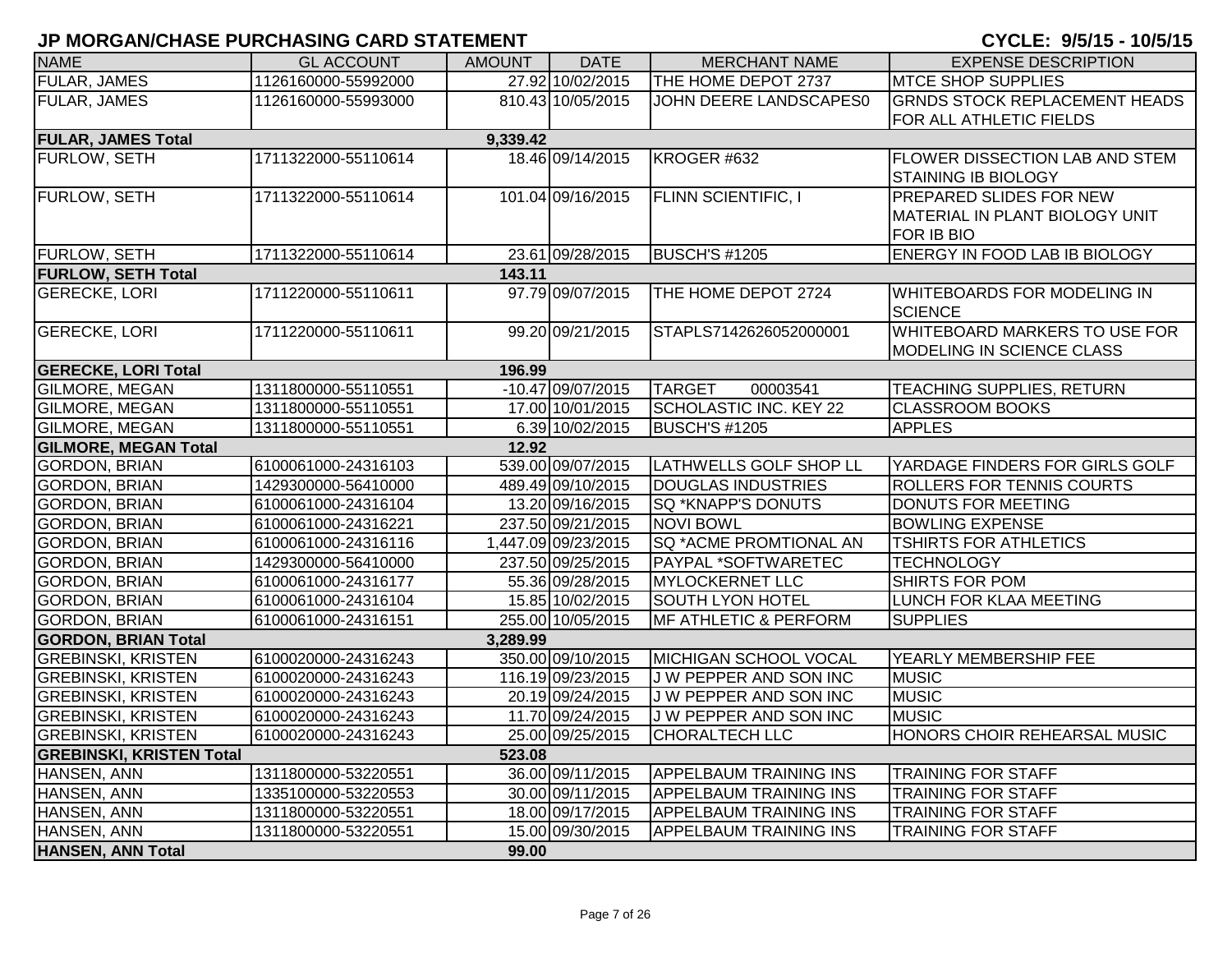| <b>NAME</b>                    | <b>GL ACCOUNT</b>   | <b>AMOUNT</b> | <b>DATE</b>         | <b>MERCHANT NAME</b>          | <b>EXPENSE DESCRIPTION</b>             |
|--------------------------------|---------------------|---------------|---------------------|-------------------------------|----------------------------------------|
| <b>HARRIS, CHRISTINE</b>       | 6100000000-24316355 |               | 33.12 09/07/2015    | <b>TEACHER'S STORE LIVONI</b> | <b>CLASSROOM STARTUP SUPPLIES:</b>     |
|                                |                     |               |                     |                               | NAME CARDS, ROOM DECOR, EARLY          |
|                                |                     |               |                     |                               | <b>CRAFTS</b>                          |
| <b>HARRIS, CHRISTINE Total</b> |                     | 33.12         |                     |                               |                                        |
| HARVEY, JENNIFER               | 1711322000-55110614 |               | 289.74 09/09/2015   | SSI*SCHOOL SPECIALTY          | <b>SUPPLIES</b>                        |
| HARVEY, JENNIFER               | 1711322000-55110614 |               | 441.91 09/16/2015   | SSI*SCHOOL SPECIALTY          | <b>SUPPLIES</b>                        |
| HARVEY, JENNIFER               | 1711322000-55110614 |               | 220.56 10/05/2015   | SSI*SCHOOL SPECIALTY          | <b>SUPPLIES</b>                        |
| HARVEY, JENNIFER               | 1711322000-55110614 |               | 51.25 10/05/2015    | THE UPS STORE 0582            | <b>TUBES TO TRANSPORT WORK</b>         |
| <b>HARVEY, JENNIFER Total</b>  |                     | 1,003.46      |                     |                               |                                        |
| HAYNES, DEBORAH                | 1335100000-55110553 |               | 20.08 09/10/2015    | <b>TARGET</b><br>00014654     | <b>TEACHING SUPPLIES</b>               |
| HAYNES, DEBORAH                | 1335100000-55110553 |               | 81.92 09/15/2015    | <b>TARGET</b><br>00014654     | <b>TEACHING SUPPLIES</b>               |
| HAYNES, DEBORAH                | 1335100000-55110553 |               | 77.36 09/25/2015    | JOANN ETC #1933               | <b>TEACHING SUPPLIES</b>               |
| <b>HAYNES, DEBORAH Total</b>   |                     | 179.36        |                     |                               |                                        |
| <b>HENDERSON, BETH</b>         | 1125200000-55910000 |               | 45.96 09/14/2015    | STAPLS7142709612000001        | <b>BUSINESS OFFICE SUPPLIES</b>        |
| <b>HENDERSON, BETH</b>         | 1125200000-55910000 |               | 23.68 09/16/2015    | SSI*SCHOOL SPECIALTY          | <b>BUSINESS OFFICE SUPPLIES</b>        |
| <b>HENDERSON, BETH</b>         | 1125200000-55910000 |               | 14.47 09/23/2015    | STAPLS7143258210000001        | <b>BUSINESS OFFICE SUPPLIES</b>        |
| <b>HENDERSON, BETH</b>         | 1125200000-55910000 |               | 108.52 09/25/2015   | STAPLS7143446099000001        | <b>BUSINESS OFFICE SUPPLIES</b>        |
| <b>HENDERSON, BETH Total</b>   |                     | 192.63        |                     |                               |                                        |
| HOLLY, SHEILA                  | 1722100000-53220611 |               | 500.00 09/10/2015   | OAKLAND SCHOOLS-RC INT        | JOB EMBEDDED PROFESSIONAL              |
|                                |                     |               |                     |                               | LEARNING, 5 DAY EVENT, 5               |
|                                |                     |               |                     |                               | <b>INSTRUCTIONAL COACHES</b>           |
| HOLLY, SHEILA                  | 1711322000-54910651 |               | 325.00 09/11/2015   | <b>MICHIGAN VIRTUAL U</b>     | <b>REIGSTER 1 STUDENT FOR 1 ONLINE</b> |
|                                |                     |               |                     |                               | 21F CLASS                              |
| HOLLY, SHEILA                  | 1711322000-54910651 |               | 5,895.00 09/11/2015 | <b>MICHIGAN VIRTUAL U</b>     | <b>REGISTER 15 STUDENTS FOR 18</b>     |
|                                |                     |               |                     |                               | <b>ONLINE 21F CLASSES</b>              |
| HOLLY, SHEILA                  | 1711111000-55110611 |               | 448.76 09/14/2015   | MHE*MCGRAW-HILL ECOMM         | EVERY DAY MATH (EDM) QUCK LOOK         |
|                                |                     |               |                     |                               | <b>CARDS FOR VO</b>                    |
| HOLLY, SHEILA                  | 1711112000-55110611 |               | 448.76 09/14/2015   | MHE*MCGRAW-HILL ECOMM         | EVERY DAY MATH (EDM) QUCK LOOK         |
|                                |                     |               |                     |                               | <b>CARDS FOR OH</b>                    |
| HOLLY, SHEILA                  | 1711113000-55110611 |               | 448.76 09/14/2015   | MHE*MCGRAW-HILL ECOMM         | EVERY DAY MATH (EDM) QUCK LOOK         |
|                                |                     |               |                     |                               | <b>CARDS FOR NW</b>                    |
| HOLLY, SHEILA                  | 1711114000-55110611 |               | 448.76 09/14/2015   | MHE*MCGRAW-HILL ECOMM         | EVERY DAY MATH (EDM) QUCK LOOK         |
|                                |                     |               |                     |                               | <b>CARDS FOR PV</b>                    |
| HOLLY, SHEILA                  | 1711115000-55110611 |               | 448.74 09/14/2015   | MHE*MCGRAW-HILL ECOMM         | EVERY DAY MATH (EDM) QUCK LOOK         |
|                                |                     |               |                     |                               | <b>CARDS FOR DF</b>                    |
| HOLLY, SHEILA                  | 1711322000-54910651 |               | 399.00 09/14/2015   | <b>MICHIGAN VIRTUAL U</b>     | <b>REGISTER 1 STUDENT FOR 1 ONLINE</b> |
|                                |                     |               |                     |                               | 21F COURSE                             |
| HOLLY, SHEILA                  | 1722100000-55910611 |               | 156.85 09/14/2015   | STAPLS7142829937000001        | OFFICE OF ACADEMICS OFFICE             |
|                                |                     |               |                     |                               | <b>SUPPLIES</b>                        |
| HOLLY, SHEILA                  | 1711322000-54910651 |               | 325.00 09/15/2015   | <b>MICHIGAN VIRTUAL U</b>     | <b>REGISTER 1 STUDENT FOR 1 ONLINE</b> |
|                                |                     |               |                     |                               | <b>COURSE</b>                          |
| <b>HOLLY, SHEILA</b>           | 1711220000-55110611 |               | 300.00 09/15/2015   | SURVEYMONKEY.COM              | <b>DISTRICT ONLINE SURVEY TOOL</b>     |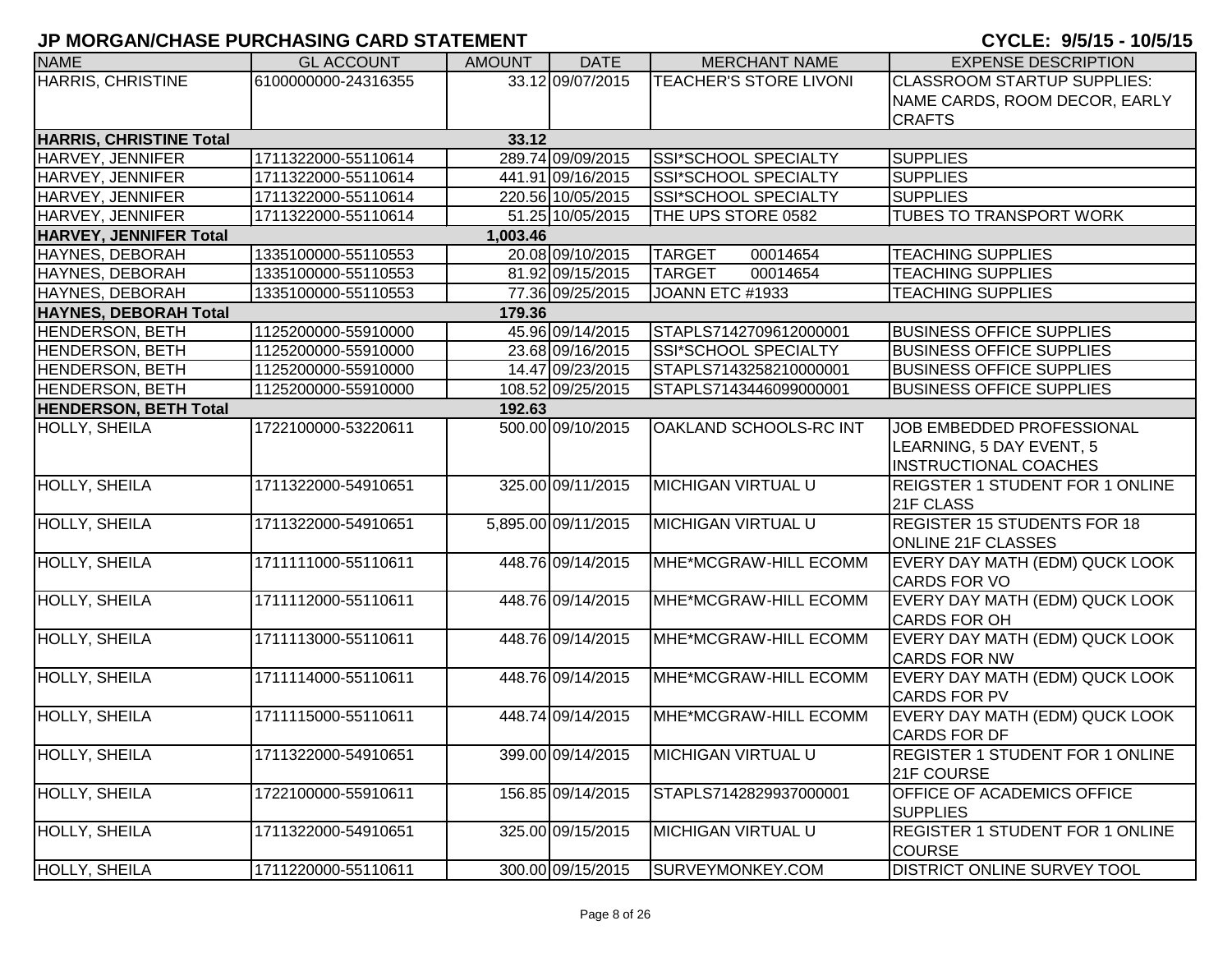| <b>NAME</b>          | <b>GL ACCOUNT</b>   | <b>AMOUNT</b> | <b>DATE</b>            | <b>MERCHANT NAME</b>          | <b>EXPENSE DESCRIPTION</b>                                                                                                                   |
|----------------------|---------------------|---------------|------------------------|-------------------------------|----------------------------------------------------------------------------------------------------------------------------------------------|
| HOLLY, SHEILA        | 1722100000-53220611 |               | 75.00 09/16/2015       | <b>OAKLAND SCHOOLS-RC INT</b> | HIV CERTIFICATION TRAINING FOR 3<br><b>TEACHERS</b>                                                                                          |
| HOLLY, SHEILA        | 1722100000-53220611 |               | 125.00 09/16/2015      | OAKLAND SCHOOLS-RC INT        | HIV CERTIFICATION TRAINING FOR 5<br><b>TEACHERS</b>                                                                                          |
| <b>HOLLY, SHEILA</b> | 1722100000-53220611 |               | 200.00 09/16/2015      | OAKLAND SCHOOLS-RC INT        | <b>HIV CERTIFICATION TRAINING FOR 8</b><br><b>TEACHERS</b>                                                                                   |
| HOLLY, SHEILA        | 1722100000-53220611 |               | 150.00 09/16/2015      | OAKLAND SCHOOLS-RC INT        | HIV CERTIFICATION TRAINING FOR 6<br><b>TEACHERS</b>                                                                                          |
| HOLLY, SHEILA        | 1711322000-54910651 |               | 650.00 09/21/2015      | <b>MICHIGAN VIRTUAL U</b>     | <b>REGISTER 2 STUDENTS FOR 2 ONLINE</b><br>21F COURSES                                                                                       |
| HOLLY, SHEILA        | 1711322000-54910651 |               | $-1,049.00$ 09/21/2015 | <b>MICHIGAN VIRTUAL U</b>     | <b>REFUND FOR 3 ONLINE COURSES</b>                                                                                                           |
| HOLLY, SHEILA        | 1628311323-53220000 |               | 115.00 09/21/2015      | <b>MICHIGAN WORLD LANGUAG</b> | TITLE IIA, CATHOLIC CENTRAL PD,<br>GREG PRAIS, 2015 MICHIGAN WORLD<br>LANGUAGE ASSOCIATION ANNUAL<br><b>CONFERENCE</b>                       |
| <b>HOLLY, SHEILA</b> | 1628311323-53220000 |               | 80.00 09/21/2015       | <b>MICHIGAN WORLD LANGUAG</b> | TITLE IIA, CATHOLIC CENTRAL PD,<br>SARAH ZECH, 2015 MICHIGAN WORLD<br>LANGUAGE ASSOCIATION ANNUAL<br>CONFERENCE (PART 2 OF 3)                |
| <b>HOLLY, SHEILA</b> | 1628311323-53220000 |               | 35.00 09/21/2015       | <b>MICHIGAN WORLD LANGUAG</b> | TITLE IIA, CATHOLIC CENTRAL PD,<br>SARAH ZECH, 2015 MICHIGAN WORLD<br>LANGUAGE ASSOCIATION ANNUAL<br>CONFERENCE (PART 1 OF 3)                |
| <b>HOLLY, SHEILA</b> | 1628311323-53220000 |               | 35.00 09/21/2015       | MICHIGAN WORLD LANGUAG        | TITLE IIA, CATHOLIC CENTRAL PD,<br>SARAH ZECH, 2015 MICHIGAN WORLD<br>LANGUAGE ASSOCIATION ANNUAL<br>CONFERENCE (PART 3 OF 3)                |
| HOLLY, SHEILA        | 1722100000-53220611 |               | 250.00 09/21/2015      | OAKLAND SCHOOLS-RC INT        | A CRASH COURSE FOR<br><b>AMINISTRATORS SUPPORTING THE</b><br><b>NEW VISION FOR SCIENCE</b><br>EDUCATION, 2 DAY EVENT, 5<br><b>PRINCIPALS</b> |
| HOLLY, SHEILA        | 1722100000-53220611 |               | 75.00 09/21/2015       | OAKLAND SCHOOLS-RC INT        | SUPPORTING STRUGGLING READERS<br>IN THE CONTENT AREA, 3 DAY EVENT,<br><b>MARY TURCHI</b>                                                     |
| HOLLY, SHEILA        | 1722100000-53220611 |               | 25.00 09/21/2015       | <b>OAKLAND SCHOOLS-RC INT</b> | <b>HIV CERTIFICATION TRAINING 1</b><br><b>TEACHER</b>                                                                                        |
| HOLLY, SHEILA        | 1711115000-55110611 |               | 5,177.50 09/21/2015    |                               | REI*GREENWOODHEINEMANN FOUNTAS AND PINNELL, GRADE 3,<br><b>DANIELLE BIRDYSHAW</b>                                                            |
| HOLLY, SHEILA        | 1711322000-54910651 |               | 399.00 09/22/2015      | <b>MICHIGAN VIRTUAL U</b>     | <b>REGISTER 1 STUDENT FOR 1 ONLINE</b><br>21F COURSE                                                                                         |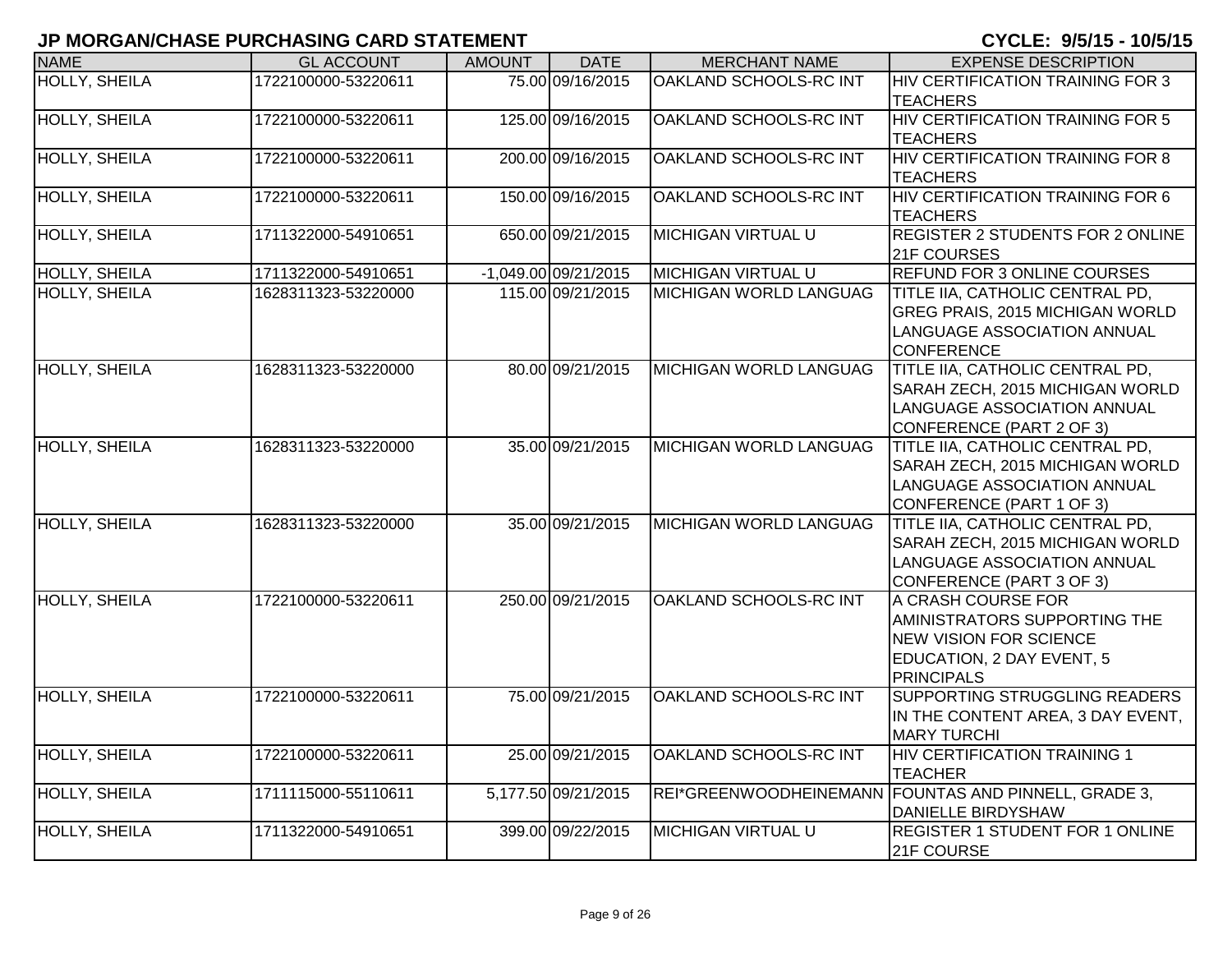| <b>NAME</b>                                    | <b>GL ACCOUNT</b>                          | <b>AMOUNT</b> | <b>DATE</b>                            | <b>MERCHANT NAME</b>                               | <b>EXPENSE DESCRIPTION</b>                           |
|------------------------------------------------|--------------------------------------------|---------------|----------------------------------------|----------------------------------------------------|------------------------------------------------------|
| HOLLY, SHEILA                                  | 1711322000-54910651                        |               | $-399.00009/25/2015$                   | <b>MICHIGAN VIRTUAL U</b>                          | <b>REFUND - WITHDRAW 1 STUDENT</b>                   |
|                                                |                                            |               |                                        |                                                    | FROM 1 ONLINE 21F COURSE                             |
| HOLLY, SHEILA                                  | 1722100000-55990630                        |               | 640.44 09/28/2015                      | AMAZON.COM                                         | 30 CAFE 5 BOOKS FOR STAFF                            |
|                                                |                                            |               |                                        |                                                    | <b>DEVELOPMENT</b>                                   |
| HOLLY, SHEILA                                  | 1722100000-53220611                        |               | -325.00 09/28/2015                     | <b>MICHIGAN VIRTUAL U</b>                          | <b>REFUND - WITHDRAW 1 STUDENT</b>                   |
|                                                |                                            |               |                                        |                                                    | <b>FROM 1 ONLINE COURSE</b>                          |
| HOLLY, SHEILA                                  | 1711322000-54910651                        |               | 325.00 09/28/2015                      | <b>MICHIGAN VIRTUAL U</b>                          | <b>REGISTER 1 STUDENT FOR 1 ONLINE</b>               |
|                                                | 1722100000-53220611                        |               | 50.00 09/28/2015                       | OAKLAND SCHOOLS-RC INT                             | <b>COURSE</b>                                        |
| HOLLY, SHEILA                                  |                                            |               |                                        |                                                    | HIV CERTIFICATION TRAINING, 2<br><b>TEACHERS</b>     |
| HOLLY, SHEILA                                  | 1722100000-53220611                        |               | -60.00 09/28/2015                      | OAKLAND SCHOOLS-RC INT                             | <b>REFUND FOR 1 OAKLAND SCHOOLS</b>                  |
|                                                |                                            |               |                                        |                                                    | <b>WORKSHOP</b>                                      |
| HOLLY, SHEILA                                  | 1722100000-53220611                        |               | 480.00 09/28/2015                      | OAKLAND SCHOOLS-RC INT                             | <b>UPPER ELEMENTARY SCIENCE</b>                      |
|                                                |                                            |               |                                        |                                                    | INSTITUTE, 3 DAY EVENT, 7 TEACHERS                   |
|                                                |                                            |               |                                        |                                                    | & 1 PRINCIPAL                                        |
| <b>HOLLY, SHEILA</b>                           | 1722100000-55990630                        |               | 534.54 10/01/2015                      | AMAZON.COM                                         | 27 INTENTIONAL TALK: HOW TO                          |
|                                                |                                            |               |                                        |                                                    | <b>STRUCTURE AND LEAD PRODUCTIVE</b>                 |
|                                                |                                            |               |                                        |                                                    | MATHEMATICAL DISCUSSIONS BOOKS                       |
|                                                |                                            |               |                                        |                                                    | FOR STAFF DEVELOPMENT                                |
| <b>HOLLY, SHEILA</b>                           | 1628311323-53220000                        |               | 160.00 10/01/2015                      | PAYPAL *MICHIGANCOU                                | TITLE IIA, CATHOLIC CENTRAL PD, JIM                  |
|                                                |                                            |               |                                        |                                                    | <b>WALROB, MICHIGAN COUNCIL FO</b>                   |
|                                                |                                            |               |                                        |                                                    | <b>TEACHERS OF ENGLISH</b>                           |
| <b>HOLLY, SHEILA</b>                           | 1628311323-53220000                        |               | 160.00 10/01/2015                      | <b>PAYPAL *MICHIGANCOU</b>                         | TITLE IIA, CATHOLIC CENTRAL PD,                      |
|                                                |                                            |               |                                        |                                                    | NIEKO IANNI, MICHIGAN COUNCIL OF                     |
|                                                |                                            |               |                                        |                                                    | <b>TEACHERS OF ENGLISH</b>                           |
| HOLLY, SHEILA                                  | 1722100000-55990630                        |               | 131.35 10/02/2015                      | STAPLS7143759770000001                             | MAK 4 PD SUPPLIES, LISA LAPORTE                      |
| HOLLY, SHEILA                                  | 1722100000-55990630                        |               | 8.34 10/02/2015                        | STAPLS7143759770000002                             | MAK 4 PD SUPPLIES, LISA LAPORTE                      |
| <b>HOLLY, SHEILA Total</b>                     |                                            | 18,192.80     |                                        |                                                    |                                                      |
| HOSKINS, DIANE                                 | 6100000000-24316301                        |               | 124.63 09/09/2015                      | <b>GUIDOS PREMIUM PIZZA I</b>                      | <b>FOOD FOR STUDENTS</b>                             |
| HOSKINS, DIANE                                 | 6100000000-24316301                        |               | 31.64 09/09/2015                       | MEIJER INC #122 Q01                                | <b>FOOD FOR STUDENTS</b>                             |
| HOSKINS, DIANE                                 | 6100000000-24316301                        |               | 88.84 09/15/2015                       | <b>GUIDOS PREMIUM PIZZA I</b>                      | <b>FOOD FOR STUDENTS</b>                             |
| HOSKINS, DIANE                                 | 6100000000-24316301                        |               | 140.68 09/16/2015                      | <b>RED OLIVE XV</b><br>PAYPAL *MICHIGANTEA         | <b>FOOD FOR STUDENTS</b>                             |
| HOSKINS, DIANE                                 | 1122100331-53220513                        |               | 20.00 09/18/2015                       |                                                    | <b>TEACHER CONFERENCE</b>                            |
| HOSKINS, DIANE<br>HOSKINS, DIANE               | 6100000000-24316301                        |               | 375.41 09/18/2015<br>415.11 09/21/2015 | WWW.VISTAPRINT.COM                                 | <b>COUNT DAY WATER BOTTLES</b>                       |
|                                                | 1111324511-55110000                        |               |                                        | STAPLS7143094997000001                             | <b>SUPPLIES</b>                                      |
| <b>HOSKINS, DIANE</b><br><b>HOSKINS, DIANE</b> | 6100000000-24316301<br>6100000000-24316301 |               | 96.50 09/23/2015<br>135.38 09/23/2015  | <b>GUIDOS PIZZA - NOVI</b><br><b>RED OLIVE XV</b>  | <b>FOOD FOR STUDENTS</b><br><b>FOOD FOR STUDENTS</b> |
| <b>HOSKINS, DIANE</b>                          |                                            |               |                                        |                                                    |                                                      |
| <b>HOSKINS, DIANE</b>                          | 6100000000-24316301<br>6100000000-24316301 |               | 89.99 09/23/2015<br>47.97 09/24/2015   | <b>WB PROMOTION</b><br><b>AMAZON MKTPLACE PMTS</b> | <b>COUNT DAY WRISTBANDS</b><br><b>COUNT DAY</b>      |
| <b>HOSKINS, DIANE</b>                          | 6100000000-24316301                        |               | 22.27 09/24/2015                       | <b>AMAZON MKTPLACE PMTS</b>                        | <b>COUNT DAY</b>                                     |
| <b>HOSKINS, DIANE</b>                          | 6100000000-24316301                        |               | 17.64 09/25/2015                       | <b>AMAZON MKTPLACE PMTS</b>                        | <b>COUNT DAY</b>                                     |
| <b>HOSKINS, DIANE</b>                          | 6100000000-24316301                        |               | 19.39 09/28/2015                       | <b>AMAZON MKTPLACE PMTS</b>                        | <b>COUNT DAY</b>                                     |
|                                                |                                            |               |                                        |                                                    |                                                      |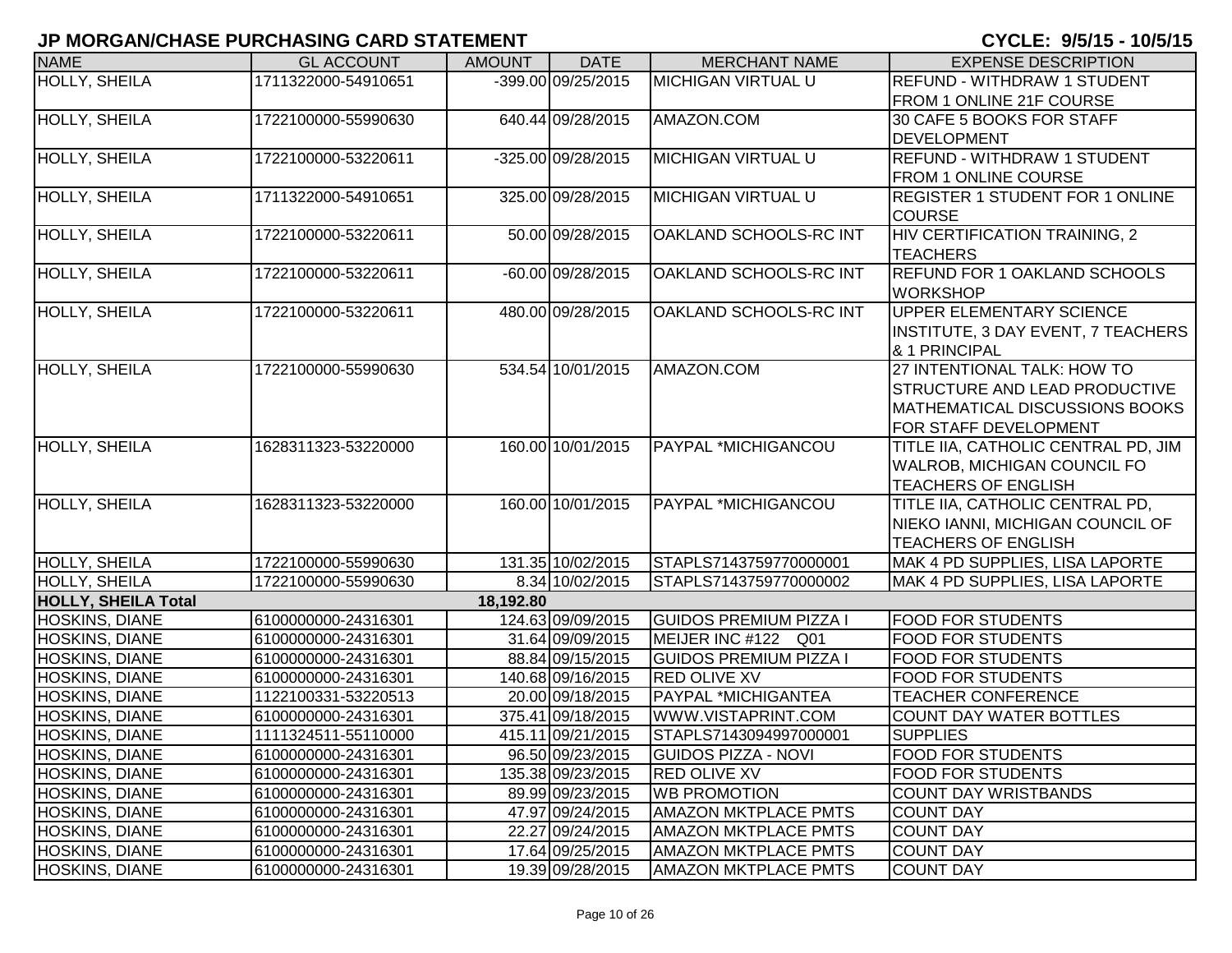| <b>NAME</b>                      | <b>GL ACCOUNT</b>   | <b>AMOUNT</b> | <b>DATE</b>       | <b>MERCHANT NAME</b>          | <b>EXPENSE DESCRIPTION</b>                                                                                        |
|----------------------------------|---------------------|---------------|-------------------|-------------------------------|-------------------------------------------------------------------------------------------------------------------|
| HOSKINS, DIANE                   | 6100000000-24316301 |               | 99.00 09/28/2015  | <b>AMAZONPRIME MEMBERSHIP</b> | <b>AMAZON PRIME MEMBERSHIP</b>                                                                                    |
| HOSKINS, DIANE                   | 6100000000-24316301 |               | 38.32 09/28/2015  | DOLRTREE 3247 00032474        | <b>COUNT DAY SUPPLIES</b>                                                                                         |
| HOSKINS, DIANE                   | 6100000000-24316301 |               | 110.88 09/29/2015 | COTTAGE INN PIZZA NOVI        | <b>FOOD FOR STUDENTS</b>                                                                                          |
| HOSKINS, DIANE                   | 6100000000-24316301 |               | 143.56 09/30/2015 | <b>RED OLIVE XV</b>           | <b>FOOD FOR STUDENTS</b>                                                                                          |
| HOSKINS, DIANE                   | 1613200361-55210514 |               | 300.00 10/01/2015 | <b>ESSENTIAL EDUC CORP</b>    | <b>GED MATERIALS</b>                                                                                              |
| HOSKINS, DIANE                   | 6100000000-24316301 |               | 135.98 10/05/2015 | GFS STORE #1985               | <b>COUNT DAY</b>                                                                                                  |
| <b>HOSKINS, DIANE Total</b>      |                     | 2,453.19      |                   |                               |                                                                                                                   |
| <b>HOURIGAN, MARK</b>            | 1111322000-55110723 |               | 342.99 09/18/2015 | J W PEPPER AND SON INC        | <b>MUSIC PURCHASED FOR FESTIVAL</b><br><b>SEASON</b>                                                              |
| <b>HOURIGAN, MARK</b>            | 1111322000-55110723 |               | 53.99 09/30/2015  | J W PEPPER AND SON INC        | TWO (2) CONDUCTOR SCORE FOR<br>PIECES BEING PERFORMED BY THE<br><b>WIND ENSEMBLE</b>                              |
| <b>HOURIGAN, MARK</b>            | 1111322000-55110723 |               | 125.00 09/30/2015 | J W PEPPER AND SON INC        | SYMPHONIC EPISODE - PIECE TO BE<br>PERFORMED BY THE WIND ENSEMBLE<br>AT THE MS BAND CONCERT IN<br><b>NOVEMBER</b> |
| <b>HOURIGAN, MARK Total</b>      |                     | 521.98        |                   |                               |                                                                                                                   |
| HURLBURT, THOMAS                 | 1127170000-57910000 |               | 44.65 09/24/2015  | <b>PENN STATION 205</b>       | <b>LUNCH DURING BUS INSPECTIONS</b>                                                                               |
| <b>HURLBURT, THOMAS Total</b>    |                     | 44.65         |                   |                               |                                                                                                                   |
| JUOPPERI, JOHN                   | 4245614000-56220000 |               | 50.00 09/14/2015  | <b>REDFORD LOCK COMPANY I</b> | <b>PV KEYS FOR NEW ROOMS</b>                                                                                      |
| JUOPPERI, JOHN                   | 1126160000-55992000 |               | 50.00 09/15/2015  | <b>REDFORD LOCK COMPANY I</b> | <b>PV. DF RE-KEYS</b>                                                                                             |
| <b>JUOPPERI, JOHN</b>            | 1126160000-55992000 |               | 13.44 09/17/2015  | THE HOME DEPOT 2737           | MTCE DRILL BIT, NW GYM OFFICE                                                                                     |
| JUOPPERI, JOHN                   | 1126160000-55992000 |               | 33.83 09/18/2015  | THE HOME DEPOT 2737           | <b>MTCE SUPPLIES</b>                                                                                              |
| JUOPPERI, JOHN                   | 1126160000-55992000 |               | 416.02 09/24/2015 | <b>LAWSON PRODUCTS</b>        | <b>MTCE SUPPLIES</b>                                                                                              |
| JUOPPERI, JOHN Total             |                     | 563.29        |                   |                               |                                                                                                                   |
| <b>KORTLANDT, PATRICIA</b>       | 1111111000-55110708 |               | 240.58 09/09/2015 | SSI*SCHOOL SPECIALTY          | <b>CLASSROOM MATERIALS FOR</b><br><b>HOFBAUER</b>                                                                 |
| KORTLANDT, PATRICIA              | 1124111000-55990000 |               | 120.00 09/29/2015 | GFS STORE #1985               | <b>GLOVES FOR CUSTODIAL STAFF</b>                                                                                 |
| KORTLANDT, PATRICIA              | 1111111000-55110708 |               | 662.01 09/29/2015 | SSI*SCHOOL SPECIALTY          | <b>CLASSROOM MATERIALS FOR</b><br><b>VARIOUS STAFF MEMBERS</b>                                                    |
| KORTLANDT, PATRICIA              | 1111111000-55110729 |               | 136.77 09/30/2015 | RGS PAY*                      | <b>BINS FOR GUIDED READING BOOKS</b>                                                                              |
| <b>KORTLANDT, PATRICIA</b>       | 6100011000-24316501 |               | 696.60 10/02/2015 | PLANK ROAD PUBLISHING         | <b>MUSIC SHOW KIT</b>                                                                                             |
| KORTLANDT, PATRICIA              | 1111111000-55110708 |               | 21.00 10/02/2015  | STAPLS7143650583000001        | <b>CLASSROOM MATERIALS FOR</b><br><b>DANIELLE BARRY</b>                                                           |
| <b>KORTLANDT, PATRICIA Total</b> |                     | 1,876.96      |                   |                               |                                                                                                                   |
| LAINE, MARGARET                  | 6100022000-24316105 |               | 79.39 09/11/2015  | CAROLINA BIOLOGIC SUPP        | <b>AP BIOLOGY SUPPLIES</b>                                                                                        |
| LAINE, MARGARET                  | 1722100000-53220614 |               | 302.20 09/11/2015 | <b>DELTA</b>                  | <b>IB TRAINING FLIGHT FOR STACEY</b><br><b>SCHAEFER</b>                                                           |
| LAINE, MARGARET                  | 1722100000-53220614 |               | 171.20 09/14/2015 | SUPERSHUTTLE ECAR HOU         | TRANSPORTATION TO AND FROM<br>AIRPORT FOR IB TRAINING IN<br><b>HOUSTON FOR 3 PEOPLE</b>                           |
| LAINE, MARGARET                  | 6100022000-24316105 |               | 93.58 09/16/2015  | <b>VWR INTERNATIONAL INC</b>  | AP BIOLOGY SUPPLIES                                                                                               |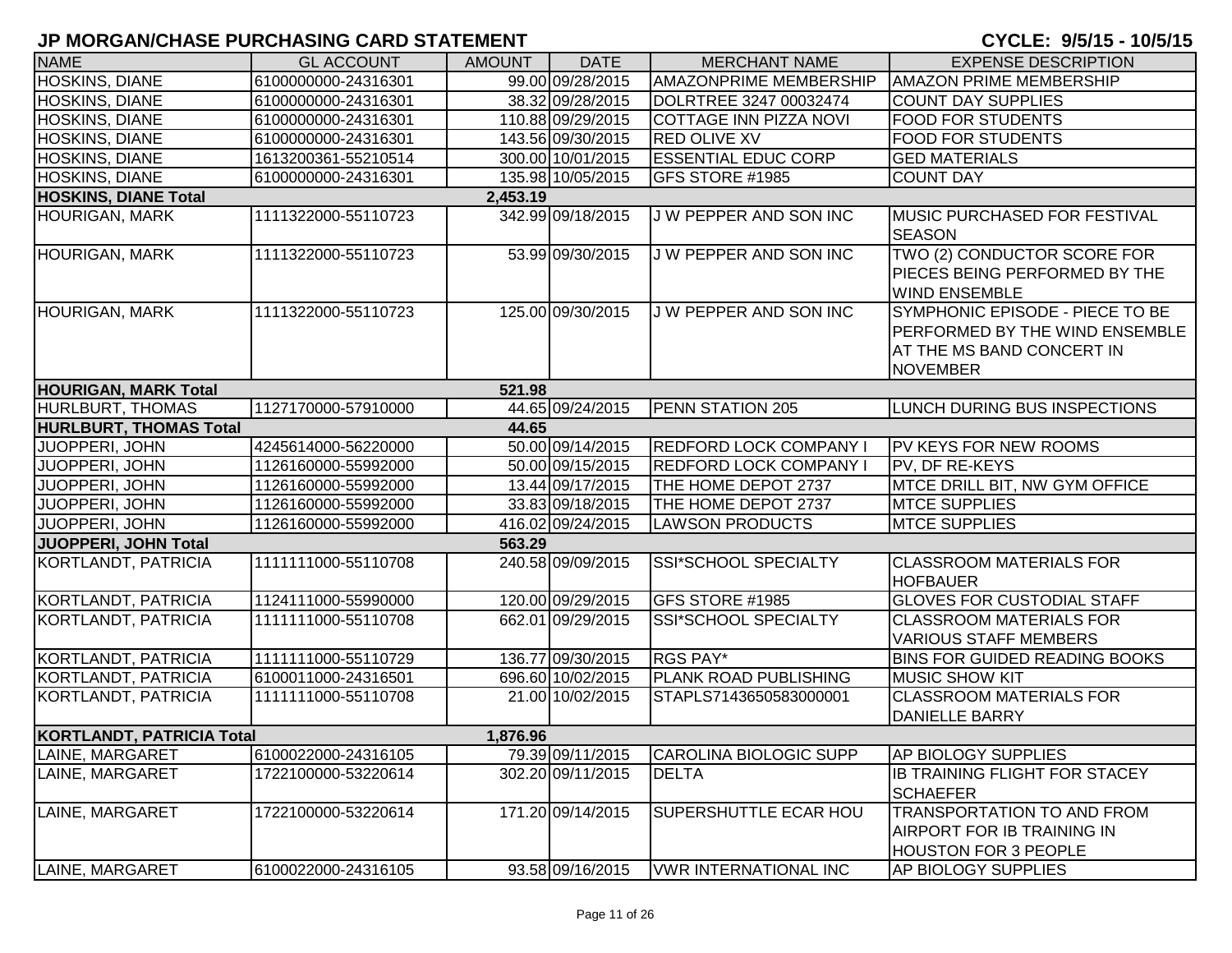| <b>NAME</b>                  | <b>GL ACCOUNT</b>   | <b>AMOUNT</b> | <b>DATE</b>         | <b>MERCHANT NAME</b>          | <b>EXPENSE DESCRIPTION</b>          |
|------------------------------|---------------------|---------------|---------------------|-------------------------------|-------------------------------------|
| LAINE, MARGARET              | 1711322000-55110614 |               | 4.36 09/23/2015     |                               | FEE FOR IB TRANSACTION              |
| LAINE, MARGARET              | 6100022000-24316105 |               | 221.85 09/23/2015   | AMAZON.COM                    | AP CALCULUS TEST PREPARATION        |
|                              |                     |               |                     |                               | <b>MATERIALS</b>                    |
| LAINE, MARGARET              | 6100022000-24316105 |               | 394.75 09/23/2015   | AMAZON.COM                    | AP JAPANESE TEST PREPARATION        |
|                              |                     |               |                     |                               | <b>MATERIALS</b>                    |
| LAINE, MARGARET              | 1711322000-55110614 |               | 435.62 09/23/2015   | INT BACCALAUREATE ORG         | IB TEACHING SUPPLIES EXAMINATIONS   |
|                              |                     |               |                     |                               | NOV 2014 AND MAY 2015               |
|                              |                     |               |                     |                               |                                     |
| LAINE, MARGARET              | 6100022000-24316105 |               | 185.00 10/02/2015   | COLLEGEBOARD*PRODUCTS         | AP CONFERENCE IN DECEMBER           |
| LAINE, MARGARET              | 6100022000-24316105 |               | 185.00 10/02/2015   | COLLEGEBOARD*PRODUCTS         | AP CONFERENCE IN DECEMBER FOR       |
|                              |                     |               |                     |                               | <b>KRISTIN FRANCHI</b>              |
| LAINE, MARGARET              | 6100022000-24316105 |               | 185.00 10/02/2015   | COLLEGEBOARD*PRODUCTS         | AP CONFERNECE IN DECEMBER FOR       |
|                              |                     |               |                     |                               | <b>AMY MILLER</b>                   |
| LAINE, MARGARET              | 6100022000-24316105 |               | 185.00 10/02/2015   | COLLEGEBOARD*PRODUCTS         | AP CONFERENCE IN DECMBER FOR        |
|                              |                     |               |                     |                               | <b>CATHERINE BRACH</b>              |
| LAINE, MARGARET              | 6100022000-24316105 |               | 185.00 10/02/2015   | COLLEGEBOARD*PRODUCTS         | AP CONFERENCE IN DECEMBER FOR       |
|                              |                     |               |                     |                               | SARAH KALCZYNSKI                    |
| LAINE, MARGARET              | 6100022000-24316105 |               | 185.00 10/02/2015   | COLLEGEBOARD*PRODUCTS         | <b>AP CONFERENCE IN DECEMBER</b>    |
|                              |                     |               |                     |                               | <b>KOREY NUCKOLLS</b>               |
| LAINE, MARGARET              | 6100022000-24316105 |               | 185.00 10/02/2015   | COLLEGEBOARD*PRODUCTS         | AP CONFERENCE IN DECEMBER FOR       |
|                              |                     |               |                     |                               | <b>CHRISTOPHER PAYTON</b>           |
| LAINE, MARGARET              | 6100022000-24316105 |               | 185.00 10/02/2015   | COLLEGEBOARD*PRODUCTS         | <b>AP CONFERNCE IN DECEMBER</b>     |
|                              |                     |               |                     |                               | <b>KRISTINA STEFANOU</b>            |
| <b>LAINE, MARGARET Total</b> |                     | 3,182.95      |                     |                               |                                     |
| LAMBERT, ELIZABETH           | 1126160000-55710000 |               | 499.18 09/07/2015   | CORRIGAN OIL #2 - BRI         | <b>MTCE GAS</b>                     |
| LAMBERT, ELIZABETH           | 1126160000-55991000 |               | 602.89 09/07/2015   | <b>NICHOLS</b>                | TRNS/MTCE CUSTODIAL SUPPLIES        |
| LAMBERT, ELIZABETH           | 1126118000-55991000 |               | 77.18 09/07/2015    | <b>NICHOLS</b>                | NM6 CUSTODIAL SUPPLIES              |
| LAMBERT, ELIZABETH           | 1126118000-55991000 |               | 174.24 09/07/2015   | <b>NICHOLS</b>                | NM6 CUSTODIAL SUPPLIES              |
| LAMBERT, ELIZABETH           | 1126118000-55991000 |               | 319.54 09/07/2015   | <b>NICHOLS</b>                | NM5 CUSTODIAL SUPPLIES              |
| LAMBERT, ELIZABETH           | 1126120000-55991000 |               | 253.49 09/07/2015   | <b>NICHOLS</b>                | <b>MS CUSTODIAL SUPPLIES</b>        |
| LAMBERT, ELIZABETH           | 1126122000-55991000 |               | 1,118.65 09/07/2015 | <b>NICHOLS</b>                | HS CUSTODIAL SUPPLIES               |
| LAMBERT, ELIZABETH           | 1126120000-55991000 |               | 779.00 09/07/2015   | <b>NICHOLS</b>                | <b>MS CUSTODIAL SUPPLIES</b>        |
| LAMBERT, ELIZABETH           | 1126122000-54910000 |               | 13.25 09/07/2015    | REPUBLIC SERVICES TRAS        | HS 30-YD ROLLOFF SERVICE            |
| LAMBERT, ELIZABETH           | 1126160000-55993000 |               | 4,500.00 09/09/2015 | SUPERIOR GROUNDCOVER I        | <b>VO PLAYGROUND MULCH</b>          |
| LAMBERT, ELIZABETH           | 1126113000-54910000 |               | 574.00 09/10/2015   | <b>NATIONAL TIME</b>          | <b>NW FIRE ALARM SERVICE</b>        |
| LAMBERT, ELIZABETH           | 1126160000-54910000 |               | 3,940.75 09/11/2015 | <b>ARCH ENVIRONMENTAL GRO</b> | NM, OH & VO ASBESTOS CONSULTING     |
|                              |                     |               |                     |                               | <b>SERVICES</b>                     |
| LAMBERT, ELIZABETH           | 1126160000-54910000 |               | 448.25 09/11/2015   | ARCH ENVIRONMENTAL GRO        | <b>DISTRICT HAZARDOUS MATERIALS</b> |
|                              |                     |               |                     |                               | <b>CONSULTING</b>                   |
| LAMBERT, ELIZABETH           | 1126160000-54910000 |               | 1,980.00 09/11/2015 | ARCH ENVIRONMENTAL GRO        | <b>DISTRICT STORMWATER</b>          |
|                              |                     |               |                     |                               | MANAGEMENT                          |
| LAMBERT, ELIZABETH           | 4126118951-54110000 |               | 957.00 09/11/2015   | <b>DE-CAL INC</b>             | <b>NM5 BOILER REPAIRS</b>           |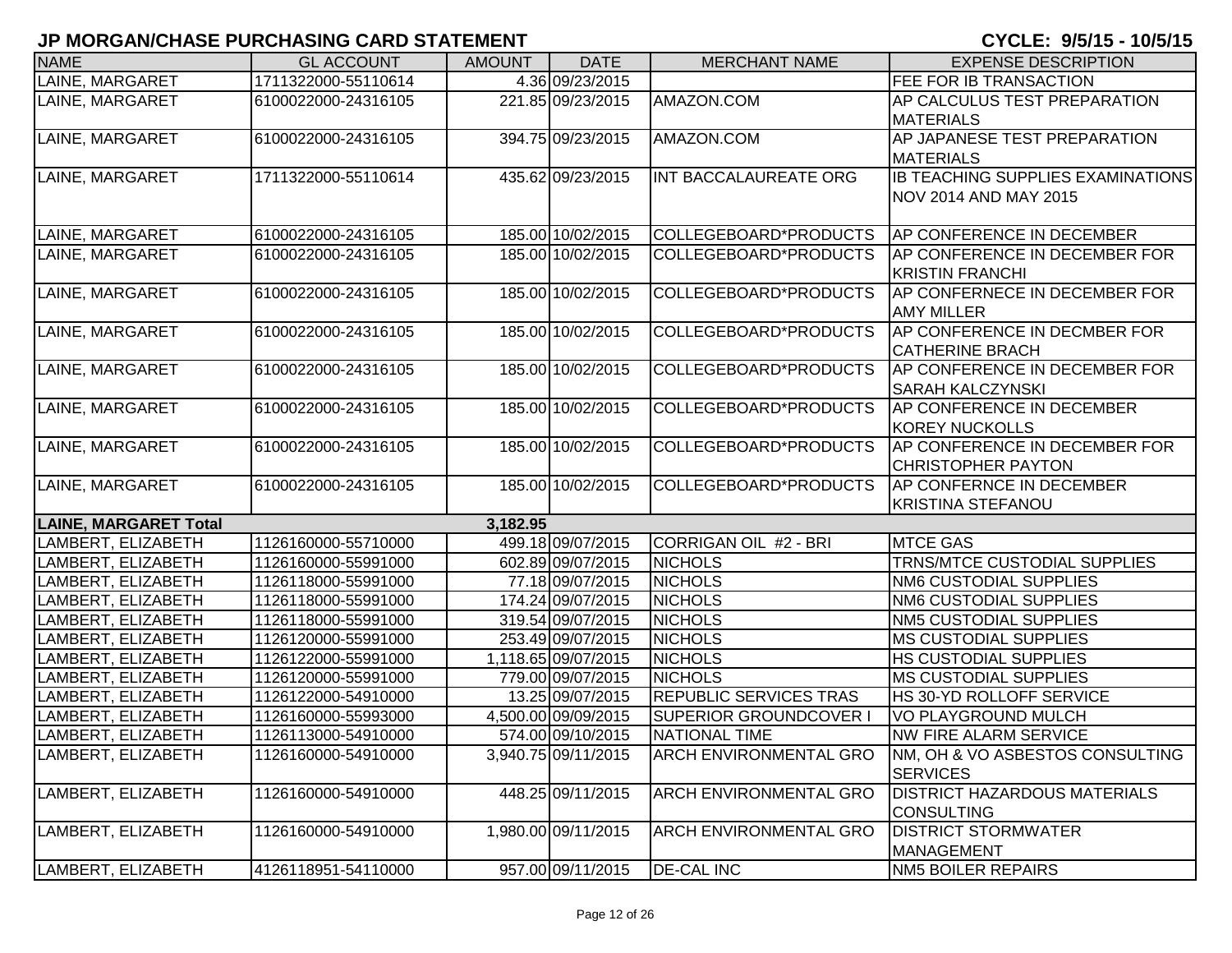| <b>NAME</b>        | <b>GL ACCOUNT</b>   | <b>AMOUNT</b> | <b>DATE</b>         | <b>MERCHANT NAME</b>              | <b>EXPENSE DESCRIPTION</b>                            |
|--------------------|---------------------|---------------|---------------------|-----------------------------------|-------------------------------------------------------|
| LAMBERT, ELIZABETH | 4126122951-54110000 |               | 1,297.67 09/11/2015 | <b>DE-CAL INC</b>                 | HS REPAIRS FOR BOILER #2                              |
| LAMBERT, ELIZABETH | 1126115000-54910000 |               | 332.88 09/11/2015   | <b>DE-CAL INC</b>                 | <b>DF SHEILD FOR OVERHEAD SYSTEM</b>                  |
|                    |                     |               |                     |                                   | <b>WATER LEAKS</b>                                    |
| LAMBERT, ELIZABETH | 4126118951-54110000 |               | 2,292.40 09/11/2015 | <b>DE-CAL INC</b>                 | <b>NM6 BOILER REPAIRS</b>                             |
| LAMBERT, ELIZABETH | 4126120951-54110000 |               | 1,154.40 09/11/2015 | <b>DE-CAL INC</b>                 | <b>MS KITCHENBOILER REPAIRS</b>                       |
| LAMBERT, ELIZABETH | 4126112951-54110000 |               | 3,215.60 09/11/2015 | <b>DE-CAL INC</b>                 | OH BOILER REPAIRS                                     |
| LAMBERT, ELIZABETH | 1126160000-55991000 |               | 124.86 09/14/2015   | <b>NICHOLS</b>                    | <b>MTCE CUSTODIAL SUPPLIES</b>                        |
| LAMBERT, ELIZABETH | 1126112000-55991000 |               | 143.12 09/14/2015   | <b>NICHOLS</b>                    | OH CUSTODIAL SUPPLIES                                 |
| LAMBERT, ELIZABETH | 4245600063-56420000 |               | 688.82 09/14/2015   | <b>NICHOLS</b>                    | <b>DISTRICT CUSTODIAL SUPPLIES</b>                    |
| LAMBERT, ELIZABETH | 1126160000-55991000 |               | 439.13 09/14/2015   | <b>NICHOLS</b>                    | <b>MTCE CUSTODIAL SUPPLIES</b>                        |
| LAMBERT, ELIZABETH | 1126113000-55991000 |               | 778.95 09/14/2015   | <b>NICHOLS</b>                    | <b>NW CUSTODIAL SUPPLIES</b>                          |
| LAMBERT, ELIZABETH | 1126114000-55991000 |               | 720.31 09/14/2015   | <b>NICHOLS</b>                    | PV CUSTODIAL SUPPLIES                                 |
| LAMBERT, ELIZABETH | 1126111000-55991000 |               | 290.72 09/14/2015   | <b>NICHOLS</b>                    | <b>VO CUSTODIAL SUPPLIES</b>                          |
| LAMBERT, ELIZABETH | 1126111000-55991000 |               | 110.46 09/14/2015   | <b>NICHOLS</b>                    | <b>VO CUSTODIAL SUPPLIES</b>                          |
| LAMBERT, ELIZABETH | 1126160000-55991000 |               | 443.36 09/14/2015   | <b>NICHOLS</b>                    | <b>MTCE CUSTODIAL SUPPLIES</b>                        |
| LAMBERT, ELIZABETH | 1126114000-55991000 |               | 242.87 09/14/2015   | <b>NICHOLS</b>                    | PV CUSTODIAL SUPPLIES                                 |
| LAMBERT, ELIZABETH | 1126160000-55992000 |               | 73.15 09/14/2015    | STAPLS7142321024000001            | <b>MTCE SUPPLIES</b>                                  |
| LAMBERT, ELIZABETH | 1126115000-54910000 |               | 94.40 09/15/2015    | NATIONAL TIME                     | DF ROOM 218 PULL STATION                              |
| LAMBERT, ELIZABETH | 1126160000-55992000 |               | 92.84 09/17/2015    | <b>AIRGASS NORTH</b>              | <b>DISTRICT WELDING SUPPLIES</b>                      |
| LAMBERT, ELIZABETH | 1126118000-54910000 |               | 199.00 09/17/2015   | GBC*ECOMMERCE                     | <b>NM5 LAMINATOR REPAIRS</b>                          |
| LAMBERT, ELIZABETH | 1126160000-55991000 |               | 440.77 09/17/2015   | <b>NICHOLS</b>                    | <b>MTCE CUSTODIAL SUPPLIES</b>                        |
| LAMBERT, ELIZABETH | 1126160000-55991000 |               | 156.00 09/17/2015   | <b>NICHOLS</b>                    | <b>DISTRICT CUSTODIAL SUPPLIES</b>                    |
| LAMBERT, ELIZABETH | 1126160000-54910000 |               | 2,462.00 09/18/2015 | <b>ARCH ENVIRONMENTAL GRO</b>     | HS, NM6, NM5, NW, OH, & VO                            |
|                    |                     |               |                     |                                   | <b>ENVIRONMENTAL CONSULTING</b>                       |
| LAMBERT, ELIZABETH | 1126160000-55710000 |               | 354.26 09/18/2015   | CORRIGAN OIL #2 - BRI             | <b>MTCE FUEL</b>                                      |
| LAMBERT, ELIZABETH | 4126122951-54110000 |               | 2,521.81 09/18/2015 | <b>CUMMINS BRIDGEWAY-1</b>        | <b>HS GENERATOR</b>                                   |
| LAMBERT, ELIZABETH | 1126122000-54910000 |               | 358.00 09/18/2015   | IN *SECURE DOORS LLC              | HS KITCHEN SERVERY DOORS                              |
| LAMBERT, ELIZABETH | 1126115000-54910000 |               | 574.00 09/18/2015   | <b>NATIONAL TIME</b>              | DF FIRE ALARM                                         |
| LAMBERT, ELIZABETH | 4245215000-56312000 |               | 3,199.80 09/18/2015 | PENCHURA                          | <b>DF PLAYGROUND</b>                                  |
| LAMBERT, ELIZABETH | 4245214000-56312000 |               | 7,258.72 09/18/2015 | <b>PENCHURA</b>                   | <b>PV PLAYGROUND</b>                                  |
| LAMBERT, ELIZABETH | 1126160000-55992000 |               | 1,262.32 09/18/2015 | SSI*SCHOOL SPECIALTY              | <b>DF DESK REPAIR PARTS</b>                           |
| LAMBERT, ELIZABETH | 1126160000-55993000 |               | 1,750.00 09/18/2015 | <b>SUPERIOR GROUNDCOVER I</b>     | <b>PV PLAYGROUND MULCH</b>                            |
| LAMBERT, ELIZABETH | 1126118000-54910000 |               | 391.00 09/18/2015   | <b>URBANS PARTITION &amp; REM</b> | NM5 ROOM 545 PARTITION WALL                           |
|                    |                     |               |                     |                                   | <b>REPAIR</b>                                         |
| LAMBERT, ELIZABETH | 1126118000-54910000 |               | 756.45 09/18/2015   | <b>URBANS PARTITION &amp; REM</b> | NM6 ROOM 619-621 PARTITION WALL                       |
|                    |                     |               |                     |                                   | <b>REPAIR</b>                                         |
| LAMBERT, ELIZABETH | 1126115000-54910000 |               | 461.00 09/21/2015   | THE MACOMB GROUP-LIVON            | DF BOILER PRESSURE RELIEF VALVE                       |
|                    |                     |               |                     |                                   |                                                       |
| LAMBERT, ELIZABETH | 1126122000-54910000 |               | 1,186.46 09/22/2015 | <b>CUMMINS BRIDGEWAY-1</b>        | HS GENERATOR LOADBANK TEST                            |
| LAMBERT, ELIZABETH | 4126120951-54110000 |               | 1,552.70 09/22/2015 | <b>DE-CAL INC</b>                 | <b>MS REPAIRS FOR 2 BOILERS</b>                       |
| LAMBERT, ELIZABETH | 1126160000-54910000 |               | 4,000.00 09/22/2015 | <b>DE-CAL INC</b>                 | <b>DISTRICT BACKFLOW PREVENTERS</b><br><b>TESTING</b> |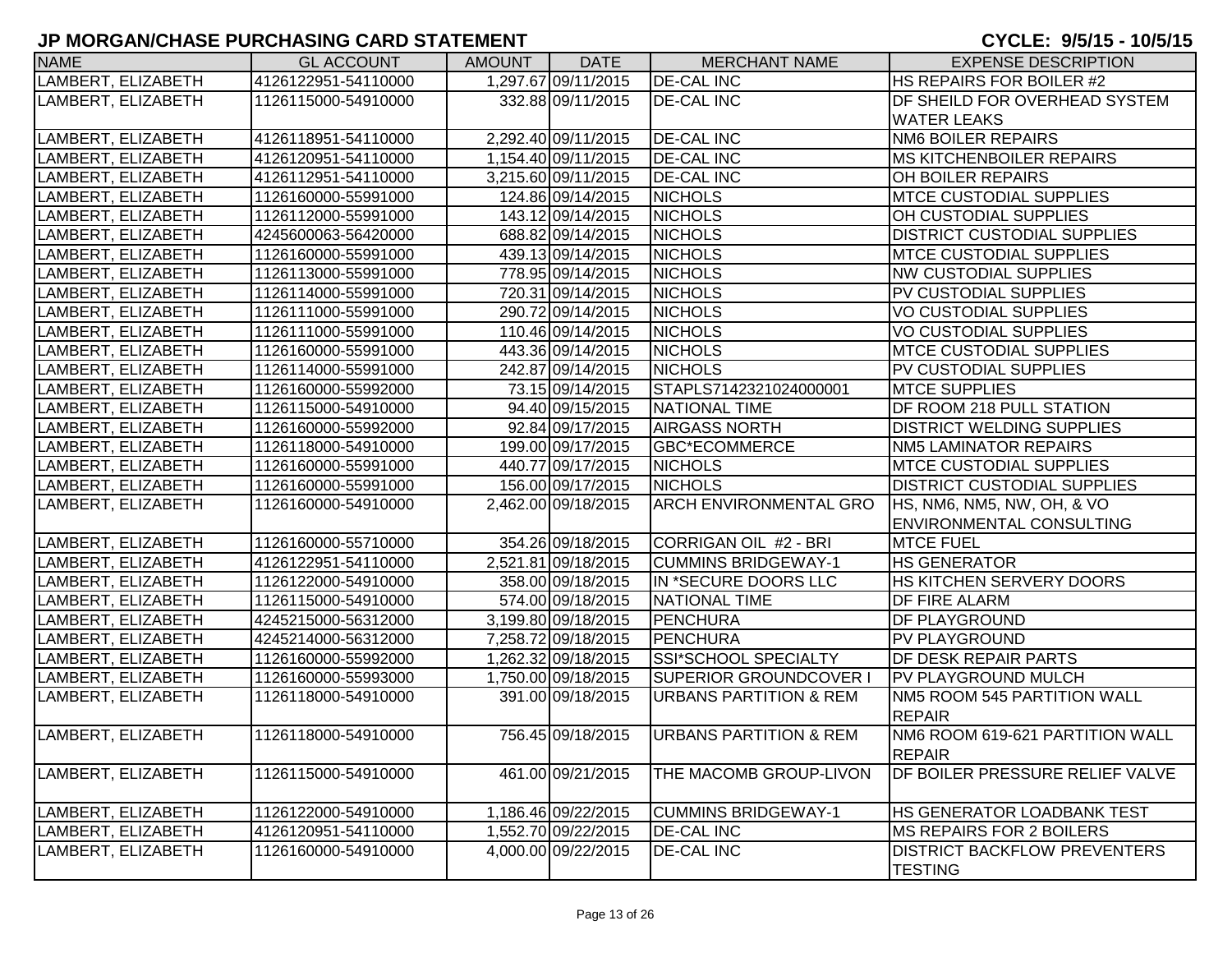| <b>NAME</b>        | <b>GL ACCOUNT</b>                          | <b>AMOUNT</b> | <b>DATE</b>         | <b>MERCHANT NAME</b>              | <b>EXPENSE DESCRIPTION</b>                               |
|--------------------|--------------------------------------------|---------------|---------------------|-----------------------------------|----------------------------------------------------------|
| LAMBERT, ELIZABETH | 1126112000-54910000                        |               | 982.72 09/22/2015   | <b>DE-CAL INC</b>                 | OH RTU-3 NO COOLING                                      |
| LAMBERT, ELIZABETH | 1126122000-54910000                        |               | 2,440.39 09/22/2015 | <b>DE-CAL INC</b>                 | HS NORTH BOILER & PUMP REPAIRS                           |
| LAMBERT, ELIZABETH | 1126160000-55992000                        |               | 800.26 09/22/2015   | DOWNRIVER REFRIG SUP C            | CHARGED IN ERROR - REFUND                                |
|                    |                                            |               |                     |                                   | <b>COMING</b>                                            |
| LAMBERT, ELIZABETH | 1126115000-54910000                        |               | 2,495.00 09/22/2015 | FIRE SYSTEMS OF MICHIG            | DF WET CHEMICAL FIRE SYSTEM IN                           |
|                    |                                            |               |                     |                                   | <b>KITCHEN</b>                                           |
| LAMBERT, ELIZABETH | 1126113000-54910000                        |               | 2,495.00 09/22/2015 | <b>FIRE SYSTEMS OF MICHIG</b>     | NW WET CHEMICAL FIRE SYSTEM IN                           |
|                    |                                            |               |                     |                                   | <b>KITCHEN</b>                                           |
| LAMBERT, ELIZABETH | 1126160000-55992000                        |               | 221.28 09/29/2015   | <b>AERO FILTER, INC</b>           | PV AIR FILTERS                                           |
| LAMBERT, ELIZABETH | 1126170000-54910000                        |               | 1,151.75 09/29/2015 | <b>DE-CAL INC</b>                 | <b>TRANS BUS WASH</b>                                    |
| LAMBERT, ELIZABETH | 4126122951-54110000                        |               | 4,848.43 09/29/2015 | <b>DE-CAL INC</b>                 | HS HIGH DISCHARGE WATER TEMP -                           |
|                    |                                            |               |                     |                                   | <b>SF</b>                                                |
| LAMBERT, ELIZABETH | 1126113000-54910000                        |               | 511.50 09/29/2015   | <b>DE-CAL INC</b>                 | <b>NW BACKLFOW REPAIRS</b>                               |
| LAMBERT, ELIZABETH | 1126113000-54910000                        |               | 1,000.76 09/29/2015 | <b>DE-CAL INC</b>                 | NW RM 302 NO COOLING, RM 206 HIGH                        |
|                    |                                            |               |                     |                                   | <b>DISCHARGE TEMP</b>                                    |
| LAMBERT, ELIZABETH | 1126113000-54910000                        |               | 364.00 09/29/2015   | <b>DE-CAL INC</b>                 | NW RM 404 RESET UNIT                                     |
| LAMBERT, ELIZABETH | 1126114000-54910000                        |               | 958.76 09/29/2015   | <b>DE-CAL INC</b>                 | <b>PV BACKFLOW REPAIRS</b>                               |
| LAMBERT, ELIZABETH | 1126114000-54910000                        |               | 680.51 09/29/2015   | <b>DE-CAL INC</b>                 | PV AHU-5 NO FAN STATUS                                   |
| LAMBERT, ELIZABETH | 1126120000-54910000                        |               | 364.00 09/29/2015   | <b>DE-CAL INC</b>                 | MS CHILLED WATER PUMP IN ALARM                           |
| LAMBERT, ELIZABETH | 1126120000-54910000                        |               | 1,279.06 09/29/2015 | <b>DE-CAL INC</b>                 | MS CHILLED WATER DISCHARGE TEMP                          |
| LAMBERT, ELIZABETH | 1126113000-54910000                        |               | 663.24 09/29/2015   | <b>DE-CAL INC</b>                 | OH BACKFLOW REPAIRS                                      |
| LAMBERT, ELIZABETH | 1126113000-54910000                        |               | 774.98 09/29/2015   | <b>DE-CAL INC</b>                 | OH COOLING UNIT                                          |
| LAMBERT, ELIZABETH |                                            |               | 613.90 09/29/2015   | <b>DE-CAL INC</b>                 | OH NORTH COUNCILING OFFICE                               |
| LAMBERT, ELIZABETH | 1126113000-54910000<br>1126118000-54910000 |               | 3,928.36 09/29/2015 | <b>DE-CAL INC</b>                 | <b>NM5 BACKFLOW REPAIRS</b>                              |
| LAMBERT, ELIZABETH | 1126118000-54910000                        |               | 315.00 09/29/2015   | <b>DE-CAL INC</b>                 | NM5 ROOM 548 NO COOLING                                  |
| LAMBERT, ELIZABETH | 1126118000-54910000                        |               | 1,356.54 09/29/2015 | <b>DE-CAL INC</b>                 | NM6 ROOM 622 NO COOLING                                  |
| LAMBERT, ELIZABETH | 1126100000-54910829                        |               | 3,412.75 09/30/2015 | <b>ARCH ENVIRONMENTAL GRO</b>     | <b>DISTRICT STORM WATER</b>                              |
|                    |                                            |               |                     |                                   | <b>MANAGEMENT</b>                                        |
| LAMBERT, ELIZABETH | 1126160000-54910000                        |               | 512.50 09/30/2015   | <b>ARCH ENVIRONMENTAL GRO</b>     | <b>DISTRICT HAZARDOUS MATERIALS</b>                      |
|                    |                                            |               |                     |                                   | <b>CONSULTING</b>                                        |
| LAMBERT, ELIZABETH | 1126160000-55710000                        |               | 309.14 10/01/2015   | CORRIGAN OIL #2 - BRI             | <b>MTCE FUEL</b>                                         |
| LAMBERT, ELIZABETH | 1126161000-53840000                        |               | 3,428.52 10/01/2015 | <b>WM EZPAY</b>                   | <b>DISTRICT WASTE REMOVAL</b>                            |
| LAMBERT, ELIZABETH | 2326161000-53840000                        |               | 1,142.84 10/01/2015 | <b>WM EZPAY</b>                   | <b>DISTRICT WASTE REMOVAL REC</b>                        |
|                    |                                            |               |                     |                                   | <b>MILAGE</b>                                            |
| LAMBERT, ELIZABETH | 1126120000-54910000                        |               | 537.96 10/02/2015   |                                   | THYSSENKRUPPELEVATOR W   HS ELEVATOR MAINTENANCE SERVICE |
|                    |                                            |               |                     |                                   | 10/2015 THRU 12/2015                                     |
| LAMBERT, ELIZABETH | 1126118000-54910000                        |               | 490.00 10/02/2015   | <b>URBANS PARTITION &amp; REM</b> | NM5 ROOM 517/521 MOVABLE WALL                            |
| LAMBERT, ELIZABETH | 1126160000-55990000                        |               | 85.33 10/05/2015    | CINTAS 721                        | <b>MTCE UNIFORMS, TAX BEING</b>                          |
|                    |                                            |               |                     |                                   | <b>REFUNDED LATER</b>                                    |
| LAMBERT, ELIZABETH | 1126160000-55990000                        |               | 1,436.42 10/05/2015 | CINTAS 721                        | <b>MTCE UNIFORMS, TAX BEING</b>                          |
|                    |                                            |               |                     |                                   | <b>REFUNDED LATER</b>                                    |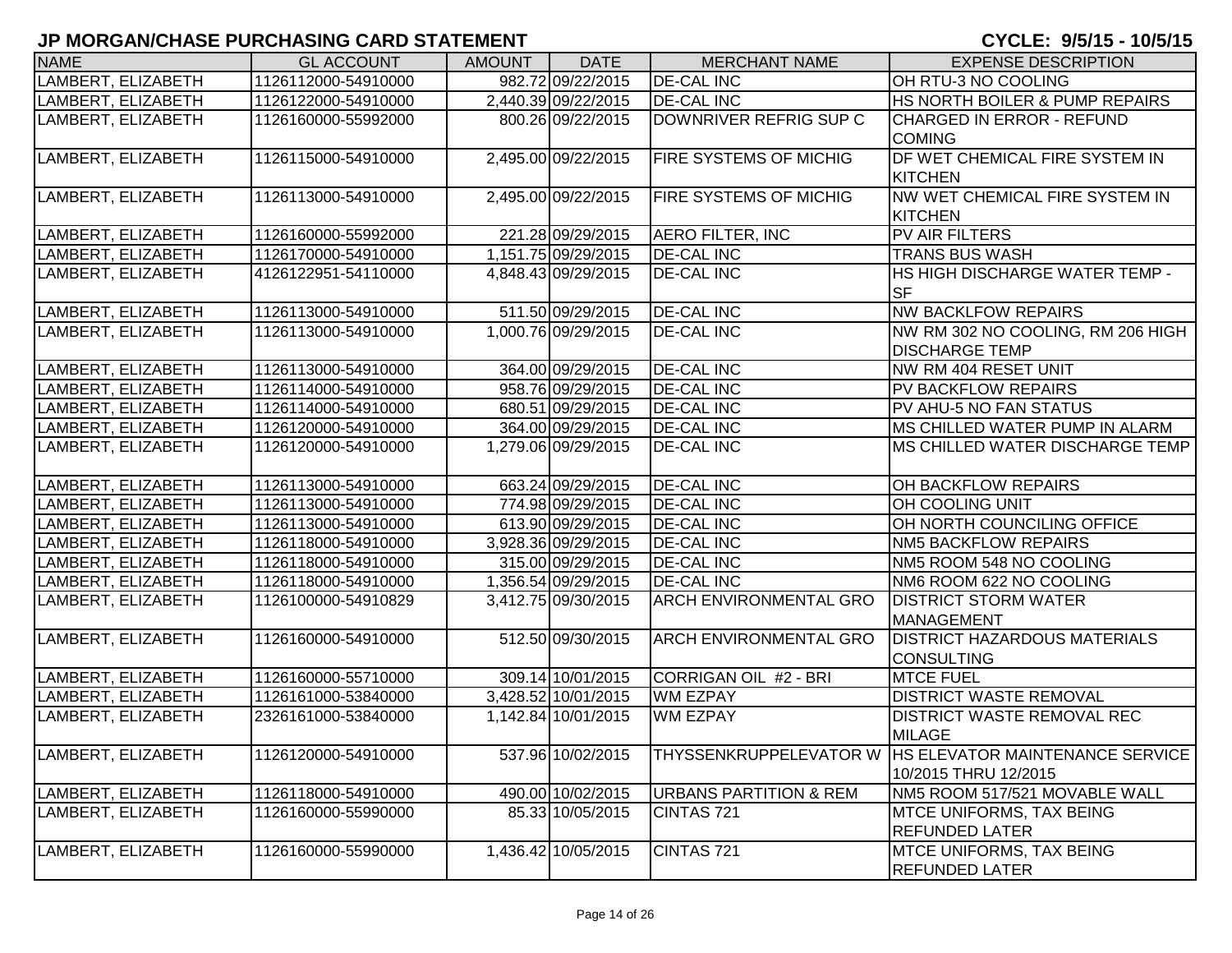| <b>NAME</b>                     | <b>GL ACCOUNT</b>   | <b>AMOUNT</b> | <b>DATE</b>         | <b>MERCHANT NAME</b>       | <b>EXPENSE DESCRIPTION</b>           |
|---------------------------------|---------------------|---------------|---------------------|----------------------------|--------------------------------------|
| LAMBERT, ELIZABETH              | 1126160000-55710000 |               | 392.43 10/05/2015   | CORRIGAN OIL #2 - BRI      | <b>MTCE FUEL</b>                     |
| LAMBERT, ELIZABETH              | 1126115000-54910000 |               | 25.00 10/05/2015    | <b>ERADICO SERVICES</b>    | <b>DF PEST CONTROL</b>               |
| LAMBERT, ELIZABETH              | 1126120000-54910000 |               | 34.00 10/05/2015    | <b>ERADICO SERVICES</b>    | <b>MS PEST CONTROL</b>               |
| LAMBERT, ELIZABETH              | 1126122000-54910000 |               | 30.00 10/05/2015    | <b>ERADICO SERVICES</b>    | <b>HS PEST CONTROL</b>               |
| LAMBERT, ELIZABETH              | 1126114000-54910000 |               | 25.00 10/05/2015    | <b>ERADICO SERVICES</b>    | PV PEST CONTROL                      |
| LAMBERT, ELIZABETH              | 1126113000-54910000 |               | 25.00 10/05/2015    | <b>ERADICO SERVICES</b>    | <b>NW PEST CONTROL</b>               |
| LAMBERT, ELIZABETH              | 1126118000-54910000 |               | 25.00 10/05/2015    | <b>ERADICO SERVICES</b>    | <b>NM6 PEST CONTROL</b>              |
| LAMBERT, ELIZABETH              | 1126101000-54910000 |               | 40.00 10/05/2015    | <b>ERADICO SERVICES</b>    | <b>ESB PEST CONTROL</b>              |
| LAMBERT, ELIZABETH              | 1126118000-54910000 |               | 25.00 10/05/2015    | <b>ERADICO SERVICES</b>    | <b>NM5 PEST CONTROL</b>              |
| LAMBERT, ELIZABETH              | 1126111000-54910000 |               | 25.00 10/05/2015    | <b>ERADICO SERVICES</b>    | <b>VO PEST CONTROL</b>               |
| LAMBERT, ELIZABETH              | 1126112000-54910000 |               | 25.00 10/05/2015    | <b>ERADICO SERVICES</b>    | OH PEST CONTROL                      |
| LAMBERT, ELIZABETH              | 1126103000-54910000 |               | 25.00 10/05/2015    | <b>ERADICO SERVICES</b>    | <b>ITC PEST CONTROL</b>              |
| LAMBERT, ELIZABETH              | 1126105000-54910000 |               | 228.00 10/05/2015   | <b>ERADICO SERVICES</b>    | PS PEST CONTROL, BEE APPLICATION     |
| LAMBERT, ELIZABETH              | 1126160000-55992000 |               | 236.77 10/05/2015   | <b>EVEN HEAT KILN</b>      | HS KILN REPLACEMENT ELEMENTS         |
| LAMBERT, ELIZABETH              | 1126160000-55992000 |               | 170.88 10/05/2015   | <b>LEONARDS SYSRUPS</b>    | HS POOL CO2                          |
| LAMBERT, ELIZABETH              | 1126118000-55991000 |               | 805.91 10/05/2015   | <b>NICHOLS</b>             | NM6 CUSTODIAL PAPER SUPPLIES         |
| LAMBERT, ELIZABETH              | 1126160000-55910000 |               | 511.20 10/05/2015   | <b>NICHOLS</b>             | <b>MTCE CUSTODIAL PAPER SUPPLIES</b> |
| LAMBERT, ELIZABETH              | 1126122000-55991000 |               | 4,446.25 10/05/2015 | <b>NICHOLS</b>             | <b>HS CUSTODIAL PAPER SUPPLIES</b>   |
| <b>LAMBERT, ELIZABETH Total</b> |                     | 104,353.99    |                     |                            |                                      |
| <b>LANEY, CHRISTOPHER</b>       | 6100020000-24316247 |               | 155.88 09/29/2015   | <b>STAPLES</b><br>00115659 | <b>INDUSTRIAL ARTS SUPPLIES</b>      |
| <b>LANEY, CHRISTOPHER Total</b> |                     | 155.88        |                     |                            |                                      |
| <b>LASH, NANCY</b>              | 1124114000-55910000 |               | 139.45 09/15/2015   | <b>THE RIEGLE PRESS</b>    | CA60S - FOR OFFICE FILES             |
| <b>LASH, NANCY</b>              | 1124114000-55910000 |               | 213.26 09/16/2015   | STAPLS7142869754000001     | <b>MAIN OFFICE SUPPLIES</b>          |
| <b>LASH, NANCY</b>              | 6100014000-24316689 |               | 2,366.81 09/17/2015 | THE EMPIRE MUS             | <b>UKELELES</b>                      |
| <b>LASH, NANCY</b>              | 1111114000-55110708 |               | 115.91 09/18/2015   | <b>CALLOWAY HOUSE</b>      | <b>TEACHER CLASSROOM SUPPLIES</b>    |
| <b>LASH, NANCY</b>              | 1111114000-55110708 |               | 64.95 09/18/2015    | <b>ESCHOOL SOLUTIONS</b>   | <b>TEACHER CLASSROOM SUPPLY</b>      |
| LASH, NANCY                     | 1111114000-55110708 |               | 451.60 09/18/2015   | STAPLS7142881997000001     | TEACHER CLASSROOM SUPPLIES           |
| LASH, NANCY                     | 1111114000-55110708 |               | 153.01 09/18/2015   | STAPLS7142884261000001     | <b>TEACHER CLASSROOM SUPPLIES</b>    |
| LASH, NANCY                     | 1111114000-55110708 |               | 18.15 09/18/2015    | STAPLS7142884261000002     | <b>TEACHER CLASSROOM SUPPLIES</b>    |
| LASH, NANCY                     | 1124114000-57410000 |               | 555.00 09/21/2015   | MICHIGAN ELEMENTARY AN     | MEMSPA MEMBERSHIP 2015-2016          |
| LASH, NANCY                     | 1124114000-55910000 |               | 122.85 09/21/2015   | SCHOOL-TECH, INC           | <b>CONES FOR PARKING LOT</b>         |
| LASH, NANCY                     | 1111114000-55110708 |               | 173.34 09/21/2015   | STAPLS7143066645000001     | TEACHER CLASSROOM SUPPLIES           |
| <b>LASH, NANCY</b>              | 1111114000-55110708 |               | 350.94 09/21/2015   | STAPLS7143117922000001     | TEACHER CLASSROOM SUPPLIES           |
| <b>LASH, NANCY</b>              | 1111114000-55110708 |               | 29.12 09/21/2015    | STAPLS7143117922000003     | <b>TEACHER CLASSROOM SUPPLIES</b>    |
| <b>LASH, NANCY</b>              | 1111114000-55110708 |               | 176.70 09/21/2015   | STAPLS7143122602000001     | TEACHER CLASSROOM SUPPLIES           |
| <b>LASH, NANCY</b>              | 1111114000-55110708 |               | 1,708.20 09/24/2015 | STAPLS7143366252000001     | <b>TEACHER CLASSROOM SUPPLIES</b>    |
| LASH, NANCY                     | 1111114000-55110708 |               | 37.35 09/24/2015    | SUPREME SCHOOL SPLY WE     | <b>TEACHER CLASSROOM SUPPLIES</b>    |
| <b>LASH, NANCY</b>              | 1111114000-55110708 |               | 189.68 09/25/2015   | SSI*SCHOOL SPECIALTY       | <b>TEACHER CLASSROOM SUPPLIES</b>    |
| LASH, NANCY                     | 1111114000-55110708 |               | -29.12 09/25/2015   | STAPLS7143117922001001     | <b>REFUND FOR LATE ITEMS</b>         |
| <b>LASH, NANCY</b>              | 1111114000-55110708 |               | 29.12 09/25/2015    | STAPLS7143117922002001     | TEACHER CLASSROOM SUPPLIES           |
| <b>LASH, NANCY</b>              | 1111114000-55110708 |               | 820.13 09/28/2015   | SSI*SCHOOL SPECIALTY       | <b>CLASSROOM RUGS NEW TEACHERS</b>   |
| <b>LASH, NANCY</b>              | 1124114000-55910000 |               | 853.06 09/29/2015   | DMI* DELL K-12 PTR         | <b>OFFICE SUPPLY</b>                 |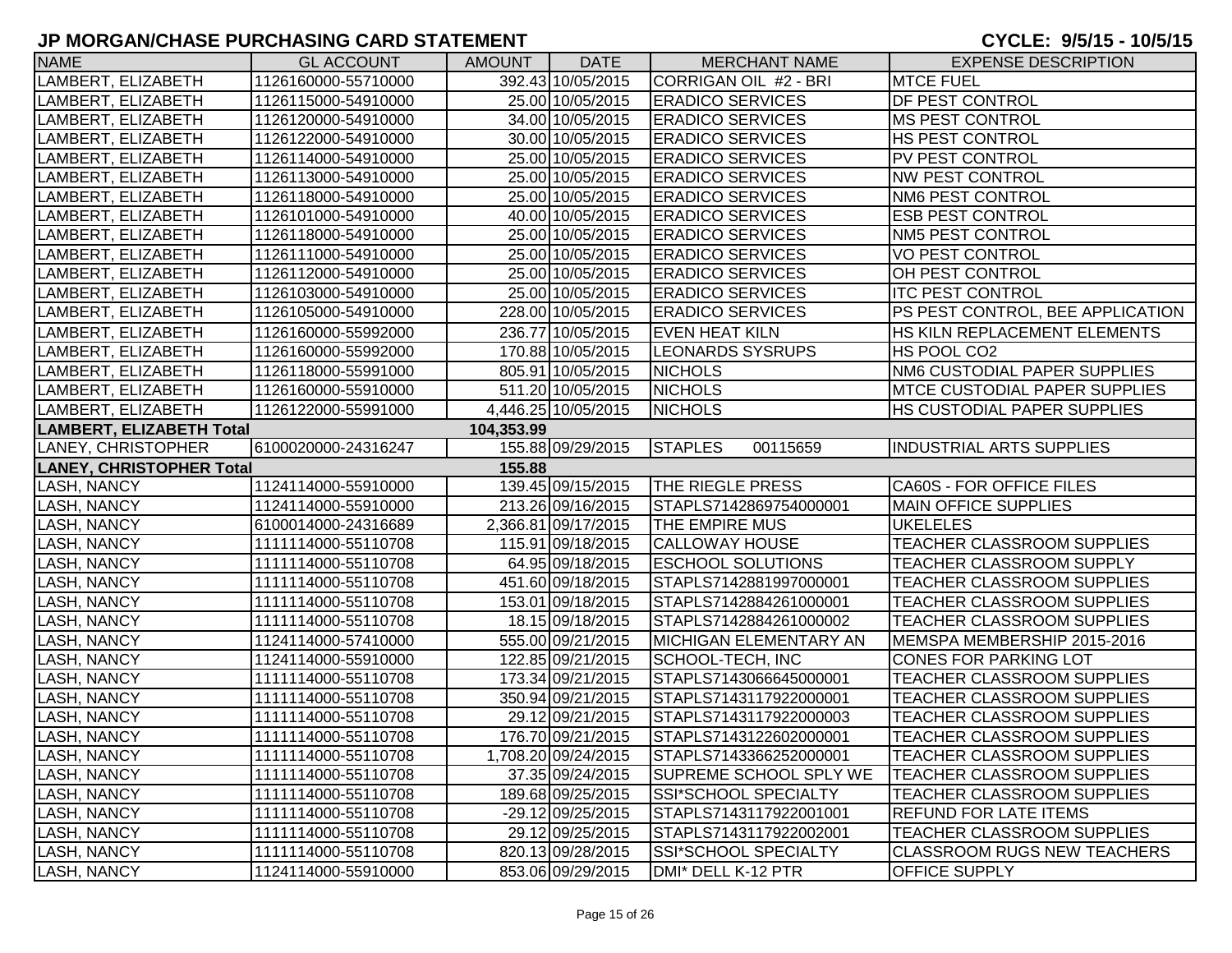| <b>NAME</b>                   | <b>GL ACCOUNT</b>   | <b>AMOUNT</b> | <b>DATE</b>         | <b>MERCHANT NAME</b>              | <b>EXPENSE DESCRIPTION</b>                                                          |
|-------------------------------|---------------------|---------------|---------------------|-----------------------------------|-------------------------------------------------------------------------------------|
| <b>LASH, NANCY</b>            | 1111114000-55110708 |               | 47.16 09/30/2015    | STAPLS7143366252000003            | <b>CLASSROOM / TEACHER SUPPLY</b>                                                   |
| <b>LASH, NANCY</b>            | 1111114000-55110708 |               | 229.14 10/01/2015   | <b>SSI*SCHOOL SPECIALTY</b>       | <b>CLASSROOM SUPPLIES</b>                                                           |
| <b>LASH, NANCY</b>            | 1111114000-55110708 |               | 22.74 10/01/2015    | STAPLS7143066645000002            | CLASSROOM / TEACHER SUPPLY                                                          |
| <b>LASH, NANCY</b>            | 1111114000-55110708 |               | 11.37 10/01/2015    | STAPLS7143117922000002            | CLASSROOM SUPPLY / BUTTERFLY                                                        |
|                               |                     |               |                     |                                   | <b>CLIPS THAT WERE BACKORDERED</b>                                                  |
| <b>LASH, NANCY</b>            | 1124114000-55990000 |               | 65.00 10/02/2015    | <b>DUNCAN DISPOSAL SYSTEM</b>     | SCHOOL/RESIDENTIAL DISPOSAL/CART                                                    |
|                               |                     |               |                     |                                   | <b>RENTAL</b>                                                                       |
| <b>LASH, NANCY</b>            | 1111114000-55110708 |               | -19.08 10/02/2015   | STAPLS7143366252001001            | <b>CLASSROOM SUPPLY CREDIT</b>                                                      |
| LASH, NANCY                   | 1111114000-55110708 |               | 11.37 10/05/2015    | STAPLS7143366252000002            | CLASSROOM / TEACHER SUPPLY -                                                        |
|                               |                     |               |                     |                                   | <b>BUTTERFLY CLIPS BACKORDERED</b>                                                  |
| <b>LASH, NANCY</b>            | 1124114000-55910000 |               | 34.90 10/05/2015    | STAPLS7143877284000001            | <b>OFFICE SUPPLIES</b>                                                              |
| <b>LASH, NANCY Total</b>      |                     | 8,942.11      |                     |                                   |                                                                                     |
| LUMLEY, SHERYL                | 6100000000-24316301 |               | 81.43 09/17/2015    | SAMSCLUB #6657                    | <b>FOOD FOR STUDENTS</b>                                                            |
| LUMLEY, SHERYL                | 1113200331-55110000 |               | 332.47 09/23/2015   | DMI* DELL K-12 PTR                | <b>PRINTER INK</b>                                                                  |
| LUMLEY, SHERYL                | 6100000000-24316301 |               | 35.92 09/24/2015    | WM SUPERCENTER #5893              | <b>FOOD FOR STUDENTS</b>                                                            |
| LUMLEY, SHERYL                | 1111324511-55110000 |               | 63.01 09/28/2015    | STAPLS7143498959000001            | <b>SUPPLIES</b>                                                                     |
| LUMLEY, SHERYL                | 6100000000-24316301 |               | 89.10 09/30/2015    | SAMSCLUB #6657                    | <b>FOOD FOR STUDENTS</b>                                                            |
| LUMLEY, SHERYL                | 1111324511-55110000 |               | 39.38 10/05/2015    | STAPLS7143899679000001            | <b>SUPPLIES</b>                                                                     |
| <b>LUMLEY, SHERYL Total</b>   |                     | 641.31        |                     |                                   |                                                                                     |
| MARRA, KELLY                  | 1622151343-53220000 |               | 46.00 09/07/2015    | DOLRTREE 3613 00036137            | <b>SUPPLIES</b>                                                                     |
| MARRA, KELLY                  | 1622151343-53220000 |               | 47.95 09/07/2015    | LAKESHORE LEARNING #45            | <b>SUPPLIES</b>                                                                     |
| MARRA, KELLY                  | 1622151343-53220000 |               | 80.00 09/07/2015    | OAKLAND SCHOOLS-RC INT            | <b>SUPPLIES</b>                                                                     |
| MARRA, KELLY                  | 1622151343-53220000 |               | 80.00 10/02/2015    | <b>MICHIGAN AEYC</b>              | <b>SUPPLIES</b>                                                                     |
| MARRA, KELLY                  | 1622151343-53220000 |               | 80.00 10/02/2015    | <b>MICHIGAN AEYC</b>              | <b>SUPPLIES</b>                                                                     |
| MARRA, KELLY                  | 1622151343-53220000 |               | 80.00 10/02/2015    | <b>MICHIGAN AEYC</b>              | <b>SUPPLIES</b>                                                                     |
| MARRA, KELLY                  | 1622151343-53220000 |               | 80.00 10/02/2015    | <b>MICHIGAN AEYC</b>              | <b>SUPPLIES</b>                                                                     |
| <b>MARRA, KELLY Total</b>     |                     | 493.95        |                     |                                   |                                                                                     |
| <b>MATTHEWS, STEVEN</b>       | 1123200000-57910000 |               | 24.41 09/16/2015    | AMAZON.COM                        | <b>SUPPLIES</b>                                                                     |
| <b>MATTHEWS, STEVEN</b>       | 1123200000-53220000 |               | 475.10 09/28/2015   | <b>GRAND TRAV RESORT &amp; SP</b> | <b>FALL SUPERINTENDENT'S</b>                                                        |
|                               |                     |               |                     |                                   | <b>CONFERENCE HOTEL</b>                                                             |
| <b>MATTHEWS, STEVEN Total</b> |                     | 499.51        |                     |                                   |                                                                                     |
| MCDONALD, SUSAN               | 1122215000-55410000 |               | 65.02 09/21/2015    | <b>GAN*OBS + ECCENTRIC</b>        | ANNUAL SUBSCRIPTION TO NOVI                                                         |
|                               |                     |               |                     |                                   | <b>NEWS</b>                                                                         |
| MCDONALD, SUSAN               | 6100015000-24316275 |               | 29.00 09/21/2015    | JIMMY JOHNS - 1659 - E            | <b>LUNCH FOR STAFF</b>                                                              |
| MCDONALD, SUSAN               | 6100015000-24316501 |               | 13.99 09/28/2015    | <b>STAPLES</b><br>00115659        | <b>DESKTOP 3 HOLE PUNCHER</b>                                                       |
| MCDONALD, SUSAN               | 1111115000-55110799 |               | 254.42 09/29/2015   | <b>SSI*SCHOOL SPECIALTY</b>       | <b>MISC. OFFICE SUPPLIES</b>                                                        |
| MCDONALD, SUSAN               | 6100015000-24316275 |               | 27.00 09/30/2015    | JIMMY JOHNS - 1659                | ADD ON TO STAFF LUNCH                                                               |
| MCDONALD, SUSAN               | 6100015000-24316275 |               | 90.00 09/30/2015    | JIMMY JOHNS - 1659                | <b>STAFF LUNCH</b>                                                                  |
| <b>MCDONALD, SUSAN Total</b>  |                     | 479.43        |                     |                                   |                                                                                     |
| MCDOUGALL, BARBARA            | 6100061000-24316114 |               | 1,599.00 09/11/2015 | WWW.KROSSOVER.COM                 | 2015 - 2016 INTELLIGENCE<br><b>BREAKDOWN PACKAGE FOR BOYS'</b><br><b>BASKETBALL</b> |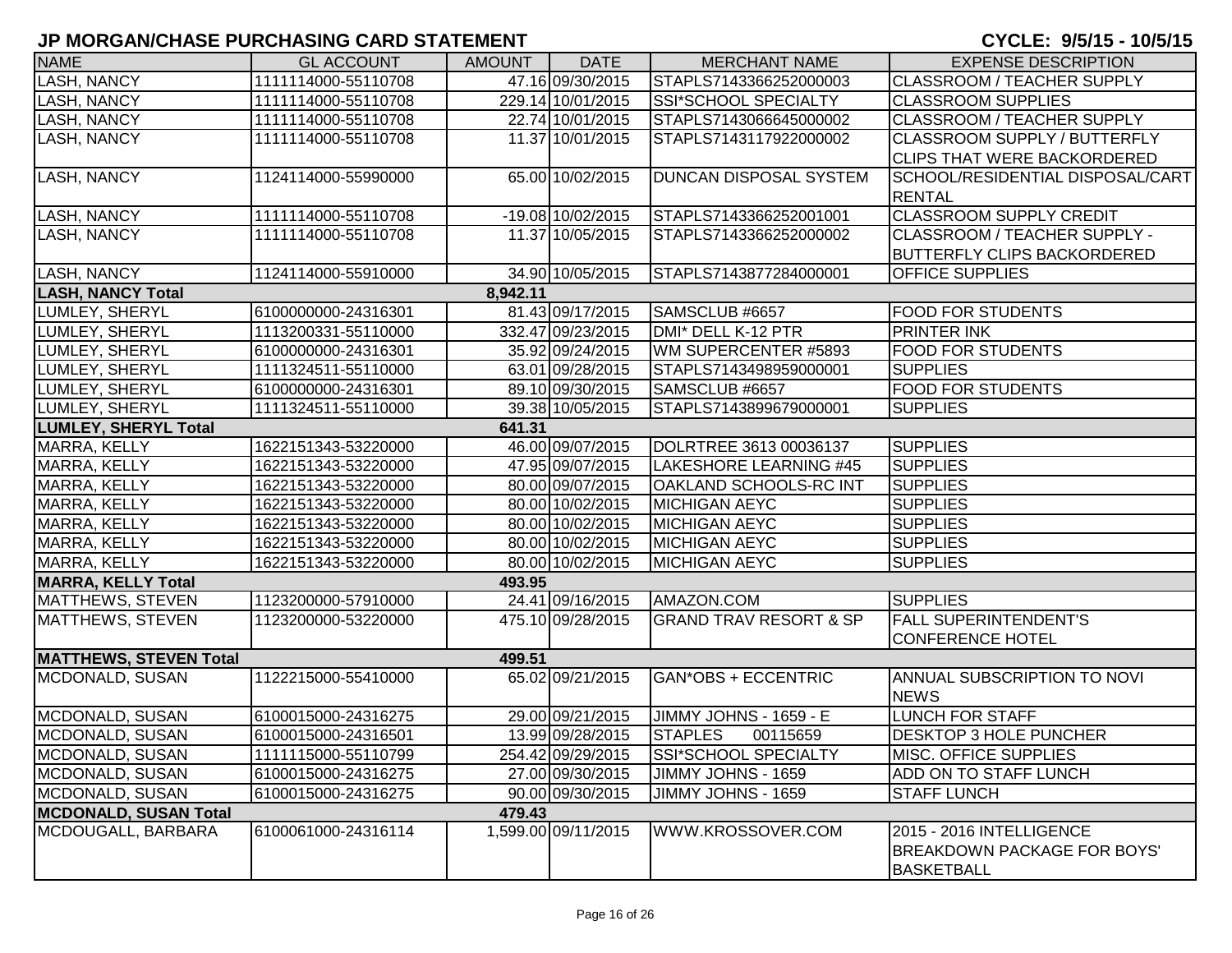| <b>NAME</b>                     | <b>GL ACCOUNT</b>   | <b>AMOUNT</b> | <b>DATE</b>         | <b>MERCHANT NAME</b>          | <b>EXPENSE DESCRIPTION</b>             |
|---------------------------------|---------------------|---------------|---------------------|-------------------------------|----------------------------------------|
| MCDOUGALL, BARBARA              | 6100061000-24316104 |               | 69.71 09/14/2015    | <b>BENITOS PIZZA-NOVI</b>     | <b>EVENT WORKERS DINNER</b>            |
| MCDOUGALL, BARBARA              | 1429300000-57410000 |               | 82.40 09/16/2015    | PAYPAL *BCAM                  | 2015 - 16 BCAM FEE + PAY PAL FEE       |
| MCDOUGALL, BARBARA              | 6100061000-24316103 |               | 1,050.95 09/21/2015 | <b>GETPOMS COM</b>            | POMS FOR CHEERLEADING - BOOSTER        |
|                                 |                     |               |                     |                               | <b>APPROVED</b>                        |
| MCDOUGALL, BARBARA              | 6100061000-24316104 |               | 95.99 09/21/2015    | <b>GUERNSEY DAIRY</b>         | <b>EVENT WORKER'S DINNER</b>           |
| MCDOUGALL, BARBARA              | 6100061000-24316104 |               | 49.39 09/21/2015    | <b>MARIA'S DELI</b>           | <b>EVENT WORKER'S DINNER</b>           |
| MCDOUGALL, BARBARA              | 6100061000-24316104 |               | 31.35 09/28/2015    | <b>CHINA CAFE</b>             | LUNCH FOR TRANSPORTATION               |
|                                 |                     |               |                     |                               | <b>MEETING</b>                         |
| MCDOUGALL, BARBARA              | 6100061000-24316188 |               | 140.61 09/28/2015   | <b>HAMPTON INN HOTELS</b>     | FIELD HOCKEY OVERNIGHT TRIP            |
| MCDOUGALL, BARBARA              | 6100061000-24316188 |               | 140.61 09/28/2015   | <b>HAMPTON INN HOTELS</b>     | FIELD HOCKEY OVERNIGHT TRIP            |
| <b>MCDOUGALL, BARBARA</b>       | 6100061000-24316188 |               | 140.61 09/28/2015   | <b>HAMPTON INN HOTELS</b>     | FIELD HOCKEY OVERNIGHT TRIP            |
| MCDOUGALL, BARBARA              | 6100061000-24316188 |               | 140.61 09/28/2015   | <b>HAMPTON INN HOTELS</b>     | FIELD HOCKEY OVERNIGHT TRIP            |
| MCDOUGALL, BARBARA              | 6100061000-24316188 |               | 140.61 09/28/2015   | <b>HAMPTON INN HOTELS</b>     | FIELD HOCKEY OVERNIGHT TRIP            |
| MCDOUGALL, BARBARA              | 6100061000-24316188 |               | 140.61 09/28/2015   | <b>HAMPTON INN HOTELS</b>     | <b>FIELD HOCKEY OVERNIGHT TRIP</b>     |
| <b>MCDOUGALL, BARBARA</b>       | 6100061000-24316188 |               | 140.61 09/28/2015   | <b>HAMPTON INN HOTELS</b>     | FIELD HOCKEY OVERNIGHT TRIP            |
| MCDOUGALL, BARBARA              | 6100061000-24316104 |               | 6.88 09/29/2015     | CVS/PHARMACY #08262           | <b>EVENT WORKER'S DINNER</b>           |
| MCDOUGALL, BARBARA              | 1429300000-55990000 |               | 47.62 10/02/2015    | STAPLS7143627435000001        | <b>BOXES FOR OFFICE</b>                |
| MCDOUGALL, BARBARA              | 6100061000-24316126 |               | 110.99 10/05/2015   | <b>COMFORT INNS</b>           | <b>BILL KELP - CONFERENCE</b>          |
| MCDOUGALL, BARBARA              | 6100061000-24316104 |               | 104.39 10/05/2015   | <b>TARGET</b><br>00006114     | <b>SUPPLIES FOR EVENT STAFF DINNER</b> |
| <b>MCDOUGALL, BARBARA Total</b> |                     | 4,232.94      |                     |                               |                                        |
| <b>MCKAIG, HEATHER</b>          | 6100022000-24316146 |               | 22.94 09/09/2015    | <b>DRAMATIC PUBLISHING CO</b> | <b>SCRIPTS</b>                         |
| <b>MCKAIG, HEATHER</b>          | 6100022000-24316146 |               | 275.00 09/10/2015   | <b>DRAMATIC PUBLISHING CO</b> | <b>RIGHTS - FALL PLAY</b>              |
| <b>MCKAIG, HEATHER</b>          | 6100022000-24316146 |               | 198.07 09/14/2015   | <b>DRAMATISTS PLAY SERVIC</b> | <b>SCRIPT - FALL PLAY</b>              |
| <b>MCKAIG, HEATHER</b>          | 6100022000-24316146 |               | 17.79 09/23/2015    | <b>AMAZON MKTPLACE PMTS</b>   | <b>BOOK - FALL PLAY</b>                |
| <b>MCKAIG, HEATHER</b>          | 6100022000-24316146 |               | 27.77 09/23/2015    | <b>AMAZON MKTPLACE PMTS</b>   | <b>CDS FOR FALL PLAY</b>               |
| <b>MCKAIG, HEATHER</b>          | 6100022000-24316146 |               | 277.79 09/23/2015   | <b>DRAMATISTS PLAY SERVIC</b> | <b>SCRIPTS - FALL PLAY</b>             |
| <b>MCKAIG, HEATHER</b>          | 6100022000-24316169 |               | 20.00 09/25/2015    | <b>MUSIC THEATRE INTN'L</b>   | PERUSAL SCRIPT                         |
| <b>MCKAIG, HEATHER</b>          | 6100022000-24316169 |               | 3,645.00 10/02/2015 | <b>MUSIC THEATRE INTN'L</b>   | <b>MUSICAL RIGHTS</b>                  |
| <b>MCKAIG, HEATHER Total</b>    |                     | 4,484.36      |                     |                               |                                        |
| MICHOS, JENNIFER                | 1124114000-55910000 |               | 35.97 09/14/2015    | <b>SMILEMAKERS INC</b>        | <b>OFFICE SUPPLY</b>                   |
| <b>MICHOS, JENNIFER</b>         | 1124114000-55910000 |               | 29.55 09/18/2015    | <b>STAPLES</b><br>00115659    | <b>OFFICE SUPPLY</b>                   |
| <b>MICHOS, JENNIFER Total</b>   |                     | 65.52         |                     |                               |                                        |
| MILLER, HELEN                   | 1128300000-55910000 |               | 7.98 09/10/2015     | MEIJER INC #122<br>Q01        | ELECTRICAL EXT CORDS                   |
| MILLER, HELEN                   | 1128300000-55610000 |               | 32.52 09/17/2015    | SAMSCLUB #6657                | <b>CANDY/REFRESHMENTS HR MTGS</b>      |
| MILLER, HELEN                   | 1128300000-55610000 |               | 12.76 10/02/2015    | SAMSCLUB #6657                | <b>WATER/REFRESHMENTS HR MTGS</b>      |
| <b>MILLER, HELEN Total</b>      |                     | 53.26         |                     |                               |                                        |
| MILLER, WILLIAM                 | 1126160000-55992000 |               | 63.75 09/10/2015    | <b>COCHRANE SUPPLY AND EN</b> | PV ROOM 212 SWITCH                     |
| MILLER, WILLIAM                 | 1126160000-55992000 |               | 2.67 09/10/2015     | THE HOME DEPOT 2737           | <b>MTCE TRUCK STOCK BEE SPRAY</b>      |
| MILLER, WILLIAM                 | 1126160000-55992000 |               | 193.20 09/11/2015   | THE TRANE COMPANY             | <b>MTCE STOCK ACTUATOR</b>             |
| MILLER, WILLIAM                 | 1126160000-55992000 |               | 349.65 09/14/2015   | THE TRANE COMPANY             | NM5 ROOM 507 MOTOR                     |
| MILLER, WILLIAM                 | 1126160000-55992000 |               | 496.38 09/14/2015   | THE TRANE COMPANY             | HS AHU-G1 MOTOR                        |
| MILLER, WILLIAM                 | 1126160000-55992000 |               | 81.95 09/14/2015    | <b>WW GRAINGER</b>            | <b>MTCE JAW PULLER FOR TRUCK</b>       |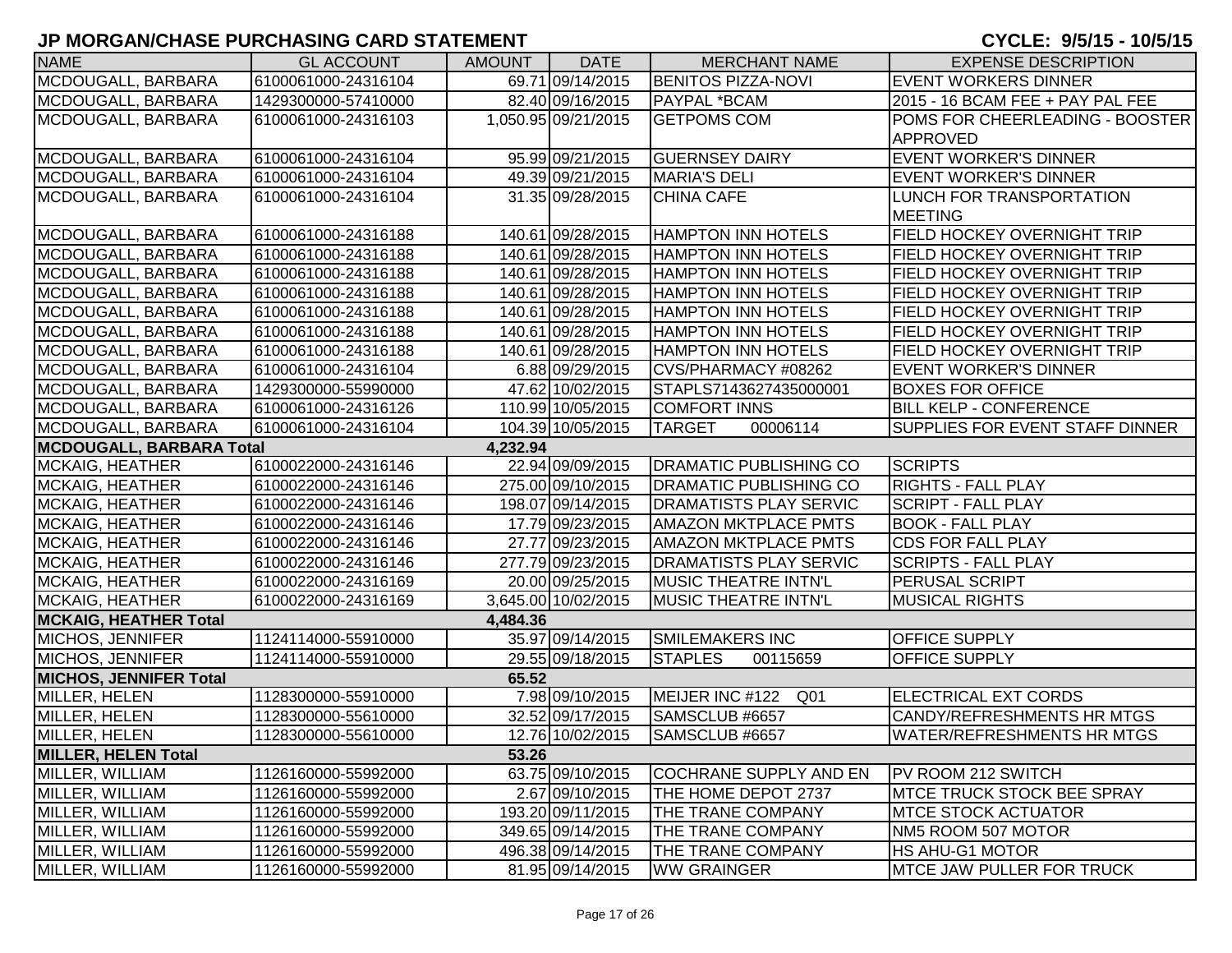| <b>NAME</b>                   | <b>GL ACCOUNT</b>   | <b>AMOUNT</b> | <b>DATE</b>         | <b>MERCHANT NAME</b>           | <b>EXPENSE DESCRIPTION</b>             |
|-------------------------------|---------------------|---------------|---------------------|--------------------------------|----------------------------------------|
| MILLER, WILLIAM               | 1126160000-55992000 |               | 1.74 09/15/2015     | DOWNRIVER REFRIG SUP C         | <b>MTCE SUPPLIES</b>                   |
| MILLER, WILLIAM               | 1126160000-55992000 |               | 386.40 09/16/2015   | THE TRANE COMPANY              | <b>MTCE STOCK MOTOR, ACTUATOR</b>      |
| MILLER, WILLIAM               | 1126160000-55992000 |               | 28.83 09/18/2015    | <b>AIRGASS NORTH</b>           | <b>IMTCE STOCK CARBON DIOXIDE</b>      |
| MILLER, WILLIAM               | 1126160000-55992000 |               | 283.13 09/18/2015   | THE TRANE COMPANY              | <b>ITC ROOM 111 MOTOR</b>              |
| MILLER, WILLIAM               | 1126160000-55992000 |               | 29.78 09/22/2015    | DOWNRIVER REFRIG SUP C         | <b>NM6 COMPUTER LAB</b>                |
| MILLER, WILLIAM               | 1126160000-55992000 |               | 14.93 09/23/2015    | <b>ETNA DISTRIBUTORS WIXO</b>  | <b>IMS BALL VALVES &amp; COUPLINGS</b> |
| MILLER, WILLIAM               | 1126160000-55992000 |               | 11.81 09/23/2015    | THE HOME DEPOT 2737            | <b>MTCE TRUCK SUPPLIES</b>             |
| MILLER, WILLIAM               | 1126160000-55992000 |               | 5.82 09/24/2015     | THE HOME DEPOT 2737            | <b>MTCE TRUCK SUPPLIES</b>             |
| MILLER, WILLIAM               | 1126160000-55992000 |               | 29.97 09/24/2015    | THE HOME DEPOT 2737            | <b>MTCE TRUCK SUPPLIES</b>             |
| MILLER, WILLIAM               | 1126160000-55992000 |               | 432.53 09/28/2015   | <b>COCHRANE SUPPLY AND EN</b>  | <b>IMS AUX. GYM ACTUATOR</b>           |
| MILLER, WILLIAM               | 1126160000-55992000 |               | -170.00 10/01/2015  | <b>MULTI PRODUCTS CO</b>       | <b>MS SMOKE DAMPER ACTUATOR</b>        |
|                               |                     |               |                     |                                | <b>RETURN</b>                          |
| MILLER, WILLIAM               | 1126160000-55992000 |               | 1.10 10/05/2015     | THE HOME DEPOT 2737            | PV ROOM 203                            |
| <b>MILLER, WILLIAM Total</b>  |                     | 2,243.64      |                     |                                |                                        |
| NESMITH, RUSSELL              | 1126160000-55992000 |               | 382.72 09/15/2015   | <b>BEST PLUMBING SPECIALT</b>  | <b>IMTCE STOCK PLUMBING SUPPLIES</b>   |
| NESMITH, RUSSELL              | 1126160000-55992000 |               | 15.97 09/16/2015    | THE HOME DEPOT 2737            | <b>IMTCE PLUMBING STOCK</b>            |
| NESMITH, RUSSELL              | 1126160000-55992000 |               | 124.22 09/18/2015   | <b>BEST PLUMBING SPECIALT</b>  | NM^ SERVICE SINK                       |
| NESMITH, RUSSELL              | 1126160000-55992000 |               | 132.06 09/18/2015   | <b>BEST PLUMBING SPECIALT</b>  | <b>HS CONSESSION BATHROOM</b>          |
| NESMITH, RUSSELL              | 1126160000-55992000 |               | 124.70 09/21/2015   | THE HOME DEPOT 2737            | <b>IMTCE BATTERIES FOR AUTO HAND</b>   |
|                               |                     |               |                     |                                | <b>SOAP DISPENSERS</b>                 |
| NESMITH, RUSSELL              | 1126160000-55992000 |               | 6.88 09/23/2015     | THE HOME DEPOT 2737            | <b>NW GRAFFITI</b>                     |
| NESMITH, RUSSELL              | 1126160000-55992000 |               | 965.17 09/25/2015   | <b>BEST PLUMBING SPECIALT</b>  | <b>DF DRINKING FOUNTAIN</b>            |
| NESMITH, RUSSELL              | 1126160000-55993000 |               | 54.00 09/28/2015    | <b>ANGELO'S WHOLESALE</b>      | <b>PS MULCH</b>                        |
| NESMITH, RUSSELL              | 1126160000-55992000 |               | 36.84 09/29/2015    | <b>BEST PLUMBING SPECIALT</b>  | <b>HS CONSESSION MENS BATHROOM</b>     |
| NESMITH, RUSSELL              | 1126160000-55992000 |               | 62.13 10/01/2015    | <b>BEST PLUMBING SPECIALT</b>  | <b>HS CONSESSION MENS BATHROOM</b>     |
| NESMITH, RUSSELL              | 1126160000-55992000 |               | 227.48 10/05/2015   | <b>BEST PLUMBING SPECIALT</b>  | <b>HS CONCESSION MENS BATHROOM</b>     |
| <b>NESMITH, RUSSELL Total</b> |                     | 2,132.17      |                     |                                |                                        |
| NEWMAN, MARK                  | 1126160000-55992000 |               | 50.86 09/10/2015    | SHIFFLER EQUIPMENT SAL         | <b>MTCE GLIDE CAPS</b>                 |
| NEWMAN, MARK                  | 1126160000-55992000 |               | 51.16 09/14/2015    | SHIFFLER EQUIPMENT SAL         | <b>MTCE FLAG HOLDERS</b>               |
| NEWMAN, MARK                  | 4126115951-54110000 |               | 2,180.00 09/16/2015 | <b>STAMP-RITE INC</b>          | DF ENTRY SIGN                          |
| NEWMAN, MARK                  | 4126112951-54110000 |               | 336.40 09/18/2015   | <b>LAIRD GLASS &amp; UPHOL</b> | OH HALLWAY GLASS                       |
| NEWMAN, MARK                  | 1126160000-55992000 |               | 181.44 09/18/2015   | THE HOME DEPOT 2737            | <b>MTCE WASP SPRAY FOR BUILDINGS</b>   |
| NEWMAN, MARK                  | 1126160000-55992000 |               | -230.40 09/28/2015  | <b>WW GRAINGER</b>             | <b>MTCE CASTERS</b>                    |
| NEWMAN, MARK                  | 4126122951-54110000 |               | 3,531.80 10/02/2015 | <b>LAIRD GLASS &amp; UPHOL</b> | <b>HS ATRIUM GLASS</b>                 |
| NEWMAN, MARK                  | 1126114000-55991000 |               | 1,819.33 10/05/2015 | <b>NICHOLS</b>                 | PV CUSTODIAL PAPER SUPPLIES            |
| NEWMAN, MARK                  | 1126112000-55991000 |               | 456.10 10/05/2015   | <b>NICHOLS</b>                 | OH CUSTODIAL PAPER SUPPLIES            |
| NEWMAN, MARK                  | 1126114000-55991000 |               | 589.35 10/05/2015   | <b>NICHOLS</b>                 | <b>DF CUSTODIAL PAPER SUPPLIES</b>     |
| NEWMAN, MARK                  | 1126111000-55991000 |               | 595.41 10/05/2015   | <b>NICHOLS</b>                 | VO CUSTODIAL PAPER SUPPLIES            |
| NEWMAN, MARK                  | 1126120000-55991000 |               | 1,718.24 10/05/2015 | <b>NICHOLS</b>                 | <b>MS CUSTODIAL PAPER SUPPLIES</b>     |
| NEWMAN, MARK                  | 1126113000-55991000 |               | 426.75 10/05/2015   | <b>NICHOLS</b>                 | <b>NW CUSTODIAL PAPER SUPPLIES</b>     |
| NEWMAN, MARK                  | 1126118000-55991000 |               | 524.09 10/05/2015   | <b>NICHOLS</b>                 | NM5 CUSTODIAL PAPER SUPPLIES           |
| <b>NEWMAN, MARK Total</b>     |                     | 12,230.53     |                     |                                |                                        |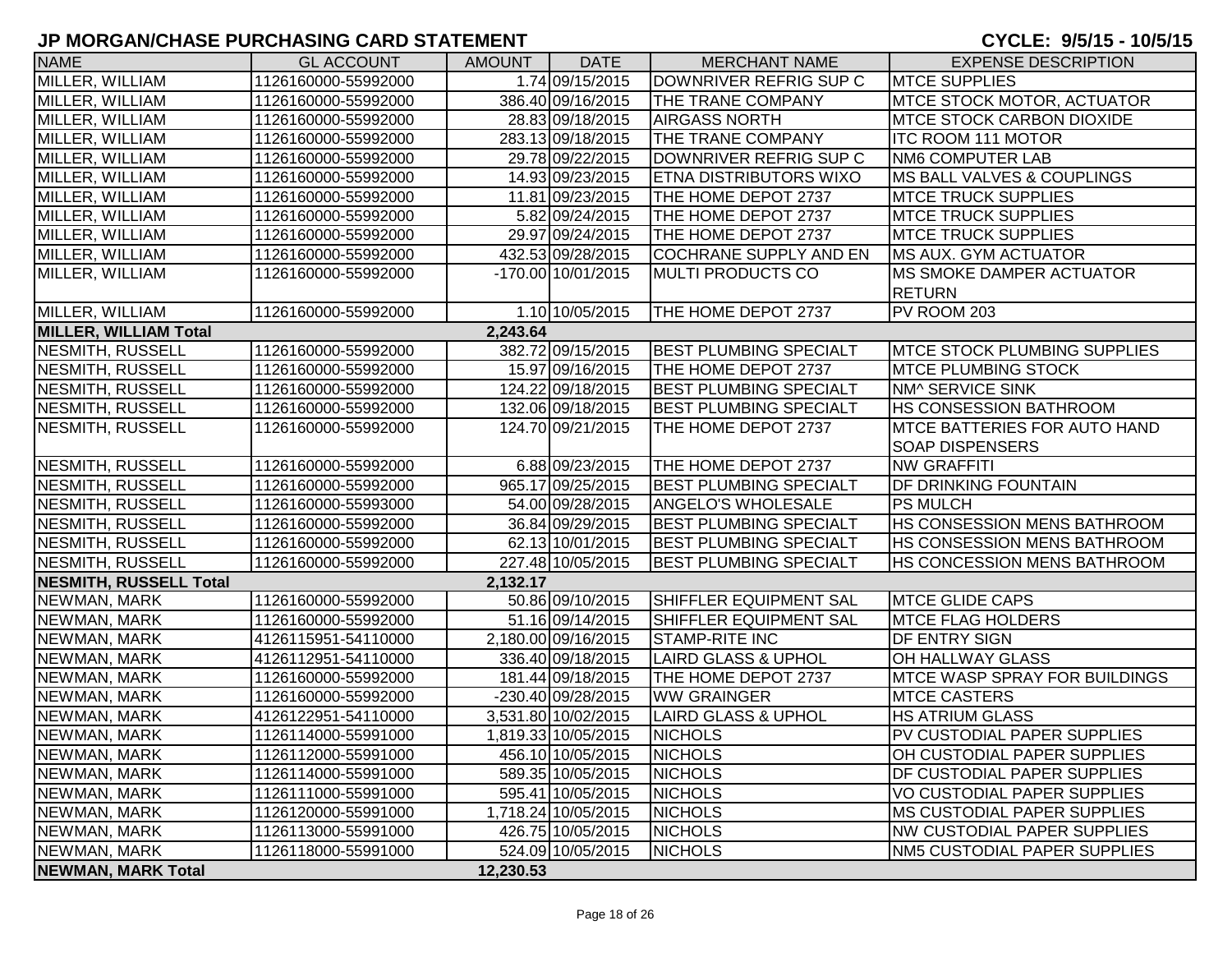| <b>NAME</b>                   | <b>GL ACCOUNT</b>   | AMOUNT   | <b>DATE</b>        | <b>MERCHANT NAME</b>          | <b>EXPENSE DESCRIPTION</b>    |
|-------------------------------|---------------------|----------|--------------------|-------------------------------|-------------------------------|
| <b>NOWICKI, MATTHEW</b>       | 1127170000-57910000 |          | 26.99 09/25/2015   | OREILLY AUTO 00048595         | <b>EXTRACTOR</b>              |
| NOWICKI, MATTHEW              | 1127170000-57910000 |          | 19.97 09/25/2015   | THE HOME DEPOT 2737           | ENGRAVER                      |
| <b>NOWICKI, MATTHEW Total</b> |                     | 46.96    |                    |                               |                               |
| <b>OCONNOR, GAIL</b>          | 1311800000-55110551 |          | 89.85 09/07/2015   | MEIJER INC #122 Q01           | <b>TEACHING SUPPLIES</b>      |
| <b>OCONNOR, GAIL</b>          | 1311800000-55110551 |          | 8.59 09/07/2015    | STAPLS7141735692000002        | <b>TEACHING SUPPLIES</b>      |
| <b>OCONNOR, GAIL</b>          | 1311800000-55110551 |          | 26.99 09/07/2015   | STAPLS7141735692000009        | <b>TEACHING SUPPLIES</b>      |
| <b>OCONNOR, GAIL</b>          | 1335100000-55110553 |          | 53.86 09/10/2015   | <b>AMAZON MKTPLACE PMTS</b>   | <b>CARE TEACHING SUPPLIES</b> |
| <b>OCONNOR, GAIL</b>          | 1311800000-54910551 |          | 120.00 09/10/2015  | ANN ARBOR HANDSON ADMN        | <b>FIELD TRIP</b>             |
| <b>OCONNOR, GAIL</b>          | 1311800000-55110551 |          | 29.54 09/10/2015   | STAPLS7142147727000004        | <b>TEACHING SUPPLIES</b>      |
| OCONNOR, GAIL                 | 1611851343-55110000 |          | 118.38 09/10/2015  | STAPLS7142419592000002        | <b>GSRP TEACHING SUPPLIES</b> |
| <b>OCONNOR, GAIL</b>          | 1611851343-55110000 |          | 64.68 09/10/2015   | STAPLS7142419592000003        | <b>GSRP TEACHING SUPPLIES</b> |
| OCONNOR, GAIL                 | 1611851343-55110000 |          | 12.46 09/10/2015   | STAPLS7142419592000004        | <b>GSRP TEACHING SUPPLIES</b> |
| <b>OCONNOR, GAIL</b>          | 1335100000-55110553 |          | 114.50 09/10/2015  | STAPLS7142425629000001        | <b>TEACHING SUPPLIES</b>      |
| OCONNOR, GAIL                 | 1311800000-55110551 |          | 29.14 09/10/2015   | STAPLS7142426244000001        | <b>TEACHING SUPPLIES</b>      |
| OCONNOR, GAIL                 | 1611851343-55110000 |          | 13.34 09/16/2015   | STAPLS7142419592000001        | <b>GSRP TEACHING SUPPLIES</b> |
| <b>OCONNOR, GAIL</b>          | 1311800000-55110551 |          | 63.30 09/18/2015   | STAPLS7143019564000001        | <b>TEACHING SUPPLIES</b>      |
| <b>OCONNOR, GAIL</b>          | 1311800000-55110551 |          | $-3.04$ 09/23/2015 | <b>DISCOUNT SCHOOL SUPPLY</b> | <b>TEACHING SUPPLIES</b>      |
| <b>OCONNOR, GAIL</b>          | 1311800000-55110551 |          | -3.78 09/23/2015   | <b>DISCOUNT SCHOOL SUPPLY</b> | <b>TEACHING SUPPLIES</b>      |
| <b>OCONNOR, GAIL</b>          | 1311800000-55110551 |          | -2.97 09/23/2015   | <b>DISCOUNT SCHOOL SUPPLY</b> | <b>TEACHING SUPPLIES</b>      |
| <b>OCONNOR, GAIL</b>          | 1311800000-55110551 |          | -4.14 09/23/2015   | <b>DISCOUNT SCHOOL SUPPLY</b> | <b>TEACHING SUPPLIES</b>      |
| OCONNOR, GAIL                 | 1311800000-55110551 |          | -6.02 09/23/2015   | <b>DISCOUNT SCHOOL SUPPLY</b> | <b>TEACHING SUPPLIES</b>      |
| <b>OCONNOR, GAIL</b>          | 1311800000-55110551 |          | $-1.38$ 09/23/2015 | <b>DISCOUNT SCHOOL SUPPLY</b> | <b>TEACHING SUPPLIES</b>      |
| OCONNOR, GAIL                 | 1611851343-55110000 |          | 73.02 09/23/2015   | SSI*SCHOOL SPECIALTY          | <b>GSRP TEACHING SUPPLIES</b> |
| <b>OCONNOR, GAIL</b>          | 1311800000-55110551 |          | 27.20 09/24/2015   | STAPLS7143331705000001        | <b>TEACHING SUPPLIES</b>      |
| <b>OCONNOR, GAIL</b>          | 1335100000-55110553 |          | 167.33 09/28/2015  | <b>LAKESHORE LEARNING MAT</b> | <b>SUPPLIES</b>               |
| <b>OCONNOR, GAIL</b>          | 6100000000-24316350 |          | 16.95 09/28/2015   | MEIJER INC #122 Q01           | <b>TEACING SUPPLIES</b>       |
| <b>OCONNOR, GAIL</b>          | 1311800000-55110551 |          | 78.14 09/28/2015   | SSI*SCHOOL SPECIALTY          | <b>TEACHING SUPPLIES</b>      |
| <b>OCONNOR, GAIL</b>          | 1311800000-55110551 |          | 153.12 09/28/2015  | STAPLS7143537961000001        | <b>TEACHING SUPPLIES</b>      |
| <b>OCONNOR, GAIL</b>          | 1311800000-55110551 |          | 5.80 09/28/2015    | STAPLS7143537961000002        | <b>TEACHING SUPPLIES</b>      |
| <b>OCONNOR, GAIL</b>          | 1311800000-54910551 |          | 225.00 10/02/2015  | <b>MARQUIS THEATRE INC</b>    | <b>FIELD TRIP</b>             |
| OCONNOR, GAIL                 | 1311800000-55110551 |          | 68.07 10/02/2015   | STAPLS7143712296000001        | <b>TEACHING SUPPLIES</b>      |
| OCONNOR, GAIL                 | 1335100000-55110553 |          | 47.40 10/02/2015   | STAPLS7143837290000001        | <b>TEACHING SUPPLIES</b>      |
| <b>OCONNOR, GAIL</b>          | 1335100000-55110553 |          | 5.80 10/02/2015    | STAPLS7143837290000002        | <b>TEACHING SUPPLIES</b>      |
| <b>OCONNOR, GAIL</b>          | 1335100000-55110553 |          | 62.99 10/02/2015   | STAPLS7143837290000003        | <b>TEACHING SUPPLIES</b>      |
| OCONNOR, GAIL                 | 1311800000-55110551 |          | 2.99 10/05/2015    | STAPLS7143712296000003        | <b>TEACHING SUPPLIES</b>      |
| <b>OCONNOR, GAIL</b>          | 1335100000-55110553 |          | 13.56 10/05/2015   | STAPLS7143959856000001        | <b>TEACHING SUPPLIES</b>      |
| OCONNOR, GAIL                 | 1335100000-55110553 |          | 2.03 10/05/2015    | STAPLS7143959856000002        | <b>TEACHING SUPPLIES</b>      |
| <b>OCONNOR, GAIL</b>          | 1335100000-55110553 |          | 21.47 10/05/2015   | STAPLS7143959856000003        | <b>TEACHING SUPPLIES</b>      |
| <b>OCONNOR, GAIL Total</b>    |                     | 1,694.17 |                    |                               |                               |
| <b>OSMONSON, KIMBERLY</b>     | 1711220000-55110611 |          | 97.79 09/07/2015   | THE HOME DEPOT 2744           | MATERIAL TO MAKE WHITEBOARDS  |
|                               |                     |          |                    |                               | FOR SCIENCE INSTRUCTION       |
| <b>OSMONSON, KIMBERLY</b>     | 1111220730-55110000 |          | 49.05 09/29/2015   | MEIJER INC #032 Q01           | MISC. SCIENCE LAB SUPPLIES    |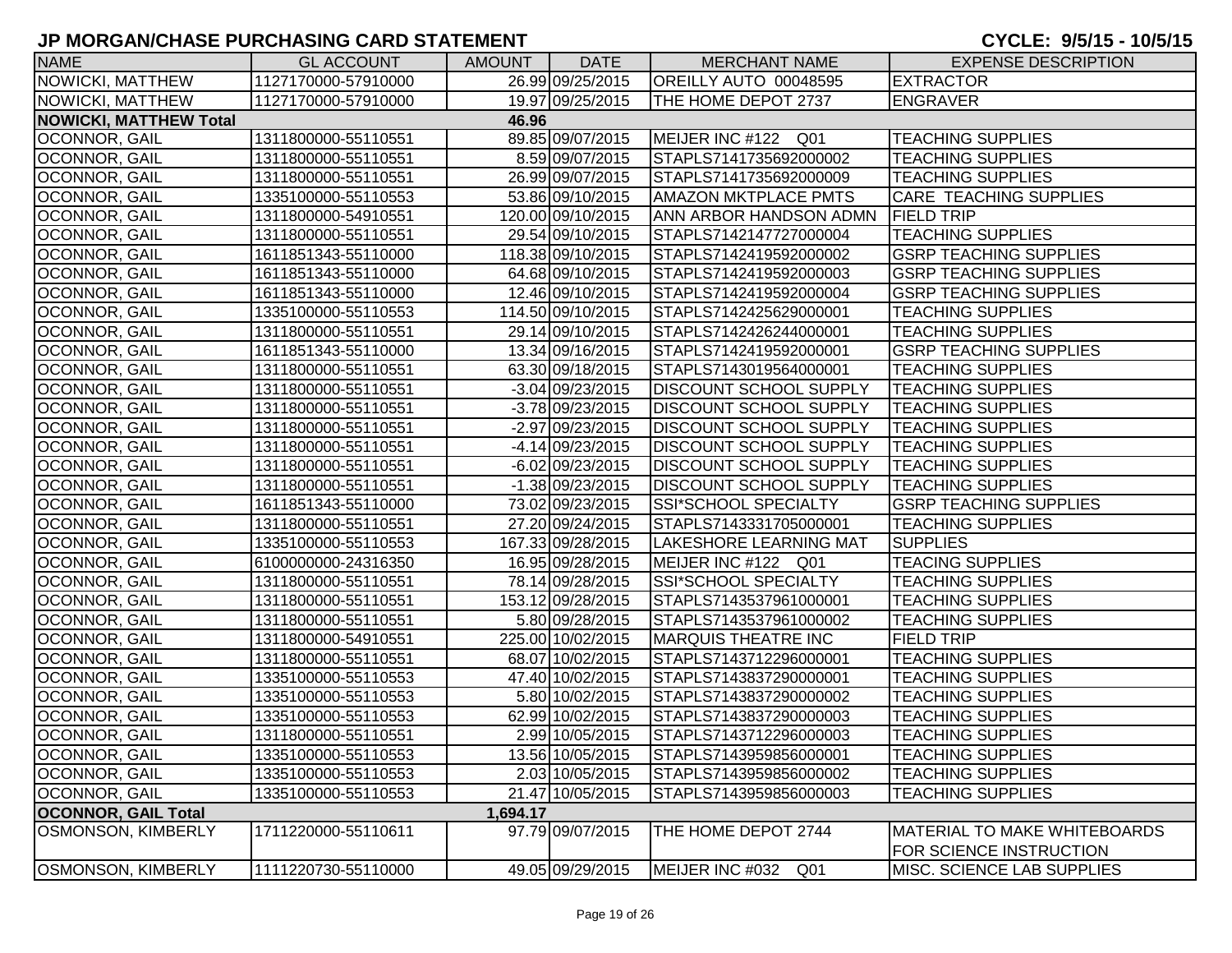| <b>NAME</b>                               | <b>GL ACCOUNT</b>   | <b>AMOUNT</b> | <b>DATE</b>       | <b>MERCHANT NAME</b>          | <b>EXPENSE DESCRIPTION</b>                                                                   |  |  |  |  |
|-------------------------------------------|---------------------|---------------|-------------------|-------------------------------|----------------------------------------------------------------------------------------------|--|--|--|--|
| <b>OSMONSON, KIMBERLY Total</b><br>146.84 |                     |               |                   |                               |                                                                                              |  |  |  |  |
| PATEL, SHAILEE                            | 1222600000-55990000 |               | 37.16 09/08/2015  | <b>BURGERFI</b>               | <b>MEAL</b>                                                                                  |  |  |  |  |
| <b>PATEL, SHAILEE Total</b>               |                     | 37.16         |                   |                               |                                                                                              |  |  |  |  |
| POPE, MARY                                | 1222600000-53220000 |               | 20.00 09/14/2015  | <b>KENT ISD/INTERNET</b>      | ASSISSTIVE TECHONOLOGY<br>WORKSHOP FEE ON 10/15/15 FOR OUR<br>STAFF EMPLOYEE MILLIE MASON OT |  |  |  |  |
| POPE, MARY                                | 1222600000-53220000 |               | 20.00 09/14/2015  | <b>KENT ISD/INTERNET</b>      | ASSISSTIVE TECHONOLOGY<br>WORKSHOP FEE ON 10/16/15 FOR OUR<br>STAFF EMPLOYEE MILLIE MASON OT |  |  |  |  |
| POPE, MARY                                | 1222600000-55990000 |               | 28.99 09/28/2015  | <b>GUIDOS PIZZA - NOVI</b>    | 09/24/15 SP EDUCATION MEETING WITH<br><b>NOVI ATTORNEYS &amp; ADMINISTRATORS</b>             |  |  |  |  |
| <b>POPE, MARY Total</b>                   |                     | 68.99         |                   |                               |                                                                                              |  |  |  |  |
| QUITIQUIT, PAMELA                         | 1111112000-55110708 |               | 14.85 09/10/2015  | <b>GREAT LAKES ACE HARDWA</b> | YARDSTICKS FOR BUS SIGNS                                                                     |  |  |  |  |
| <b>QUITIQUIT, PAMELA Total</b>            |                     | 14.85         |                   |                               |                                                                                              |  |  |  |  |
| <b>RAIS, MICHELLE</b>                     | 6100020000-24316238 |               | 272.35 09/28/2015 | J W PEPPER AND SON INC        | <b>SOLO AND ENSEMBLE MUSIC</b>                                                               |  |  |  |  |
| RAIS, MICHELLE                            | 6100020000-24316238 |               | 10.99 09/30/2015  | J W PEPPER AND SON INC        | <b>SOLO AND ENSEMBLE MUSIC</b>                                                               |  |  |  |  |
| <b>RAIS, MICHELLE Total</b>               |                     | 283.34        |                   |                               |                                                                                              |  |  |  |  |
| <b>REICHLEY, CARRIE</b>                   | 1111118000-55110799 |               | 59.37 09/07/2015  | OFFICEMAX/OFFICEDEPOT6        | <b>BINS FOR MEDICATIONS</b>                                                                  |  |  |  |  |
| <b>REICHLEY, CARRIE</b>                   | 1111118000-55110799 |               | 111.95 09/11/2015 | <b>ULTIMATE OFFICE SOLUTI</b> | DOCUMATE 10 POCKET DESK<br><b>ORGANIZER</b>                                                  |  |  |  |  |
| <b>REICHLEY, CARRIE</b>                   | 1111118724-55110000 |               | 374.23 09/17/2015 | <b>INDIAN TRAILS INC</b>      | DEPOSIT FOR CHARTER BUS TO<br><b>CEDAR POINT</b>                                             |  |  |  |  |
| <b>REICHLEY, CARRIE</b>                   | 1111118000-55110799 |               | 125.27 09/17/2015 | RGS PAY*                      | CINDY KUHN-ACE STRATEGY POSTER<br>AND STAMP SET                                              |  |  |  |  |
| <b>REICHLEY, CARRIE</b>                   | 1111118000-55110729 |               | 55.55 09/17/2015  | SSI*EPSCC                     | <b>WORDLY WISE BOOK 6</b>                                                                    |  |  |  |  |
| <b>REICHLEY, CARRIE</b>                   | 1111118000-55110729 |               | 144.00 09/18/2015 | SSI*SCHOOL SPECIALTY          | LEADERSHIP NOTEBOOKS-TAB<br><b>DIVIDERS AND BINDERS</b>                                      |  |  |  |  |
| <b>REICHLEY, CARRIE</b>                   | 1111118000-55110799 |               | 17.27 09/18/2015  | <b>STAPLES</b><br>00115659    | OFFICE SUPPLIES FOR C. REICHLEY                                                              |  |  |  |  |
| <b>REICHLEY, CARRIE</b>                   | 1111118000-55110727 |               | 895.18 09/21/2015 | <b>PHYSICAL EDUCATION EQU</b> | PHYSICAL EDUCATION EQUIPMENT                                                                 |  |  |  |  |
| <b>REICHLEY, CARRIE</b>                   | 1111118000-55110727 |               | 29.98 09/22/2015  | <b>BSN*SPORT SUPPLY GROUP</b> | <b>PHYSICAL EDUCATION EQUIPMENT</b>                                                          |  |  |  |  |
| <b>REICHLEY, CARRIE</b>                   | 1111118000-55110727 |               | 5.89 09/22/2015   | <b>BSN*SPORT SUPPLY GROUP</b> | PHYSICAL EDUCATION EQUIPMENT                                                                 |  |  |  |  |
| <b>REICHLEY, CARRIE</b>                   | 1111118000-55110708 |               | 40.50 09/23/2015  | <b>SSI*SCHOOL SPECIALTY</b>   | <b>JODY PAYNE-BINDERS</b>                                                                    |  |  |  |  |
| <b>REICHLEY, CARRIE</b>                   | 1111118000-55110727 |               | 10.98 09/28/2015  | <b>BSN*SPORT SUPPLY GROUP</b> | <b>PHYSICAL EDUCATION EQUIPMENT</b>                                                          |  |  |  |  |
| <b>REICHLEY, CARRIE</b>                   | 1111118000-55110702 |               | 143.74 09/28/2015 | <b>DBC*BLICK ART MATERIAL</b> | <b>ART SUPPLIES</b>                                                                          |  |  |  |  |
| <b>REICHLEY, CARRIE</b>                   | 1111118000-55110799 |               | 20.00 09/28/2015  | <b>DUNCAN DISPOSAL SYSTEM</b> | <b>RECYCLING FEE</b>                                                                         |  |  |  |  |
| <b>REICHLEY, CARRIE</b>                   | 1111118000-55110799 |               | 320.00 09/29/2015 | <b>CAM ELECTRONICS DISTRI</b> | <b>WIRELESS MICROPHONE</b>                                                                   |  |  |  |  |
| <b>REICHLEY, CARRIE</b>                   | 1111118000-55110799 |               | 556.06 09/29/2015 | SSI*SCHOOL SPECIALTY          | <b>ENVELOPES &amp; LAMINATING FILM</b>                                                       |  |  |  |  |
| <b>REICHLEY, CARRIE</b>                   | 1111118000-55110708 |               | 49.50 09/29/2015  | SSI*SCHOOL SPECIALTY          | KERRI YUCHUCK-CLASSROOM<br><b>SUPPLIES</b>                                                   |  |  |  |  |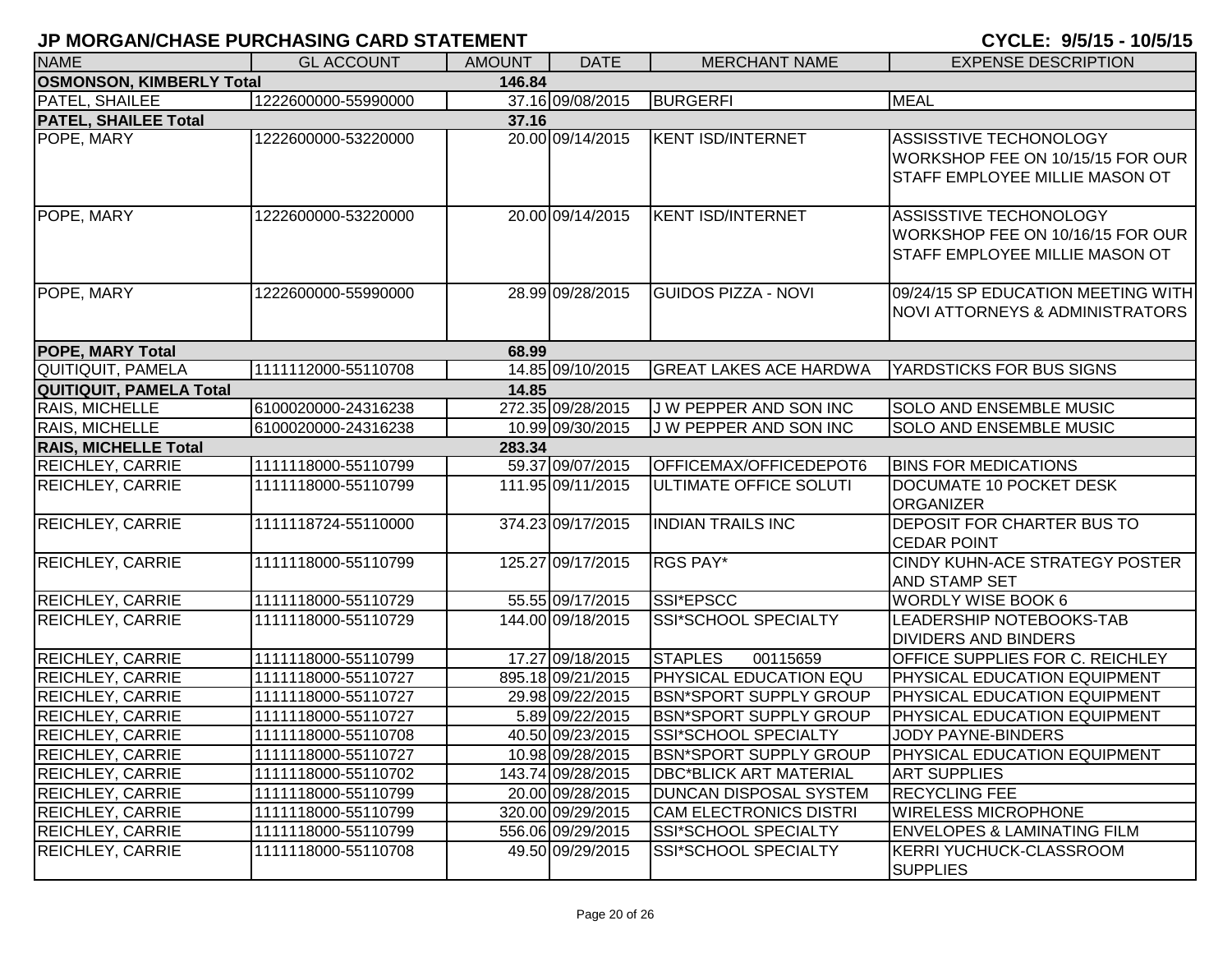| <b>NAME</b>                      | <b>GL ACCOUNT</b>   | <b>AMOUNT</b> | <b>DATE</b>        | <b>MERCHANT NAME</b>            | <b>EXPENSE DESCRIPTION</b>                                                                           |
|----------------------------------|---------------------|---------------|--------------------|---------------------------------|------------------------------------------------------------------------------------------------------|
| REICHLEY, CARRIE                 | 1124118000-57410000 |               | 555.00 09/30/2015  | MICHIGAN ELEMENTARY AN          | LISA FENCHEL MEMSPA MEMBERSHIP                                                                       |
| <b>REICHLEY, CARRIE</b>          | 1111118000-55110729 |               | 54.20 10/01/2015   | SSI*EPSCC                       | WORDLY WISE BOOK 3 & BOOK 4 FOR<br><b>SPECIAL EDUCATION CLASSROOMS</b>                               |
| <b>REICHLEY, CARRIE</b>          | 1111118000-55110702 |               | 40.70 10/02/2015   | <b>DBC*BLICK ART MATERIAL</b>   | <b>ART SUPPLIES</b>                                                                                  |
| REICHLEY, CARRIE                 | 1111118000-55110708 |               | 102.27 10/05/2015  | SSI*SCHOOL SPECIALTY            | LORI RUSH-BINDING COMBS & CARRIE<br><b>REICHLEY-ENVELOPES</b>                                        |
| <b>REICHLEY, CARRIE Total</b>    |                     | 3,711.64      |                    |                                 |                                                                                                      |
| RODRIGUEZ, SANDRA                | 1111113000-55110708 |               | 75.88 09/07/2015   | <b>LAKESHORE LEARNING MAT</b>   | POETRY JOURNALS FOR 2ND GRADE -<br><b>KARBOUSKY CLASSROOM</b>                                        |
| RODRIGUEZ, SANDRA                | 6100013000-24316275 |               | 135.84 09/17/2015  | <b>GOPHER SPORT</b>             | <b>SUPPLIES</b>                                                                                      |
| RODRIGUEZ, SANDRA                | 1111113000-55110708 |               | 853.06 09/21/2015  | DMI* DELL K-12 PTR              | CD PLAYER ORDERED FOR L.<br><b>CRAWFORD - GYM CLASS SUPPLIES</b>                                     |
| RODRIGUEZ, SANDRA                | 1111113000-55110708 |               | 115.00 09/22/2015  | ROCHESTER 100, INC              | 4TH GRADE TAKE HOME FOLDERS -<br><b>TEAM PURCHASE</b>                                                |
| RODRIGUEZ, SANDRA                | 1111113000-55110708 |               | 270.97 09/25/2015  | <b>AMAZON MKTPLACE PMTS</b>     | LIGHT BULB FOR OVERHEAD IN GYM -<br>USED FOR GYM CLASS WOODS<br><b>WORKOUT AND SCHOOL ASSEMBLIES</b> |
| RODRIGUEZ, SANDRA                | 1111113000-55110708 |               | -364.00 09/28/2015 | ROCHESTER 100, INC              | 10 IN 1 FOLDERS - 3RD GRADE -<br><b>WRONG ORDER - REFUND</b>                                         |
| RODRIGUEZ, SANDRA                | 6100013000-24316275 |               | 20.00 10/02/2015   | <b>DUNCAN DISPOSAL SYSTEM</b>   | <b>RECYCLE BILL FOR NOVI WOODS</b>                                                                   |
| RODRIGUEZ, SANDRA                | 1111113000-55110708 |               | 392.00 10/05/2015  | ROCHESTER 100, INC              | 10 IN 1 FOLDERS 3RD GRADE - TEAM<br><b>ORDER</b>                                                     |
| RODRIGUEZ, SANDRA                | 1111113000-55110708 |               | 81.65 10/05/2015   | STAPLS7143974392000001          | MISC. OFFICE SUPPLIES - TEACHER<br><b>NEEDS</b>                                                      |
| <b>RODRIGUEZ, SANDRA Total</b>   |                     | 1,580.40      |                    |                                 |                                                                                                      |
| SALTZMAN, DANA                   | 1311800000-55110551 |               | 14.09 09/21/2015   | WAL-MART #5893                  | TEACHING MATERIALS AND SUPPLIES                                                                      |
| SALTZMAN, DANA                   | 1311800000-55110551 |               | 13.90 09/22/2015   | AMAZON.COM                      | <b>SUPPLIES</b>                                                                                      |
| SALTZMAN, DANA                   | 1311800000-55110551 |               | 6.16 09/28/2015    | AMAZON.COM                      | <b>SUPPLIES</b>                                                                                      |
| SALTZMAN, DANA                   | 1311800000-55110551 |               | 1.25 09/28/2015    | TEACHERSPAYTEACHERS.CO SUPPLIES |                                                                                                      |
| SALTZMAN, DANA                   | 1311800000-55110551 |               | 23.51 10/02/2015   | WM SUPERCENTER #5893            | <b>SUPPLIES</b>                                                                                      |
| <b>SALTZMAN, DANA Total</b>      |                     | 58.91         |                    |                                 |                                                                                                      |
| <b>SCHRINER, STEPHANIE</b>       | 1124120000-55910000 |               | 137.79 09/07/2015  | OFFICE DEPOT #330               | <b>FAX MACHINE</b>                                                                                   |
| <b>SCHRINER, STEPHANIE</b>       | 6100020000-24316275 |               | 65.97 09/07/2015   | <b>SAMS INTERNET</b>            | PERSONAL CARE ITEMS FOR A<br><b>STUDENT</b>                                                          |
| <b>SCHRINER, STEPHANIE Total</b> |                     | 203.76        |                    |                                 |                                                                                                      |
| <b>SCHURIG, CLAIRE</b>           | 6100022000-24316122 |               | 815.50 10/05/2015  | <b>CUSTOMINK LLC</b>            | T-SHIRTS FOR A CAPPELLA. STUDENTS<br><b>PAID INDIVIDUALLY</b>                                        |
| <b>SCHURIG, CLAIRE</b>           | 6100022000-24316122 |               | 223.34 10/05/2015  | FOREVER 21.COM                  | NECKLACES FOR BELLA VOCE.<br>STUDENTS ARE PAYING INDIVIDUALLY                                        |
| <b>SCHURIG, CLAIRE Total</b>     |                     | 1,038.84      |                    |                                 |                                                                                                      |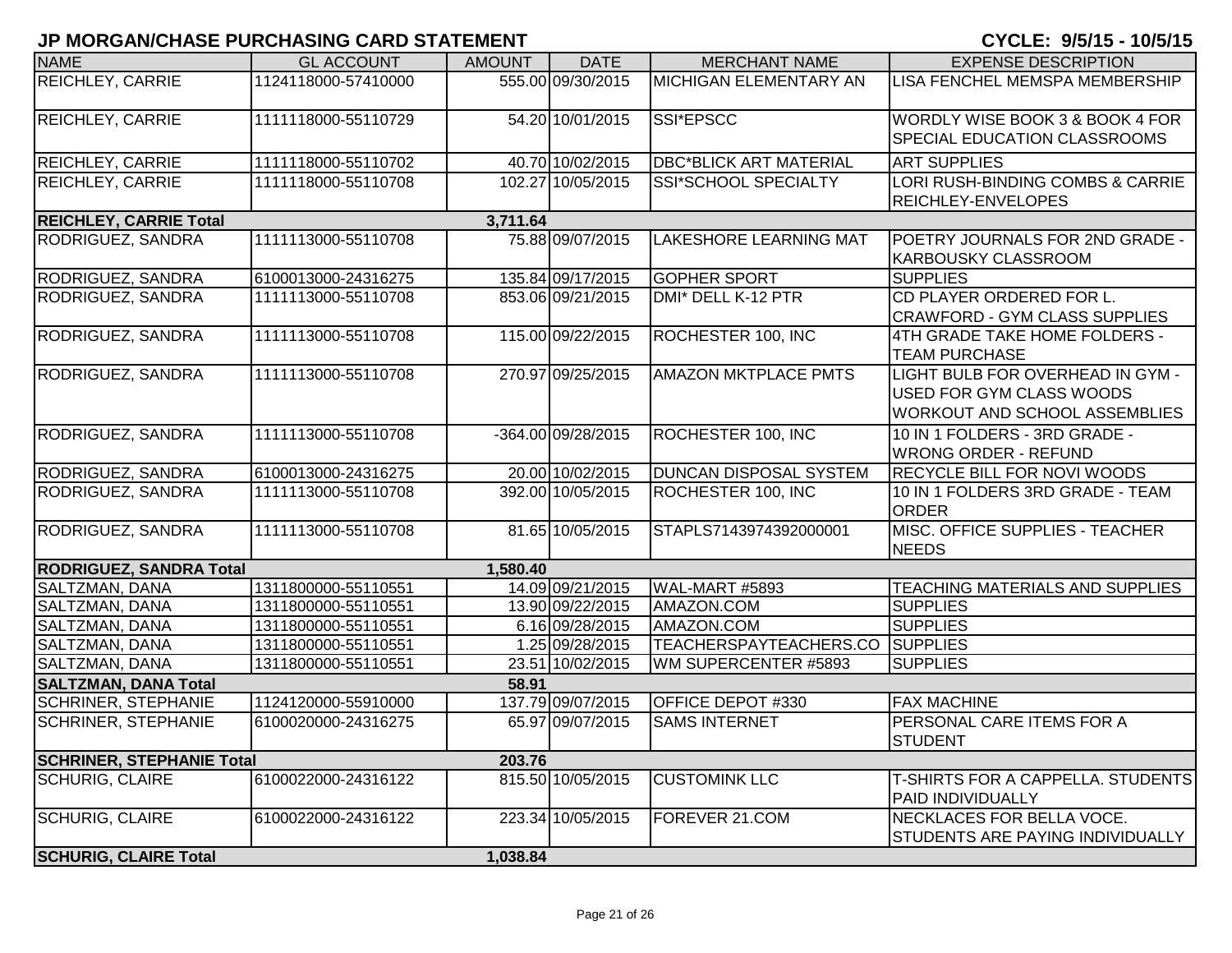| <b>NAME</b>                      | <b>GL ACCOUNT</b>   | <b>AMOUNT</b> | <b>DATE</b>         | <b>MERCHANT NAME</b>          | <b>EXPENSE DESCRIPTION</b>          |
|----------------------------------|---------------------|---------------|---------------------|-------------------------------|-------------------------------------|
| SHAFER, RACHELLE                 | 1111112000-55110708 |               | 1,500.00 09/10/2015 | FCC*FRANKLINCVYSEMINAR        | <b>LEADER IN ME PROPERTY</b>        |
|                                  |                     |               |                     |                               | <b>SUBSCRIPTION</b>                 |
| SHAFER, RACHELLE                 | 1111112000-55110708 |               | 153.10 09/14/2015   | <b>DEMCO INC</b>              | <b>TODD ERICKSON, MEDIA CENTER</b>  |
|                                  |                     |               |                     |                               | <b>SUPPLIES- BOOK JACKETS AND</b>   |
|                                  |                     |               |                     |                               | <b>LABELS</b>                       |
| SHAFER, RACHELLE                 | 6100012000-24316501 |               | 437.50 09/15/2015   | MOBILEEDPRO                   | SKY DOME ASSEMBLY DEPOSIT/PTO       |
| SHAFER, RACHELLE                 | 1111112000-55110708 |               | 184.80 09/16/2015   | SSI*SCHOOL SPECIALTY          | BEGINNER PENCILS FOR THE            |
|                                  |                     |               |                     |                               | KINDERGARTEN CLASSROOMS             |
| <b>SHAFER, RACHELLE</b>          | 6100012000-24316705 |               | 802.40 09/21/2015   | <b>FROG PUBLICATIONS, INC</b> | <b>NEF GRANT - MELISSA ISRAEL</b>   |
| SHAFER, RACHELLE                 | 1111112000-55110708 |               | 156.45 09/21/2015   | STAPLS7143056237000001        | BINDERS AND LABEL DIVIDERS FOR      |
|                                  |                     |               |                     |                               | CLASSROOM TEACHERS, SCHNEIDER,      |
|                                  |                     |               |                     |                               | <b>EGLI, AND ISRAEL</b>             |
| <b>SHAFER, RACHELLE</b>          | 6100012000-24316501 |               | 100.00 09/23/2015   | <b>HOWELL CONFERENCE AND</b>  | DEPOSIT FOR THIRD GRADE FIELD       |
|                                  |                     |               |                     |                               | TRIP ON 6/9/2016 - PTO              |
| SHAFER, RACHELLE                 | 1111112000-55110708 |               | 136.71 09/23/2015   | SSI*SCHOOL SPECIALTY          | <b>BIRTHDAY PENCILS, COLORED</b>    |
|                                  |                     |               |                     |                               | <b>FOLDERS</b>                      |
| <b>SHAFER, RACHELLE</b>          | 1111112000-55110708 |               | 15.00 09/29/2015    | <b>DUNCAN DISPOSAL SYSTEM</b> | <b>RECYCLING - CART SERVICE</b>     |
| SHAFER, RACHELLE                 | 1111112000-55110708 |               | 164.16 09/30/2015   | SOUTHPAW ENTERPRISES I        | KINDERGARTEN-START RIGHT PENCIL     |
|                                  |                     |               |                     |                               | <b>GRIPS</b>                        |
| <b>SHAFER, RACHELLE Total</b>    |                     | 3,650.12      |                     |                               |                                     |
| <b>SOVEL, SHEILA</b>             | 6100000000-24316355 |               | 25.99 09/07/2015    | GFS STORE #1985               | <b>CLASSROOM TEACHING SUPPLIES</b>  |
| SOVEL, SHEILA                    | 6100000000-24316355 |               | 10.06 09/07/2015    | MICHAELS STORES 3744          | <b>CLASSROOM TEACHING SUPPLIES</b>  |
| SOVEL, SHEILA                    | 6100000000-24316355 |               | 27.00 09/07/2015    | TEACHERSPAYTEACHERS.CO        | <b>CLASSROOM SUPPLIES</b>           |
| SOVEL, SHEILA                    | 1311800000-55110551 |               | 15.98 09/14/2015    | <b>OFFICE CENTRAL</b>         | <b>CLASSROOOM SUPPLIES</b>          |
| SOVEL, SHEILA                    | 6100000000-24316355 |               | 28.60 09/21/2015    | MICHAELS STORES 2071          | <b>CLASSROOM TEACHING SUPPLIES</b>  |
| <b>SOVEL, SHEILA Total</b>       |                     | 107.63        |                     |                               |                                     |
| STRICKER, CHRISTINE              | 1335100000-55110553 |               | 83.07 09/30/2015    | <b>TARGET</b><br>00014654     | <b>ITEMS FOR THE CARE ROOM</b>      |
| <b>STRICKER, CHRISTINE Total</b> |                     | 83.07         |                     |                               |                                     |
| TURNER, NANCY                    | 1222600000-53220000 |               | 15.00 09/14/2015    | <b>OAKLAND SCHOOLS-RC INT</b> | WORKSHOP SCHOOL PSYCHOLOGIST        |
| TURNER, NANCY                    | 1222600000-53220000 |               | 15.00 09/14/2015    | OAKLAND SCHOOLS-RC INT        | <b>WORKSHOP FOR SCHOOL</b>          |
|                                  |                     |               |                     |                               | <b>PSYCHOLOGIST</b>                 |
| TURNER, NANCY                    | 1222600000-53220000 |               | 15.00 09/14/2015    | OAKLAND SCHOOLS-RC INT        | <b>WORKSHOP SCHOOL PSYCHOLOGIST</b> |
|                                  |                     |               |                     |                               |                                     |
| <b>TURNER, NANCY</b>             | 1222600000-53220000 |               | 15.00 09/14/2015    | <b>OAKLAND SCHOOLS-RC INT</b> | <b>WORKSHOP SCHOOL PSYCHOLOGIST</b> |
|                                  |                     |               |                     |                               |                                     |
| TURNER, NANCY                    | 1612220382-54910000 |               | 1,500.00 09/21/2015 | <b>SKILLS</b>                 | <b>ASD SKILLS LICENSE</b>           |
| TURNER, NANCY                    | 1222600000-53220000 |               | 150.00 09/24/2015   | OAKLAND SCHOOLS-RC INT        | MATH FOUNDATION WORKSHOP FOR        |
|                                  |                     |               |                     |                               | <b>TC</b>                           |
| TURNER, NANCY                    | 1222600000-53220000 |               | 75.00 09/28/2015    | OAKLAND SCHOOLS-RC INT        | MATH FOUNDATIONS WRKSHOP - FOR      |
|                                  |                     |               |                     |                               | <b>RR TCHR</b>                      |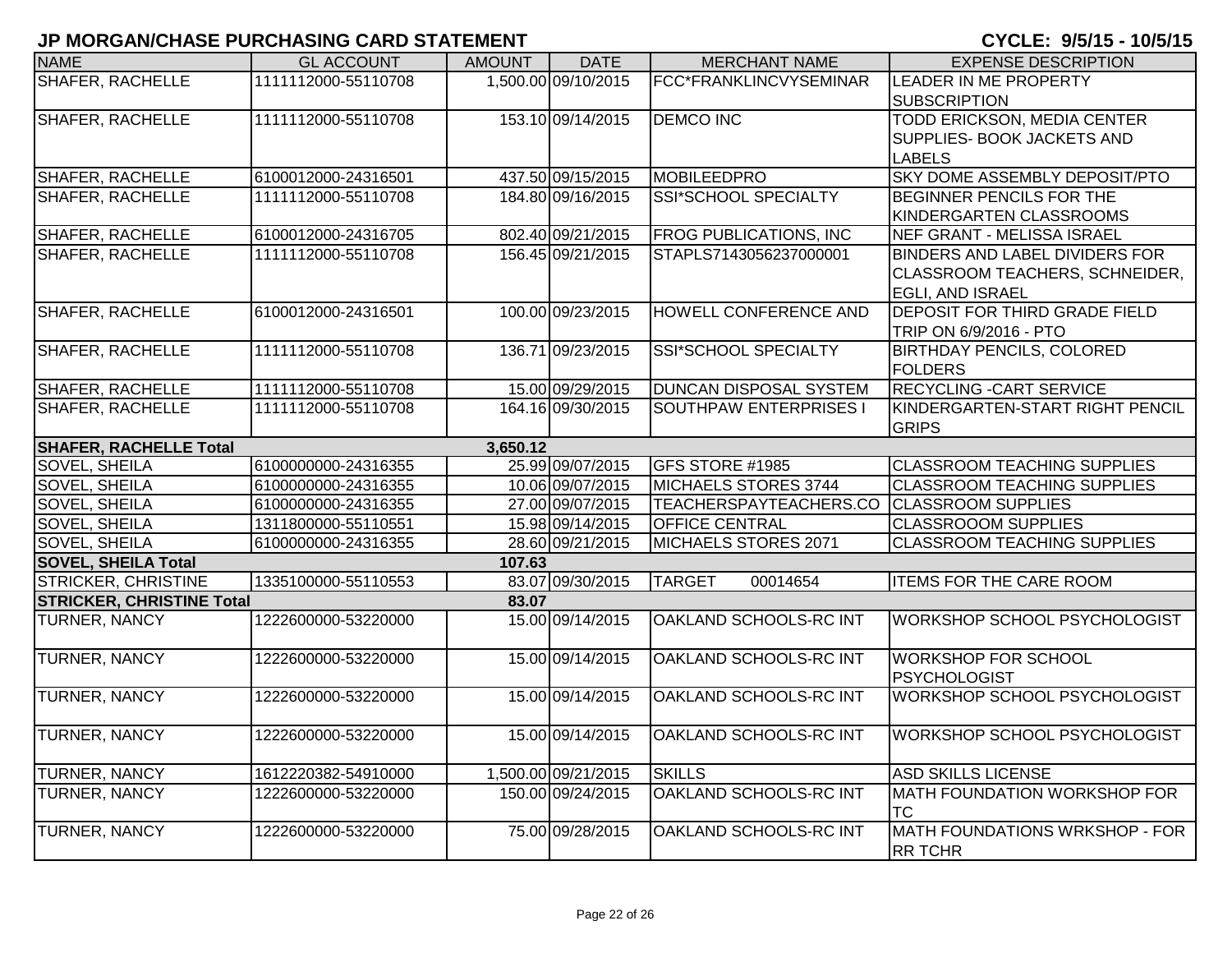| <b>NAME</b>                | <b>GL ACCOUNT</b>   | <b>AMOUNT</b> | <b>DATE</b>         | <b>MERCHANT NAME</b>          | <b>EXPENSE DESCRIPTION</b>           |
|----------------------------|---------------------|---------------|---------------------|-------------------------------|--------------------------------------|
| <b>TURNER, NANCY</b>       | 1222600000-53220000 |               | 90.00 09/28/2015    | OAKLAND SCHOOLS-RC INT        | <b>WRITING GROWTH WORKSHOP FOR</b>   |
|                            |                     |               |                     |                               | <b>TC</b>                            |
| <b>TURNER, NANCY</b>       | 1222600000-53220000 |               | 75.00 09/28/2015    | OAKLAND SCHOOLS-RC INT        | <b>MATH FOUNDATIONS ACADEMY FOR</b>  |
|                            |                     |               |                     |                               | <b>SE - RR TCHR</b>                  |
| <b>TURNER, NANCY</b>       | 1222600000-53220000 |               | 90.00 09/28/2015    | OAKLAND SCHOOLS-RC INT        | <b>WRITING GROWTH AND PROGRESS</b>   |
|                            |                     |               |                     |                               | <b>WRKSHOP FOR TC</b>                |
| <b>TURNER, NANCY</b>       | 1222600000-57410000 |               | 80.00 10/01/2015    | PAYPAL *MAASE                 | <b>DIRECTOR MEMBERSHIP - MAASE</b>   |
| <b>TURNER, NANCY</b>       | 1222600000-53220000 |               | 120.00 10/01/2015   | PAYPAL *MAASE                 | MAASE - LEADING BY CONVENING         |
|                            |                     |               |                     |                               | <b>SESSION 1</b>                     |
| <b>TURNER, NANCY</b>       | 1222600000-53220000 |               | 125.00 10/01/2015   | PENRICKTON CENTER FOR         | PENRICKTON WRKSHP FOR                |
|                            |                     |               |                     |                               | PENNYCUFF                            |
| <b>TURNER, NANCY</b>       | 1221500031-55110000 |               | 51.50 10/01/2015    | <b>SUPER DUPER PUBLICATIO</b> | <b>EOWPVT ED FORMS</b>               |
| <b>TURNER, NANCY</b>       | 1212200191-55990000 |               | 257.32 10/02/2015   | <b>BROOKES PUBLISHING</b>     | <b>EARLY CHILDHOOD COACHING HDBK</b> |
| <b>TURNER, NANCY</b>       | 1221600000-55110041 |               | 88.00 10/02/2015    | <b>HAWTHORNE EDUCATIONAL</b>  | <b>SOCIAL WORK PROTOCOLS</b>         |
| <b>TURNER, NANCY</b>       | 1221400000-55110021 |               | 105.00 10/02/2015   | <b>NCS PEARSON</b>            | WISC, WPPSI AND WAIS                 |
|                            |                     |               |                     |                               | <b>SUBSCRIPTIONS</b>                 |
| <b>TURNER, NANCY</b>       | 1212218191-54910000 |               | 185.58 10/02/2015   | <b>THERAPY SHOPPE</b>         | <b>ECH SUPPLIES</b>                  |
| <b>TURNER, NANCY</b>       | 1212218191-55110000 |               | 137.80 10/05/2015   | <b>BROOKES PUBLISHING</b>     | <b>CDI ENGLISH SET</b>               |
| <b>TURNER, NANCY</b>       | 1212200000-57910000 |               | 96.69 10/05/2015    | <b>GLOVES UNLIMITED INC</b>   | <b>VINYL GLOVES PARKVIEW</b>         |
| <b>TURNER, NANCY</b>       | 1212200191-55990000 |               | 96.69 10/05/2015    | <b>GLOVES UNLIMITED INC</b>   | <b>VINLY GLOVES ECSE</b>             |
| <b>TURNER, NANCY</b>       | 1221600000-55110041 |               | 857.50 10/05/2015   | MULTI-HEALTH SYSTEMS          | <b>SOCIAL WRK PROTOCOLS</b>          |
| <b>TURNER, NANCY</b>       | 1221400000-55110021 |               | 4,313.83 10/05/2015 | <b>NCS PEARSON</b>            | SCHOOL PSYCHOLOGIST PROTOCOLS        |
| <b>TURNER, NANCY</b>       | 1221500031-55110000 |               | 530.04 10/05/2015   | <b>PRO ED INC</b>             | <b>SPEECH PROTOCOLS</b>              |
| <b>TURNER, NANCY Total</b> |                     | 9,084.95      |                     |                               |                                      |
| <b>VALENTINE, CYNTHIA</b>  | 1127122349-54230000 |               | 195.00 09/07/2015   | FGA*CHICAGOCHART.20714        | <b>BUS FOR GOLF</b>                  |
| <b>VALENTINE, CYNTHIA</b>  | 1127122349-54230000 |               | 403.00 09/10/2015   | <b>TRINITY COACH</b>          | <b>BUS FOR GOLF</b>                  |
| <b>VALENTINE, CYNTHIA</b>  | 1127122349-54230000 |               | 464.00 09/10/2015   | <b>TRINITY COACH</b>          | <b>BUS FOR 9 FBALL</b>               |
| <b>VALENTINE, CYNTHIA</b>  | 1127122349-54230000 |               | 195.00 09/11/2015   | FGA*CHICAGOCHART.20714        | <b>BUS FOR TENNIS</b>                |
| <b>VALENTINE, CYNTHIA</b>  | 1127170000-55910000 |               | 109.71 09/14/2015   | STAPLS7142796888000001        | <b>OFFICE SUPPLIES</b>               |
| <b>VALENTINE, CYNTHIA</b>  | 1127122349-54230000 |               | 649.00 09/15/2015   | <b>TRINITY COACH</b>          | HS CROSS COUNTRY                     |
| <b>VALENTINE, CYNTHIA</b>  | 1127120349-54230000 |               | 649.00 09/16/2015   | <b>TRINITY COACH</b>          | <b>MS XCC</b>                        |
| <b>VALENTINE, CYNTHIA</b>  | 1127122349-54230000 |               | 649.00 09/17/2015   | <b>TRINITY COACH</b>          | VBALL #128616                        |
| <b>VALENTINE, CYNTHIA</b>  | 1127122349-54230000 |               | 1,840.00 09/18/2015 | <b>TRINITY COACH</b>          | HS XCC #128801                       |
| <b>VALENTINE, CYNTHIA</b>  | 1127120349-54230000 |               | 205.00 09/21/2015   | FGA*CHICAGOCHART.20714        | MS VBALL #80127683                   |
| <b>VALENTINE, CYNTHIA</b>  | 1127170000-57910000 |               | 21.50 09/21/2015    | KROGER #632                   | LUNCH FOR STATE INSPECTIONS          |
| <b>VALENTINE, CYNTHIA</b>  | 1127170000-53430000 |               | 15.07 09/21/2015    | UPS*1ZT2743M0390015614        | <b>PARTS RETURN</b>                  |
| <b>VALENTINE, CYNTHIA</b>  | 1127170000-57910000 |               | 46.43 09/22/2015    | <b>KIMS GARDENS</b>           | LUNCH FOR INSPECTIONS                |
| <b>VALENTINE, CYNTHIA</b>  | 1127170000-57910000 |               | 32.65 09/24/2015    | JIMMY JOHNS - 1659            | LUNCH FOR INSPECTIONS                |
| <b>VALENTINE, CYNTHIA</b>  | 1127120349-54230000 |               | 205.00 09/25/2015   | FGA*CHICAGOCHART.20714        | MS VBALL #80127686                   |
| <b>VALENTINE, CYNTHIA</b>  | 1127122349-54230000 |               | 412.00 09/25/2015   | S AND S II CHARTER AND        | HS TENNIS #092415                    |
| <b>VALENTINE, CYNTHIA</b>  | 1127120349-54230000 |               | 205.00 09/28/2015   | FGA*CHICAGOCHART.20714        | MS VBALL TO MEADS MILL #80127686     |
| <b>VALENTINE, CYNTHIA</b>  | 1127120349-54230000 |               | 205.00 09/28/2015   | FGA*CHICAGOCHART.20714        | MS VBALL #80127683                   |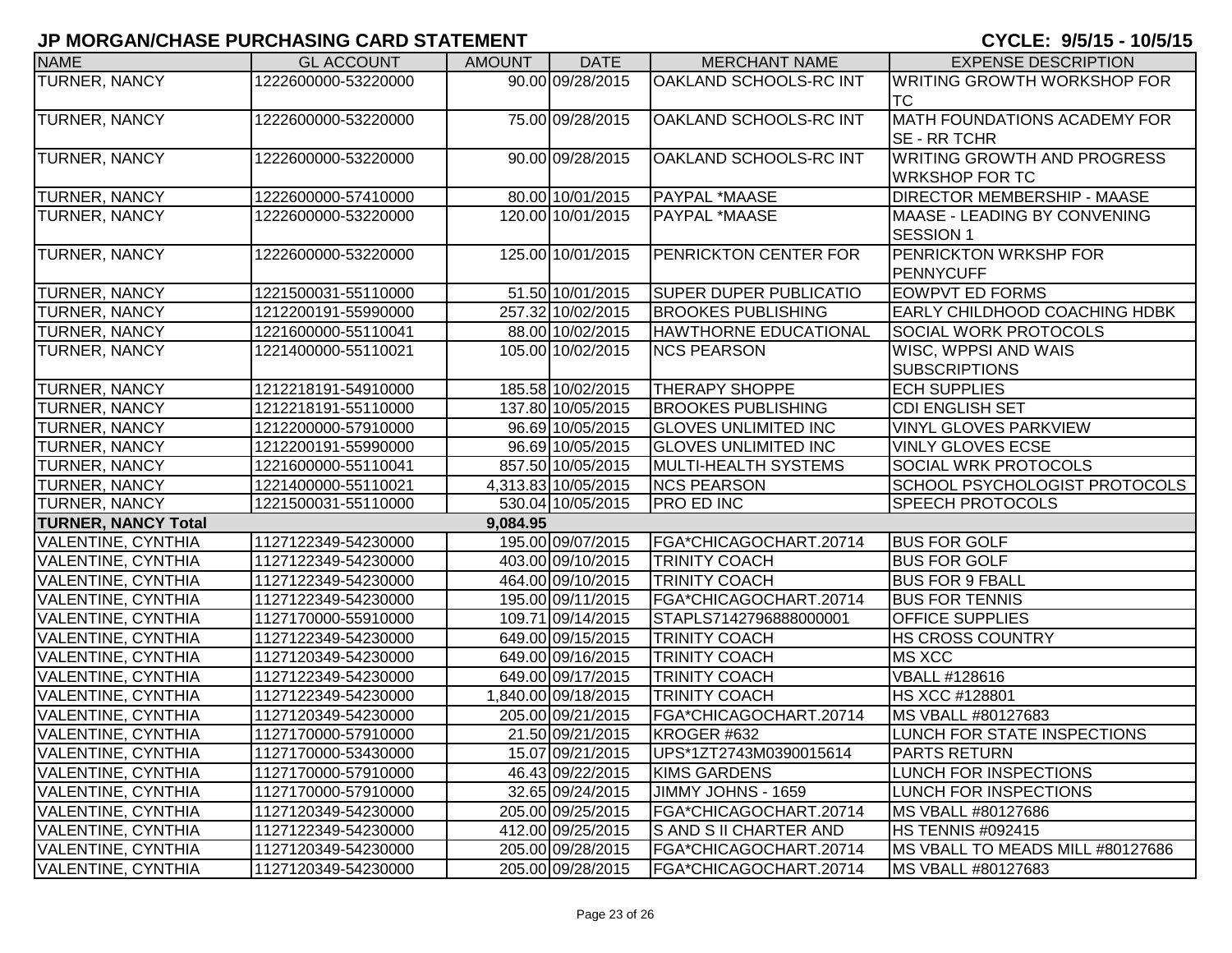| <b>NAME</b>                                 | <b>GL ACCOUNT</b>   | <b>AMOUNT</b> | <b>DATE</b>         | <b>MERCHANT NAME</b>          | <b>EXPENSE DESCRIPTION</b>                                     |  |  |  |
|---------------------------------------------|---------------------|---------------|---------------------|-------------------------------|----------------------------------------------------------------|--|--|--|
| <b>VALENTINE, CYNTHIA</b>                   | 1127122349-54230000 |               | 1,947.00 09/28/2015 | <b>TRINITY COACH</b>          | <b>HS TENNIS AND XCC</b>                                       |  |  |  |
| <b>VALENTINE, CYNTHIA</b>                   | 1127122349-54230000 |               | 1,298.00 09/30/2015 | <b>TRINITY COACH</b>          | HS XCC TO ANCHOR BAY #128941                                   |  |  |  |
| <b>VALENTINE, CYNTHIA</b>                   | 1127170000-53220000 |               | 130.00 10/01/2015   | <b>MICHIGAN ASSOCIATION F</b> | <b>CLASS</b>                                                   |  |  |  |
| <b>VALENTINE, CYNTHIA Total</b><br>9,876.36 |                     |               |                     |                               |                                                                |  |  |  |
| <b>VAUGHAN, ANGELA</b>                      | 1123200000-54910000 |               | 69.00 09/23/2015    | DRI*WWW.SHAREIT.INFO          | <b>SOFTWARE LICENSE</b>                                        |  |  |  |
| VAUGHAN, ANGELA                             | 1123200000-54910000 |               | 59.00 09/24/2015    | SMORE.COM                     | <b>SOFTWARE</b>                                                |  |  |  |
| VAUGHAN, ANGELA                             | 1123100000-53220000 |               | 180.00 09/28/2015   | <b>MASB</b>                   | GLUBZINSKI/CONFERENCE                                          |  |  |  |
| <b>VAUGHAN, ANGELA</b>                      | 1123100000-53220000 |               | 90.00 09/28/2015    | <b>MASB</b>                   | GLUBZINSKI/CONFERENCE                                          |  |  |  |
| <b>VAUGHAN, ANGELA</b>                      | 1123100000-57910000 |               | 36.98 09/28/2015    | PANERA BREAD #608009          | <b>BOARD RETREAT</b>                                           |  |  |  |
| <b>VAUGHAN, ANGELA Total</b>                |                     | 434.98        |                     |                               |                                                                |  |  |  |
| <b>VUICHARD, TATIANA</b>                    | 6100000000-24316301 |               | 500.00 09/10/2015   | <b>SPEEDWAY 02202 10</b>      | <b>ATTENDANCE INCENTIVE FOR CAREER</b><br><b>PREP STUDENTS</b> |  |  |  |
| <b>VUICHARD, TATIANA</b>                    | 6100000000-24316301 |               | 49.57 09/14/2015    | JIMMY JOHNS - 1659            | <b>ESL REGISTRATION TEACHER LUNCH</b>                          |  |  |  |
| <b>VUICHARD, TATIANA</b>                    | 1122100331-53220513 |               | 422.76 09/21/2015   | <b>MOUNTAIN GRD LODGE</b>     | <b>MACAE CONFERENCE</b>                                        |  |  |  |
| <b>VUICHARD, TATIANA</b>                    | 1331100000-55910000 |               | 40.00 09/30/2015    | <b>SAFEWAY SHREDDING</b>      | SHRED BOX FOR COMM. ED                                         |  |  |  |
| <b>VUICHARD, TATIANA</b>                    | 1331100000-55910000 |               | 40.00 10/02/2015    | <b>SAFEWAY SHREDDING</b>      | SHREDDING BOX FOR COMM ED                                      |  |  |  |
| <b>VUICHARD, TATIANA</b>                    | 1331100000-55910000 |               | 40.00 10/02/2015    | <b>SAFEWAY SHREDDING</b>      | SHRED BOX FOR COMM ED                                          |  |  |  |
| <b>VUICHARD, TATIANA Total</b><br>1,092.33  |                     |               |                     |                               |                                                                |  |  |  |
| <b>WARECK, MICHELE</b>                      | 1111322730-55110000 |               | 67.20 09/07/2015    | STAPLS7141264456000004        | SCIENCE CLASSROOM SUPPLIES                                     |  |  |  |
| <b>WARECK, MICHELE</b>                      | 1111322000-55110799 |               | 29.91 09/08/2015    | WAL-MART #2700                | <b>CLASSROOM SUPPLIES FOR A 504</b><br><b>STUDENT</b>          |  |  |  |
| <b>WARECK, MICHELE</b>                      | 1124122000-55990000 |               | 48.89 09/10/2015    | STAPLS7141880501000002        | <b>OFFICE SUPPLIES</b>                                         |  |  |  |
| <b>WARECK, MICHELE</b>                      | 1111322000-55110799 |               | 462.66 09/11/2015   | <b>THE RIEGLE PRESS</b>       | <b>CLASSROOM INSTRUCTION SUPPLIES</b>                          |  |  |  |
| <b>WARECK, MICHELE</b>                      | 1111322000-55210799 |               | 97.95 09/14/2015    | <b>AMAZON MKTPLACE PMTS</b>   | <b>ACCOUNTING TEXTBOOKS</b>                                    |  |  |  |
| <b>WARECK, MICHELE</b>                      | 6100022000-24316186 |               | 356.18 09/14/2015   | <b>BEAR PACKAGING</b>         | PLASTIC FOR HOMECOMING FLOATS                                  |  |  |  |
| <b>WARECK, MICHELE</b>                      | 1111322725-55110000 |               | 359.98 09/14/2015   | <b>GUITAR CENTER #335</b>     | AMPS. FOR GUITARS FOR BAND                                     |  |  |  |
| <b>WARECK, MICHELE</b>                      | 6100022000-24316105 |               | 1,283.50 09/15/2015 | IN *SUPERIOR TEXT, LLC        | <b>AP ENGLISH BOOKS</b>                                        |  |  |  |
| <b>WARECK, MICHELE</b>                      | 1111322000-57410000 |               | 89.00 09/16/2015    | <b>ASSOC SUPERV AND CURR</b>  | MEMBERSHIP DUES FOR CHARLES<br><b>LACLEAR</b>                  |  |  |  |
| <b>WARECK, MICHELE</b>                      | 1111322000-55110726 |               | 2,108.00 09/16/2015 | <b>XPEDX LLC</b>              | COPY PAPER FOR BUILDING COPY<br><b>MACHINES</b>                |  |  |  |
| <b>WARECK, MICHELE</b>                      | 1125200000-57912000 |               | .13 09/17/2015      |                               | <b>DISPUTED</b>                                                |  |  |  |
| <b>WARECK, MICHELE</b>                      | 1711322000-55210614 |               | 1,604.52 09/17/2015 | <b>AWL*PEARSON EDUCATION</b>  | <b>IB CLASSROOM TEXTBOOKS</b>                                  |  |  |  |
| <b>WARECK, MICHELE</b>                      | 1111322730-55110000 |               | 360.32 09/17/2015   | <b>AWL*PEARSON EDUCATION</b>  | <b>SCIENCE WORKBOOKS</b>                                       |  |  |  |
| <b>WARECK, MICHELE</b>                      | 1125200000-57912000 |               | 13.06 09/17/2015    | CLARO OPERADORA P 6101        | <b>DISPUTED</b>                                                |  |  |  |
| <b>WARECK, MICHELE</b>                      | 1111322000-57410000 |               | 78.70 09/17/2015    | HMCO *BOOKS                   | <b>LICENSENING FEES FOR TEXTBOOKS</b>                          |  |  |  |
| <b>WARECK, MICHELE</b>                      | 1124122000-55990000 |               | 13.15 09/17/2015    | WAL-MART #2700                | <b>OFFICE KITCHEN SUPPLIES</b>                                 |  |  |  |
| <b>WARECK, MICHELE</b>                      | 1124122000-55910000 |               | 923.54 09/21/2015   | <b>PREMIER BUSINESS PR</b>    | <b>SPECIALITY PAPER FOR POSTER</b><br><b>MACHINE</b>           |  |  |  |
| <b>WARECK, MICHELE</b>                      | 6100022000-24316186 |               | 30.99 09/22/2015    | <b>BEAR PACKAGING</b>         | <b>ADDITIONAL PLASTIC FOR</b><br><b>HOMECOMING FLOATS</b>      |  |  |  |
| <b>WARECK, MICHELE</b>                      | 6100022000-24316175 |               | 67.93 09/23/2015    | OFFICEMAX/OFFICEDEPOT6        | <b>OFFICE SUPPLIES FOR REGISTRATION</b>                        |  |  |  |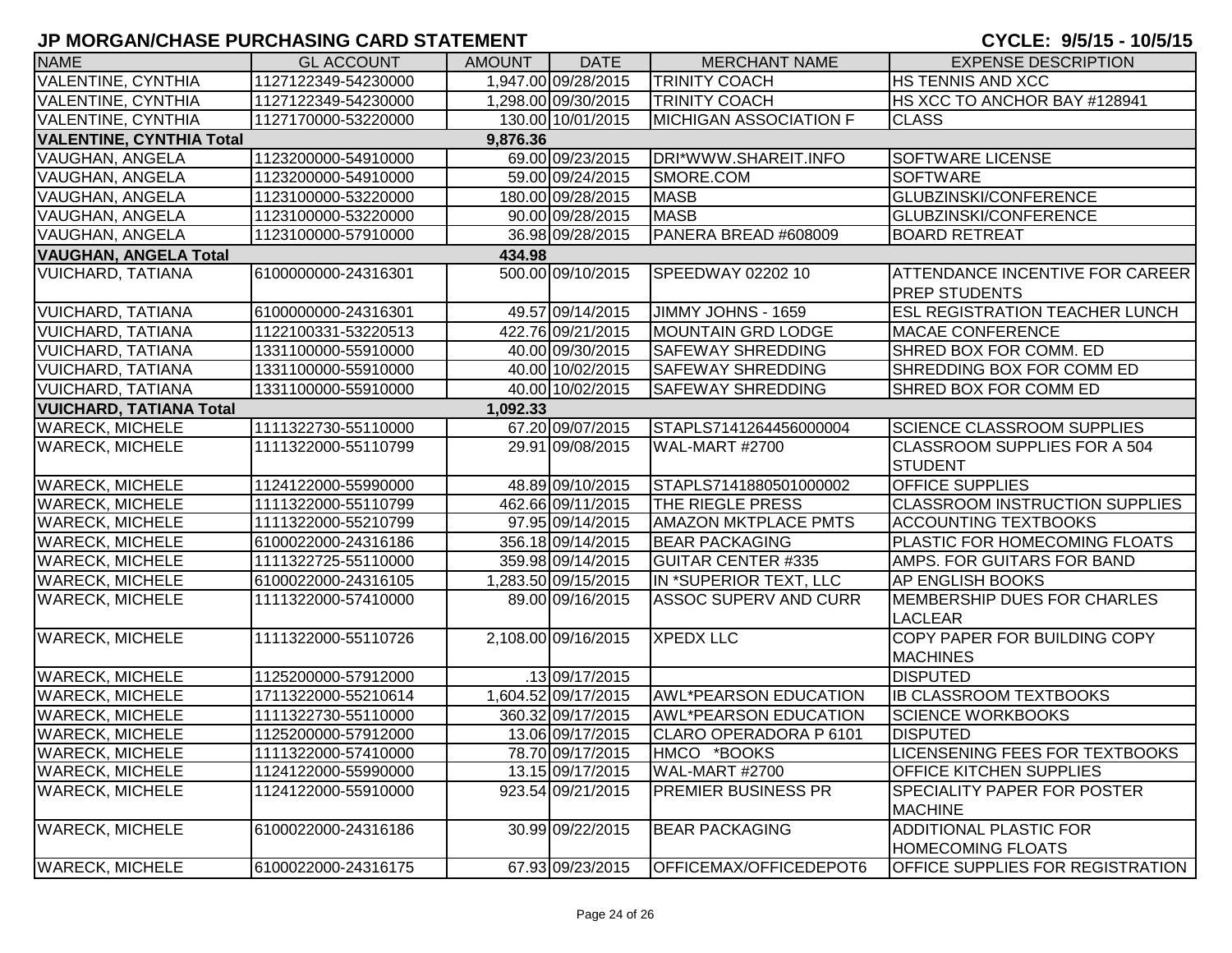| <b>NAME</b>                               | <b>GL ACCOUNT</b>   | <b>AMOUNT</b> | <b>DATE</b>         | <b>MERCHANT NAME</b>              | <b>EXPENSE DESCRIPTION</b>                    |  |  |
|-------------------------------------------|---------------------|---------------|---------------------|-----------------------------------|-----------------------------------------------|--|--|
| <b>WARECK, MICHELE</b>                    | 1111322000-55210799 |               | 88.90 09/23/2015    | SKR*ABEBOOKS.CO 3J2CAK            | <b>CLASSROOM TEXTBOOKS</b>                    |  |  |
| <b>WARECK, MICHELE</b>                    | 1111322000-55110702 |               | 737.04 09/28/2015   | <b>GREAT LAKES CLAY &amp; SUP</b> | <b>ART SUPPLIES</b>                           |  |  |
| <b>WARECK, MICHELE</b>                    | 6100022000-24316186 |               | $-14.84$ 09/28/2015 | <b>PARTY CITY</b>                 | REFUND OF TAX OF PURCHASES FOR                |  |  |
|                                           |                     |               |                     |                                   | <b>STUDENT COUNCIL</b>                        |  |  |
| <b>WARECK, MICHELE</b>                    | 1124122000-55990000 |               | 62.83 09/28/2015    | SAMS CLUB #4778                   | <b>OFFICE SUPPLIES</b>                        |  |  |
| <b>WARECK, MICHELE</b>                    | 6100022000-24316175 |               | 75.00 09/29/2015    | DAIRY QUEEN #10281 QPS            | <b>GIFT CARDS FOR REGISTRATION</b>            |  |  |
|                                           |                     |               |                     |                                   | <b>VOLUNTEERS</b>                             |  |  |
| <b>WARECK, MICHELE</b>                    | 1111322000-55110726 |               | 44.82 09/29/2015    | SAMS CLUB #6657                   | SPECIAL PAPER FOR COPY MACHINES               |  |  |
| <b>WARECK, MICHELE</b>                    | 6100022000-24316175 |               | 30.00 09/30/2015    | PANERA BREAD #1136                | <b>GIFT CARDS FOR REGISTRATION</b>            |  |  |
|                                           |                     |               |                     |                                   | <b>STUDENT VOLUNTEERS</b>                     |  |  |
| <b>WARECK, MICHELE</b>                    | 6100022000-24316770 |               | 78.30 09/30/2015    | <b>TARGET</b><br>00008961         | GIFT CARDS AND SNACKS FOR STAFF               |  |  |
|                                           |                     |               |                     |                                   | <b>MEETING</b>                                |  |  |
| <b>WARECK, MICHELE</b>                    | 1111322000-55110702 |               | 70.70 10/01/2015    | <b>DBC*BLICK ART MATERIAL</b>     | <b>ART SUPPLIES</b>                           |  |  |
| <b>WARECK, MICHELE</b>                    | 6100022000-24316175 |               | 75.00 10/01/2015    | TIM HORTON'S #915143              | <b>GIFT CARDS FOR STUDENT</b>                 |  |  |
|                                           |                     |               |                     |                                   | <b>COORDINATOR VOLUNTEERS FOR</b>             |  |  |
|                                           |                     |               |                     |                                   | <b>REGISTRATION</b>                           |  |  |
| <b>WARECK, MICHELE</b>                    | 6100022000-24316770 |               | 9.99 10/01/2015     | WAL-MART #5893                    | <b>WATER FOR STAFF MEETING</b>                |  |  |
| <b>WARECK, MICHELE</b>                    | 1127122349-54230000 |               | 480.00 10/02/2015   | <b>BLUE LAKES CHARTERS</b>        | <b>BUS FEES FOR DEBATE CLUB</b>               |  |  |
| <b>WARECK, MICHELE</b>                    | 1111322000-55210799 |               | 75.68 10/02/2015    | <b>BOOKSTORES.COM</b>             | <b>CLASSROOM TEXTBOOKS</b>                    |  |  |
| <b>WARECK, MICHELE</b>                    | 6100022000-24316186 |               | 181.36 10/02/2015   | DOMINO'S 1010                     | LUNCH FOR STUDENT VOLUNTEERS                  |  |  |
|                                           |                     |               |                     |                                   | FOR STUDENT COUNCIL CONFERENCE                |  |  |
| <b>WARECK, MICHELE</b>                    | 1112722999-55110000 |               | 210.00 10/02/2015   | <b>SQ *MICHIGAN MARKETING</b>     | CONFERENCE FEES FOR MARKETING                 |  |  |
|                                           |                     |               |                     |                                   | <b>TEACHER</b>                                |  |  |
| <b>WARECK, MICHELE</b>                    | 1112722999-55110000 |               | 210.00 10/02/2015   | <b>SQ *MICHIGAN MARKETING</b>     | CONFERENCE FEES FOR MARKETING                 |  |  |
|                                           |                     |               |                     |                                   | <b>TEACHER</b>                                |  |  |
| <b>WARECK, MICHELE</b>                    | 1111322737-55110000 |               | 44.62 10/02/2015    | WAL-MART #5893                    | <b>OFFICE SUPPLIES</b>                        |  |  |
| <b>WARECK, MICHELE</b>                    | 1111322000-55110726 |               | 1,054.00 10/02/2015 | <b>XPEDX LLC</b>                  | COPY PAPER FOR SCHOOL COPY                    |  |  |
|                                           |                     |               |                     |                                   | <b>MACHINES</b>                               |  |  |
| <b>WARECK, MICHELE</b>                    | 1111322730-55110000 |               | 155.07 10/05/2015   | CAROLINA BIOLOGIC SUPP            | <b>SCIENCE SUPPLIES</b>                       |  |  |
| <b>WARECK, MICHELE</b>                    | 6100022000-24316175 |               | 33.97 10/05/2015    | TIM HORTON'S #915143              | <b>ADDITIONAL GIFT CARDS FOR</b>              |  |  |
|                                           |                     |               |                     |                                   | <b>REGISTRATION VOLUNTEERS AND</b>            |  |  |
|                                           |                     |               |                     |                                   | <b>BREAKFAST TREATS FOR THEIR</b>             |  |  |
|                                           |                     |               |                     |                                   | <b>MEETING</b>                                |  |  |
| <b>WARECK, MICHELE</b>                    | 6100022000-24316186 |               | 117.60 10/05/2015   | <b>WINDY BALLOON COMPANY</b>      | <b>BALLOONS FOR HOMECOMING DANCE</b>          |  |  |
| 11,815.65<br><b>WARECK, MICHELE Total</b> |                     |               |                     |                                   |                                               |  |  |
| <b>WEBBER, RONALD</b>                     | 1722100000-55910611 |               | 10.55 09/21/2015    | <b>DRI*MICROSOFT HUP</b>          | MICROSOFT OFFICE PLUS 2013 FOR                |  |  |
|                                           |                     |               |                     |                                   | <b>DISTRICT LAPTOP</b>                        |  |  |
| <b>WEBBER, RONALD</b>                     | 1722100000-57910611 |               | 15.18 09/21/2015    | <b>MONROE BAKERY</b>              | INTERSCHOOL COUNCIL MEETING                   |  |  |
| <b>WEBBER, RONALD</b>                     | 1722100000-57910611 |               | 15.18 09/24/2015    | <b>MONROE BAKERY</b>              | INSTRUCTIONAL ROUNDS MEETING                  |  |  |
| <b>WEBBER, RONALD</b>                     | 1722100000-53220611 |               | 475.10 09/28/2015   | <b>GRAND TRAV RESORT &amp; SP</b> | MASA CONFERENCE EXPENSES, RJ<br><b>WEBBER</b> |  |  |